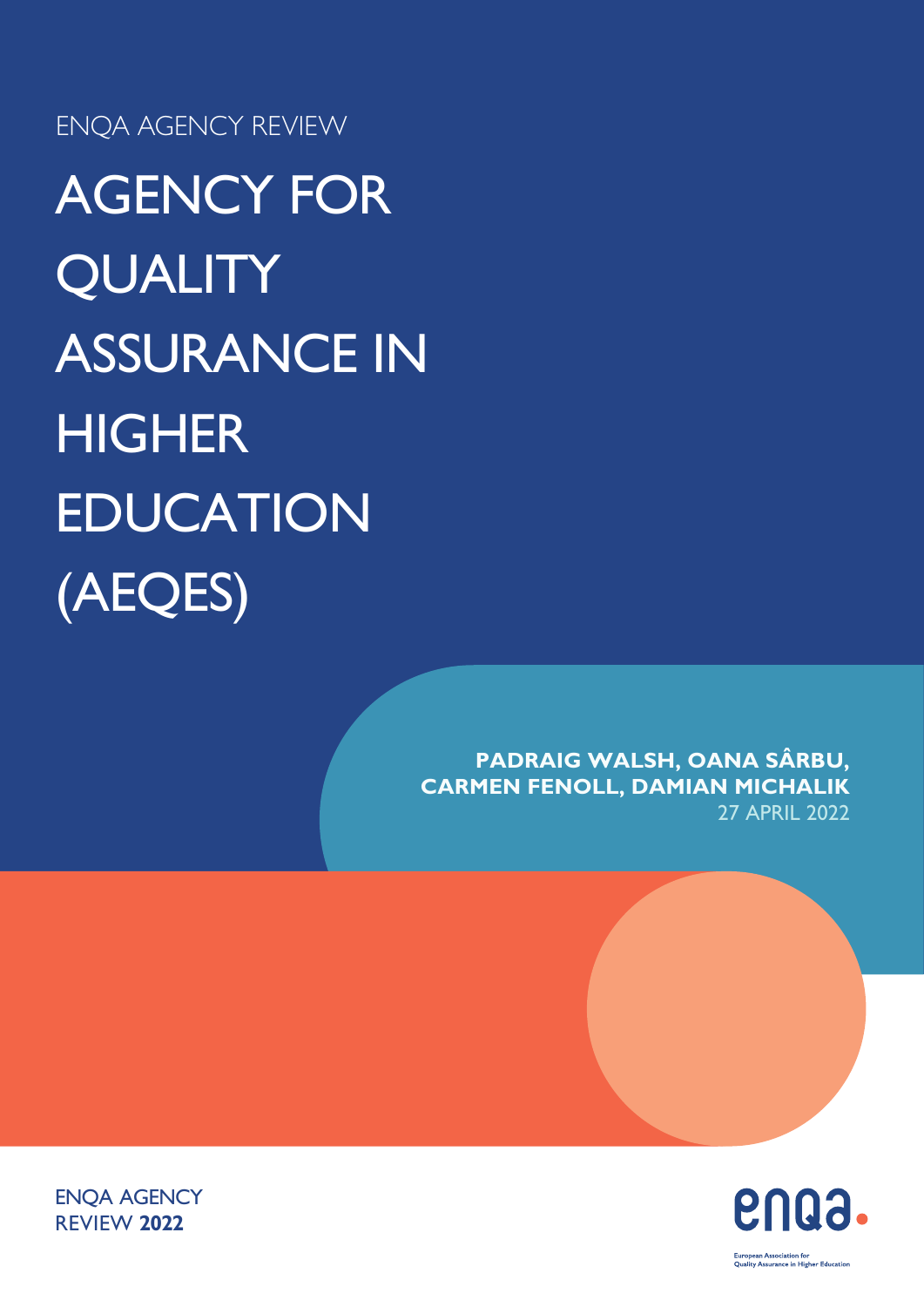# <span id="page-1-0"></span>**CONTENTS**

| BACKGROUND OF THE REVIEW AND OUTLINE OF THE REVIEW PROCESS  5           |    |
|-------------------------------------------------------------------------|----|
|                                                                         |    |
|                                                                         |    |
|                                                                         |    |
| HIGHER EDUCATION AND QUALITY ASSURANCE SYSTEM OF THE AGENCY  8          |    |
|                                                                         |    |
|                                                                         |    |
| AGENCY FOR THE EVALUATION OF THE QUALITY OF HIGHER EDUCATION (AEQES)  9 |    |
|                                                                         |    |
|                                                                         |    |
|                                                                         |    |
| FOR QUALITY ASSURANCE IN THE EUROPEAN HIGHER EDUCATION AREA             |    |
|                                                                         |    |
|                                                                         |    |
|                                                                         |    |
|                                                                         | 19 |
|                                                                         |    |
|                                                                         |    |
|                                                                         |    |
|                                                                         |    |
|                                                                         |    |
|                                                                         |    |
|                                                                         |    |
|                                                                         |    |
|                                                                         |    |
|                                                                         |    |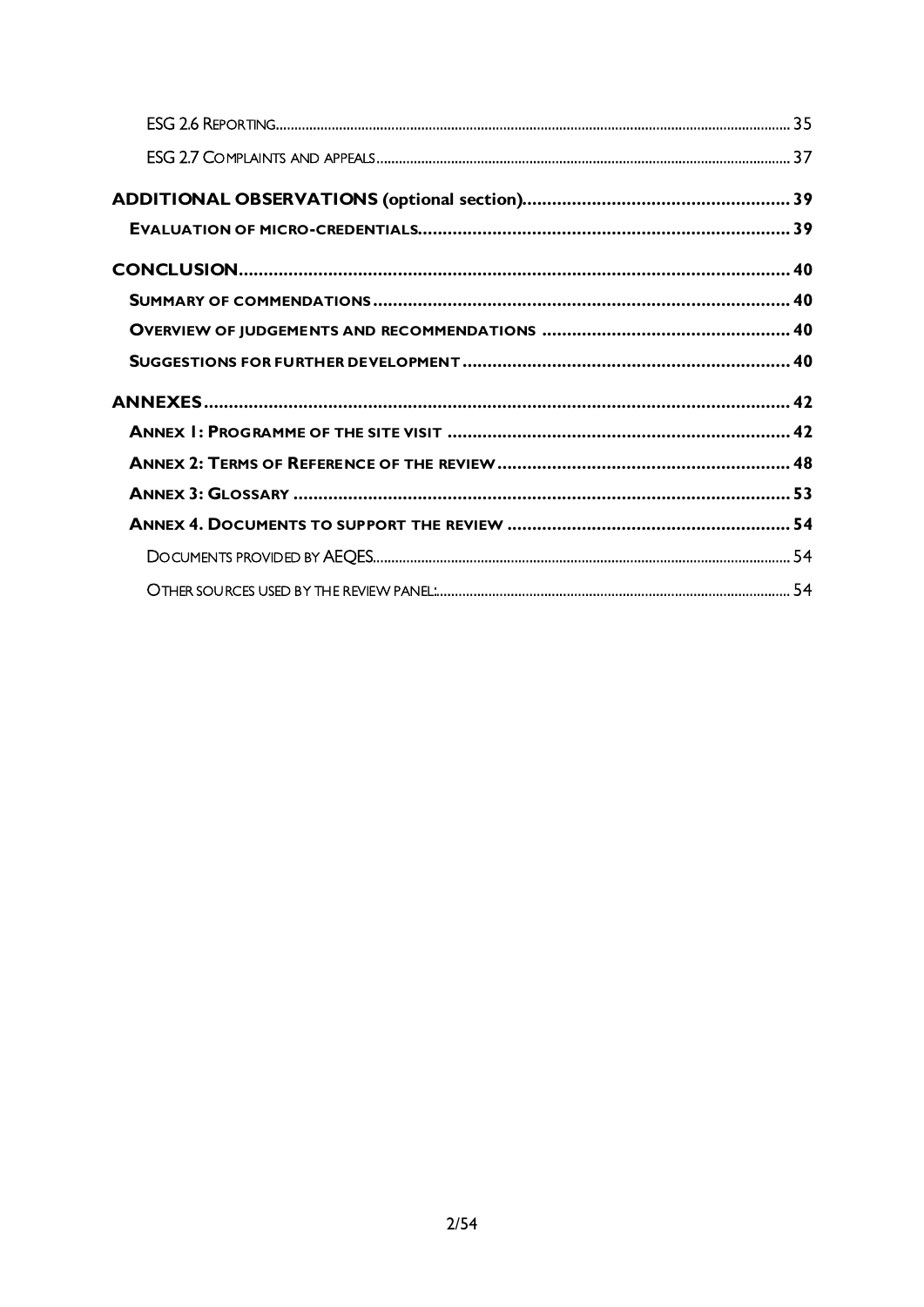# <span id="page-3-0"></span>**EXECUTIVE SUMMARY**

This report analyses the extent to which the Agency for Quality Assurance in Higher Education (AEQES) fulfils the requirements of Parts 2 and 3 of the Standards and Guidelines for Quality Assurance in the European Higher Education Area (ESG). The report is the result of a detailed procedure which consists of the following steps: A self-evaluation process by AEQES that includes the preparation and publication of a self-assessment report (submitted in June 2021), an online preparatory meeting between the panel and AEQES on 14 September 2021, and an online site visit made by the review panel to AEQES (29th September to 1st October 2021).

Established in 2008, AEQES is an independent public service agency that carries out formative evaluation of higher education programmes organized in the Wallonia-Brussels Federation. Over the past few years, AEQES has developed a new evaluation methodology consisting of a mixed approach that combines both a revised programmatic component and is currently piloting an institutional evaluation process.

According to the legislation in the Wallonia-Brussels Federation, AEQES pursues two main missions: to report on the quality of higher education and to ensure its constant improvement. This joint mission is to be carried out, on the one hand, through the development of specific methodologies and benchmarks for assessment, and, on the other hand, through the involvement of experienced national and international evaluators.

The following activities of AEQES were addressed during the external review:

- Programmatic evaluation (both initial and continuous);
- A pilot stage of institutional reviews<sup>1</sup>.

AEQES produces and disseminates the results of the evaluations it carries out, in the form of reports, analysis and meta-analysis (diagnoses and recommendations).

The processes of programme evaluations are conducted in a supportive and enhancement-led manner without any summative judgement. At the time of the site visit, it was not yet clear whether the institutional evaluation processes would have the possibility of a summative judgement in relation to the internal quality assurance system of the institution.

During the online site visit, the panel had the opportunity to meet the staff of AEQES, the agency's Steering Committee, the Board members, members of the Methodology Working Group, the Methodological Support Council, , the Academy of Research and Higher Education (ARES), members of the evaluation panels for programmatic and institutional evaluation processes, leaders and quality officers from higher education institutions and student representatives, business stakeholders and social partners in the Wallonia-Brussels Federation. The panel also had a particularly useful meeting with representatives of the Ministry who proved to be highly aware of, involved in and committed to the agency's activity.

As a result, the panel could see that the agency is respected and appreciated by the stakeholders in the Wallonia-Brussels Federation. It is also obvious that its staff and leadership are viewed as valued professionals that contribute to the quality of higher education in the region.

<sup>&</sup>lt;sup>1</sup> The pilot institutional review process is addressed in this report to the extent possible at the time of the review. It should be noted that although 16 institutions had participated in the pilot phase, no reports had been published at the time of the site visit and the format of the summative judgements arising from the evaluations had not yet been agreed.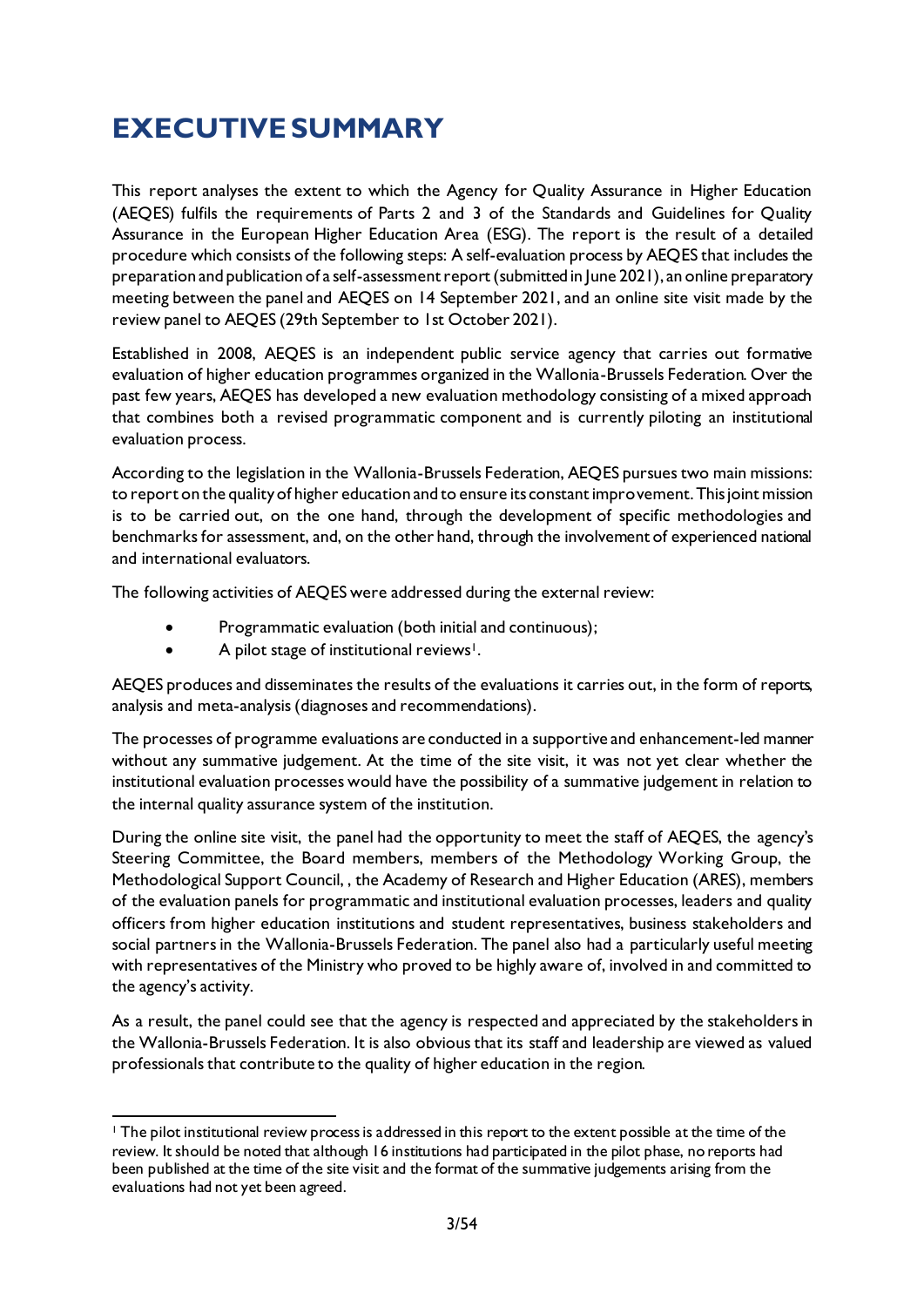Following the previous review, it is gratifying to note that the agency had received an uplift in resources. AEQES acts in a professional manner in all its activities, but the team considers that an internal procedure for a regular evaluation of the effectiveness of its governance has not been implemented. In its discussions with Ministry officials, the panel understood that the Ministry would be supportive of such a review. Consequently, the panel recommends that AEQES conduct an evaluation process that addresses the effectiveness of its governance systems. External assistance may usefully be employed for this process.

In the light of all the information provided, the panel considers the agency to be fully compliant with the standards ESG 3.1, ESG 3.2, ESG 3.3, ESG 3.4, ESG 3.5, ESG 3.7, ESG 2.1, ESG 2.2, ESG 2.3, ESG 2.4, ESG 2.5, ESG 2.6, ESG 2.7 and substantially compliant with the standard ESG 3.6.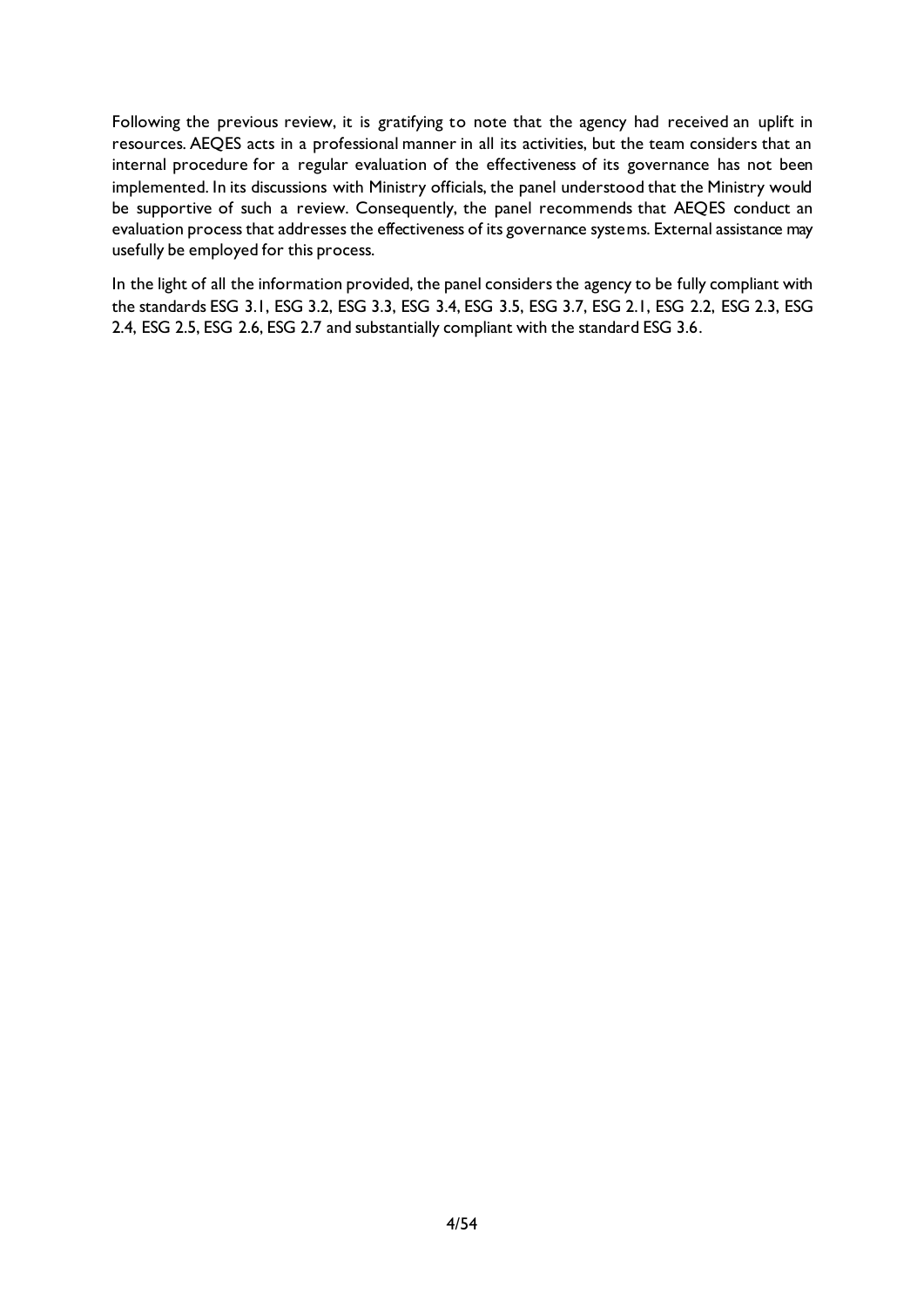# <span id="page-5-0"></span>**INTRODUCTION**

This report analyses the compliance of the Agency for Quality Assurance in Higher Education (Agence pour l'Évaluation de la Qualité de l'Enseignement Supérieur)(AEQES) with the *Standards and Guidelines for Quality Assurance in the European Higher Education Area* (ESG). It is based on an external review conducted over the nine-month period from June 2021 to January 2022.

# <span id="page-5-1"></span>**BACKGROUND OF THE REVIEW AND OUTLINE OF THE REVIEW PROCESS**

# <span id="page-5-2"></span>BACKGROUND OF THE REVIEW

ENQA's regulations require all member agencies to undergo an external cyclical review, at least once every five years, to verify that they act in compliance with the ESG as adopted at the Yerevan ministerial conference of the Bologna Process in 2015.

The review addresses the following external quality assurance (EQA) activities of AEQES:

- two formats of programmatic evaluation (initial procedure and continuous procedure) of three types of higher education programmes (1st and 2nd cycles): higher education diplomas (120 credits), bachelor's degrees (180 and 240 credits) and master's degrees (120 credits) of institutions authorized by the Fédération Wallonie-Bruxelles (FWB).
- a pilot phase of institutional reviews (expected to end initially in June 2022, but extended to 2023)

AEQES's programme evaluations are conducted in clusters. The clusters take several forms:

- Evaluation of a programme organized by several types of higher education institutions;
- Evaluation of several programmes related to the same subject field, organized by one type of higher education institutions;
- Evaluation of several programmes organized by several types of higher education institutions.

As this is AEQES' third review, the panel is expected to provide clear evidence of results in all areas and to acknowledge progress from the previous review. The panel has adopted a developmental approach, as the *Guidelines for ENQA Agency Reviews* aim at constant enhancement of member agencies.

# <span id="page-5-3"></span>**MAIN FINDINGS OF THE 2016 REVIEW**

The 2016 review panel's report concluded that AEQES was in compliance with the ESG. It found the agency fully compliant with all standards, excepting ESG 3.5 Resources, considered partially compliant. The recommendations of the 2016 review panel are:

**ESG 3.1** - The recommendation on the length of time between full programme evaluations made by the panel who conducted the ENQA review in 2011 remains valid and the Agency should continue the negotiations with the Government in shortening the 10-year time interval between two external evaluations.

- The Panel recommends to AEQES to continue supporting students and promoting quality assurance among students, in cooperation with the relevant student organizations.

**ESG 3.3 -** The Panel recommends that the Agency defines, in a clearer way than at present, the role of the Steering Committee in the description of the evaluation process, and in particular places emphasis on the approval process (without any interference by the SC) of the external evaluation reports.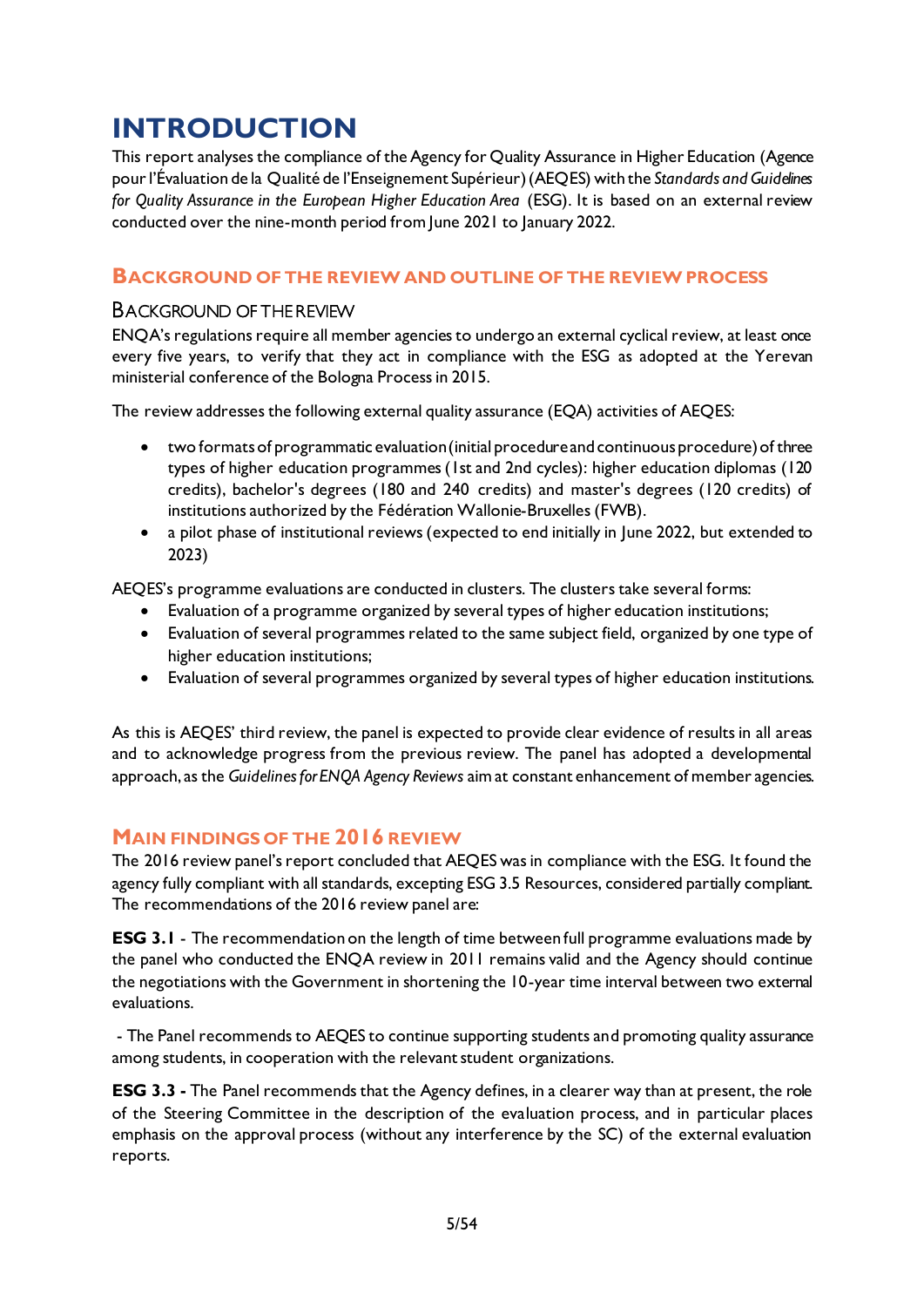**ESG 3.4 -** The Review Panel recommends that the Agency further enhances the dissemination process of its thematic analyses in such a manner that the analyses become a useful tool for all interested stakeholders. Furthermore, the Panel considers that it will be useful for AEQES to further develop its communication strategy and its management data system.

**ESG 3.5 -** The Panel recommends that the Agency continues its discussions with policymakers on its financial situation, to ensure the continuation of its activities while maintaining the same level of responsibility and quality standards.

**ESG 2.2** - The Panel recommends that the Agency should continue the process of involving students in its activities, and in cooperation with the relevant student organizations, support the capacity building of student experts in quality assurance.

**ESG 2.4** - The Review Panel recommends that AEQES would benefit from involving students in the follow-up evaluation process and panels. In this way, AEQES would further ensure the continuity of the evaluation process in a consistent manner.

**ESG 2.5** – The Panel recommends that AEQES should pay more attention to the training of experts involved in the evaluation process in the German-speaking community.

**ESG 2.6** – The Panel recommends that the Agency reconsiders the implementation of the proposal made by the ENQA Review Panel in 2011 concerning the issuing of summary reports on the evaluations that are easier to read and understood by non-professionals.

**ESG 2.7** - The Panel recommends that AEQES considers the complaints and appeals procedures as part of the evaluation process. Furthermore, the Panel recommends that the Agency pays attention to updating the English versions of documents on the website so that they are correct and align with the documents published in French.

# <span id="page-6-0"></span>**REVIEW PROCESS**

The 2021 external review of AEQESwas conducted in line with the process described in the *Guidelines for ENQA Agency Reviews* and in accordance with the timeline set out in the Terms of Reference. The panel for the external review of AEQES was appointed by ENQA and composed of the following members:

- Padraig Walsh, Chief Executive, Quality and Qualifications Ireland (QQI), Ireland Chair, quality assurance professional (ENQA nominee)
- Oana Sârbu, Director of Quality Management Department, University of Bucharest, Romania - Secretary, quality assurance professional (ENQA nominee)
- Carmen Fenoll, Full Professor of Plant Physiology, Head of the Department of Environmental Sciences, University of Castilla-La Mancha, Spain - Academic (EUA nominee)
- Damian Michalik, PhD student in Physics, University of Warsaw, Poland Student (ESU nominee, member of the European Students' Union Quality Assurance Student Experts Pool)

Milja Homan, project and reviews officer of ENQA, acted as review coordinator.

# **Self-assessment report**

As part of the external evaluation process, the panel evaluated the documentation submitted by AEQES and conducted an on-line site visit.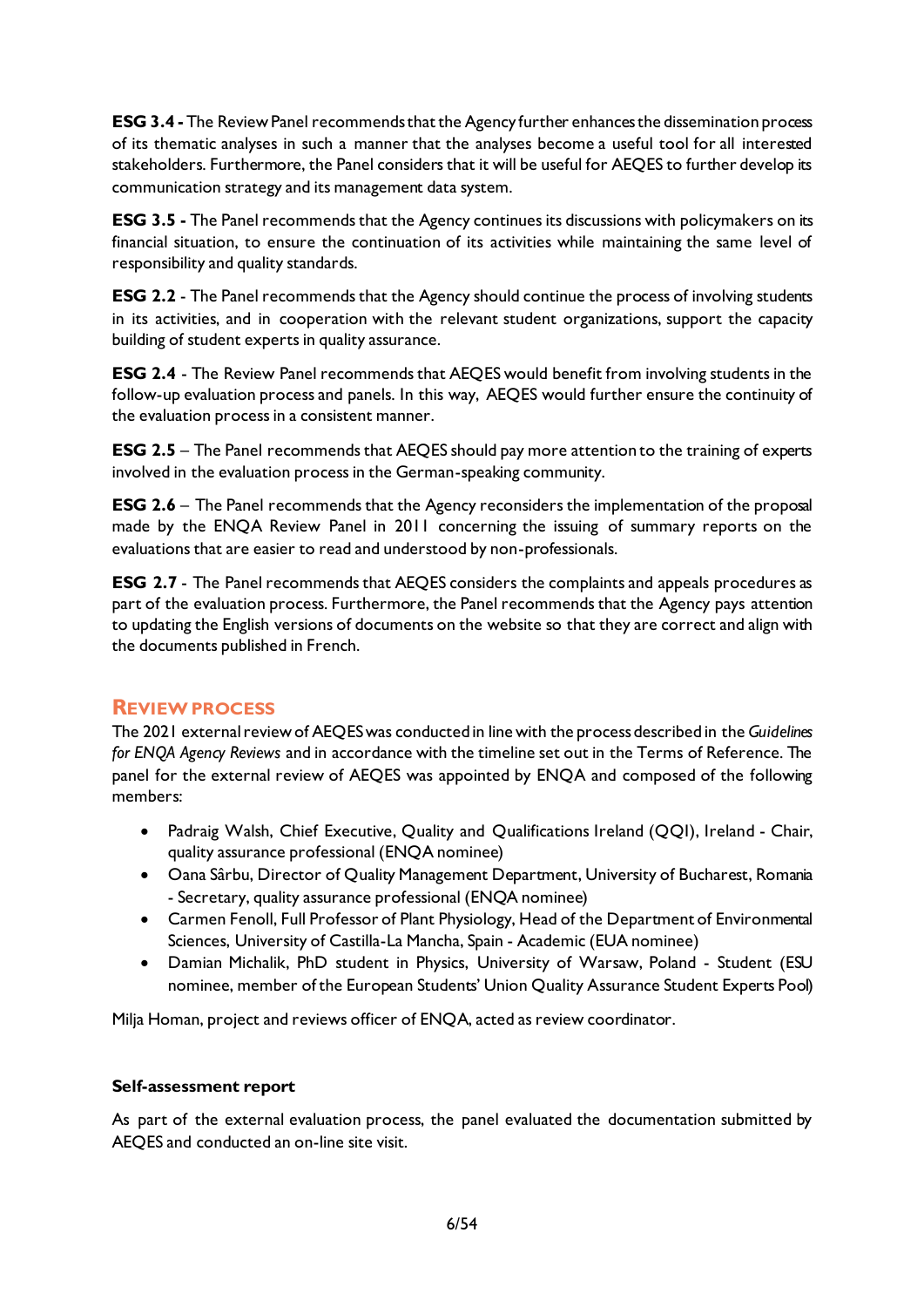The SAR was submitted in June 2021 and it provides clear and comprehensive information about the FWB HE and QA system; background description of the current situation of AEQES; an analysis and appraisal of the current situation; proposals for improvement and measures already planned; a SWOT analysis; each criterion (ESG part 2 and 3) addressed individually, and considerations of how the agency has addressed the recommendations as noted in the ENQA Board's membership decision letter and the partial compliance noted in the previous EQAR Register Committee's decision on renewal of registration. The information presented in the SAR is supported by 10 annexes and links to main documents cited in the report. The self-assessment process was coordinated by a *Self-assessment and Strategy Working Group,* also responsible for AEQES's new Strategic Plan, aiming to align the strategic vision with the agency's self-assessment activities.

After the SAR analysis, the panel considered that some clarifications were needed. Thus, AEQES sent the following additional documents:

- The process for handling conflicts of interest
- Online activities (including impact and feedback)
- Budget structure
- PDCA enacted
- Relationship between and roles of ARES and AEQES
- Organizational chart explained
- Updated information on the pilot phase of the Appeals Commission

#### **Site visit**

Due to the COVID-19 pandemic, the panel and AEQES agreed to conduct the site visit in an online format. It was organized in accordance with ENQA's Protocol for online site visits due to force majeure. The programme of the visit (Annex 1) was prepared jointly by the AEQES contact person and the panel. The online site visit took place between 29 September and 1 October 2021 and it was preceded by an online preparatory meeting between the panel and AEQES on 14 September 2021. During the online site visit, the panel met the different stakeholders linked to AEQES's activities:

- representatives from the Senior Management Team
- the team responsible for preparation of the self-assessment report
- staff of the agency
- ARES representatives
- Ministry representatives
- heads of some reviewed HEIs
- quality assurance officers of HEIs
- representatives from the reviewers' pool (including students)
- stakeholders, such as employers, students, local community

The panel appreciated the excellent organization of the virtual 'site visit'. The team felt that all their requests were accommodated and that the panel had an opportunity to meet with all the important stakeholders involved and that the size of teams that the panel met in each meeting was just about the right size to provide sufficient breadth of input while allowing all participants an opportunity to contribute.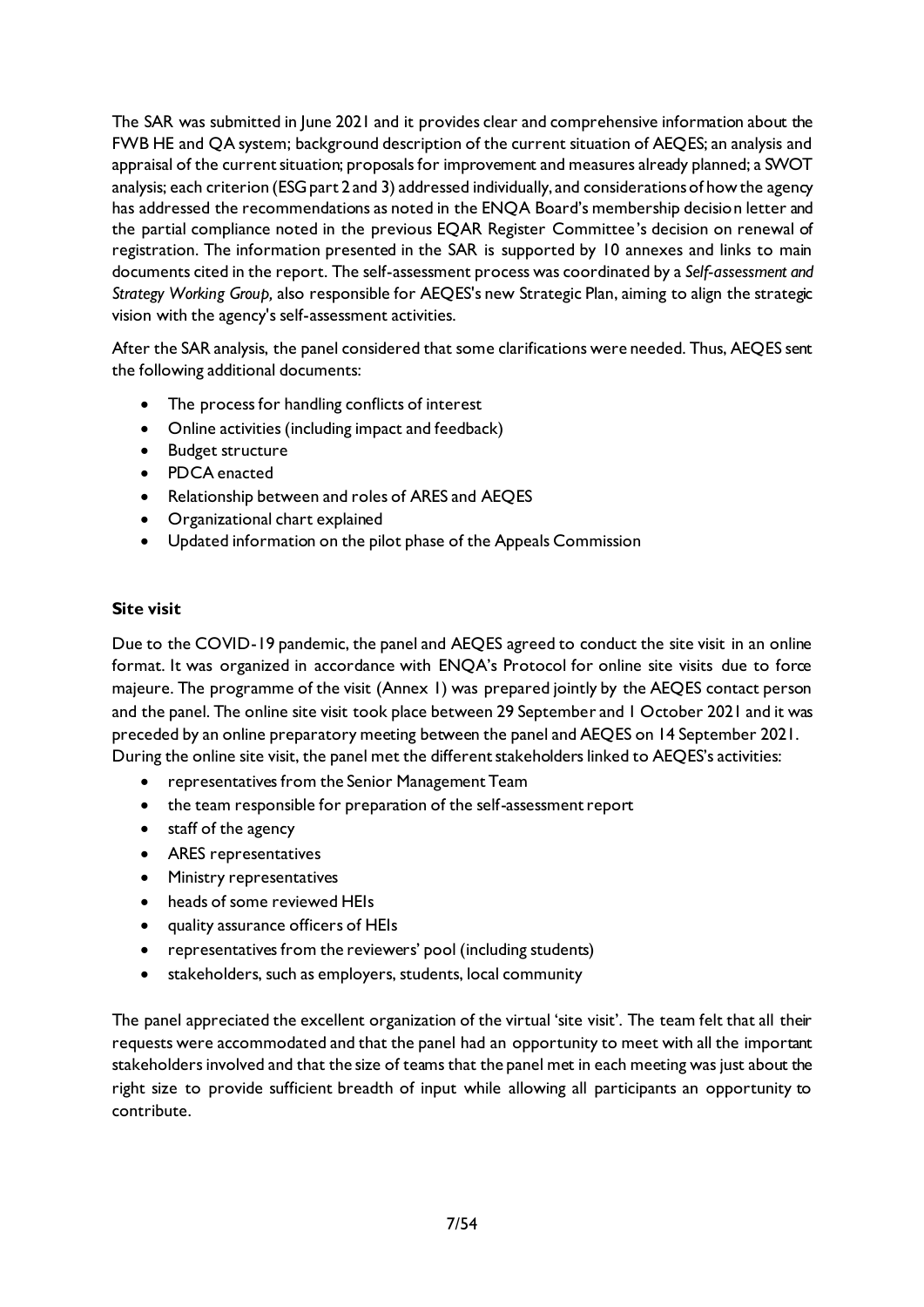# <span id="page-8-0"></span>**HIGHER EDUCATION AND QUALITY ASSURANCE SYSTEM OF THE AGENCY**

# <span id="page-8-1"></span>HIGHER EDUCATION SYSTEM

Belgium is a federal state consisting of Communities (Flemish, French and German speaking) and Regions (Flemish, Walloon, and Brussels-Capital). The Federal State delegated the competencesfor education to each of the three Communities. As described in the SAR, the FWB offers higher education study programmes in four sectors (humanities and social sciences, health, science and technology, art) which are subdivided into 26 fields. The study programmes are delivered in different types of higher education institutions: 6 universities, 19 colleges, 16 higher schools of arts and 86 adult education institutions and are organized in three cycles:

- First cycle studies comprise between 120 and 240 ECTS and lead to an academic certificate or bachelor's degree. Bachelor's degrees may be referred to as *transitional* or *professionalizing.*
- Second cycle studies comprise between 60 and 180 ECTS (usually 120 ECTS) and lead to the master's degree.
- Third cycle studies comprise doctoral programmes and work relating to the preparation of a dissertation. In the FWB, the Fonds de la Recherche Scientifique manages the 22 doctoral schools which group together the thematic doctoral schools (inter-university and interdisciplinary).

Higher education can also be provided by private institutions. These institutions, conferring degrees that are not recognized by the FWB, are not eligible for public funds and are not subject to AEQES's external evaluation.

*All publicly funded higher education institutions* are grouped within the Academy for Research and Higher Education (ARES) - a public interest body funded by the Wallonia-Brussels Federation and created by the "Landscape" Decree of November 7, 2013.

ARES's mission consistsof: guaranteeing the public service mission of general interest of higher education, supporting institutions and ensuring their overall coordination in their teaching, research and community service missions and encouraging collaboration between them, while respecting their autonomy.

# <span id="page-8-2"></span>QUALITY ASSURANCE

Quality assurance in higher education was one of the main action lines assumed by FWB, following the adoption of the Bologna Declaration.

Considering internal quality assurance processes, the higher education institutions are required "to monitor and manage the quality of all their activities and to take all measures for effective internal selfevaluation and its follow-up." 2

In accordance with the legislation in the French Community, the external quality assurance of all programmes leading to the awarding of academic degrees is carried out by the Agency for the Evaluation of the Quality of Higher Education (AEQES), created in 2002. AEQES carries out evaluations according to a specific methodology:

• a formative approach to evaluation;

<sup>2</sup> Decree of 7 November 2013 « Landscape decree »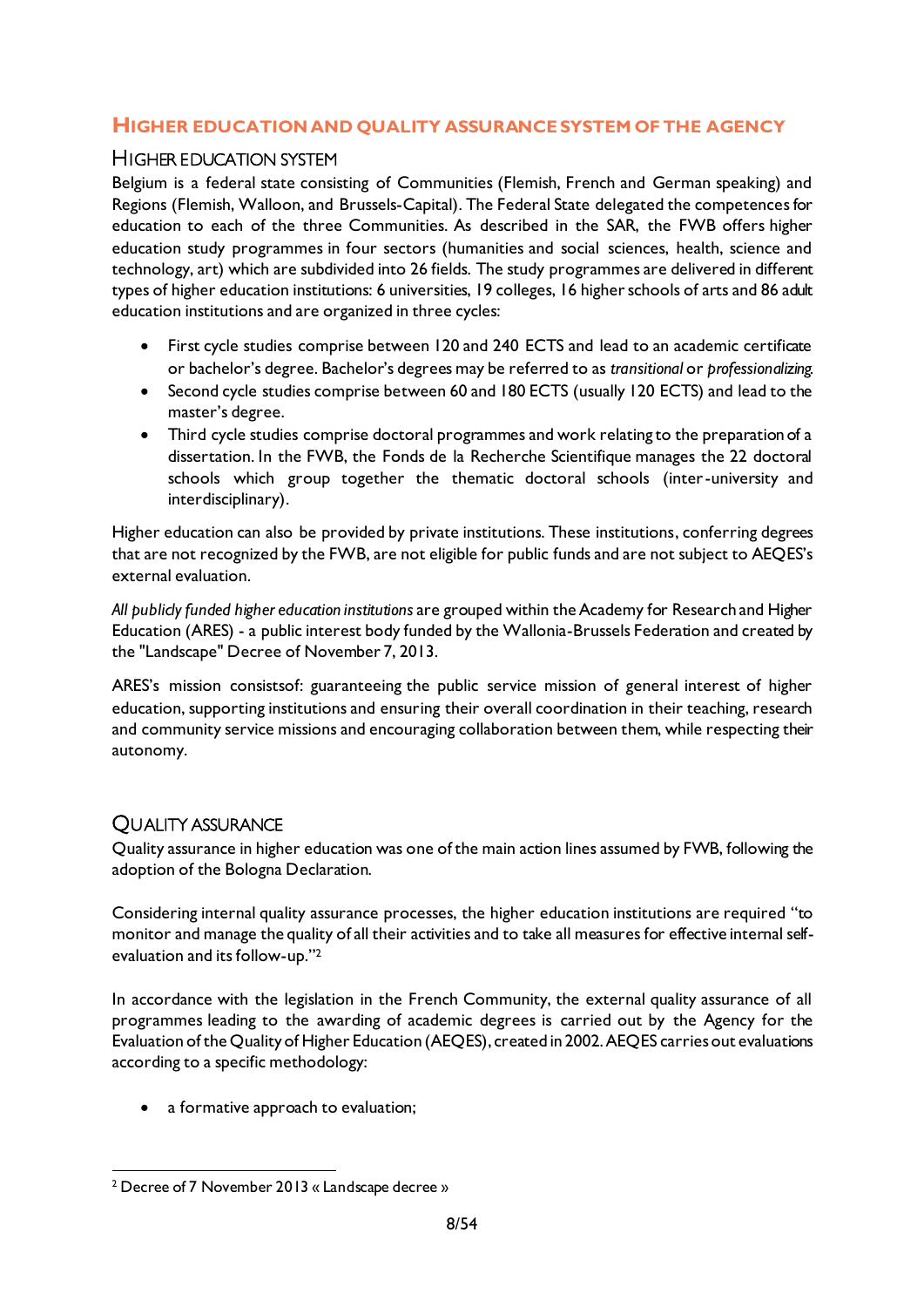- a transversal approach which applies the same methodology to all types of higher education institutions;
- a programme approach as an external evaluation activity (more recently this is being supplemented by an institutional approach, with the pilot phase running from 2019 to 2022);
- the grouping of the programmes evaluated in the form of clusters.

The Academy of Research and Higher Education (ARES), founded in 2013, also has responsibilities in the QA area through the Commission for the Quality of Teaching and Research (CoQER), a platform for discussion and exchange between higher education institutions in the French Community on aspects relating to the quality of higher education and research, particularly in terms of support for strengthening the internal quality of institutions and the implementation of external evaluations carried out by AEQES, as well as contributing to quality developments.

# <span id="page-9-0"></span>**AGENCY FOR THE EVALUATION OF THE QUALITY OF HIGHER EDUCATION (AEQES)**

AEQES was established by the Decree of 14 November 2002 to implement the external quality assurance procedures and to support the development of internal quality assurance structures in HEIs. AEQES started the process of external evaluation in March 2004. The Decree of 22 February 2008 repeals the Decree of 2002 and establishes various measures relating to the organization and functioning of AEQES. AEQES is an independent public sector agency it is the only recognized external evaluation body by the FWB for the higher education 120 ECTS diplomas, bachelor's and master's degrees of the four types of HEIs (universities, university colleges, higher schools of arts and adult vocational education institutions).

In December 2017, the Government adopted the following legal changes:

- Article 3, 8° gives AEQES a further mission, that of "ensuring the development and implementation of methodological approaches adapted to the needs of the higher education sector and changing contexts".
- Article 9bis entrusts the agency with "the task of conceiving and implementing a pilot phase of institutional reviews (2019-2022) – within the limits of the budget assured by Article 22 – and providing the Government with an assessment report of the pilot, developed in the next six months.
- The same Article 9bis sets a new "periodicity of six years for the future evaluation cycles (institutional and programmatic)".
- Article 10 endorses follow-up evaluation procedures half-way through the present 10- year cycle of external evaluations.
- Article 22 sets the annual budget allocation to 1.000.000 euros from 2018 on (within the annual index adjustment).

AEQES has been a member of ENQA since 2011 and has been registered on EQAR since 2012.

# <span id="page-9-1"></span>AEQES'S ORGANIZATION/STRUCTURE

According to the 2008 Decree, the bodies of AEQES are: the Steering Committee (SC), the Board and the Executive Unit. Other bodies were progressively added by the agency to ensure its proper functioning. For instance, the SC mandates various Working Groups (WG) to conduct documentary research, to draw up suggestions and documents, to report regularly to the Steering Committee that makes decisions. Four WGs were active at the time of evaluation:

• the Self-assessment and Strategy WG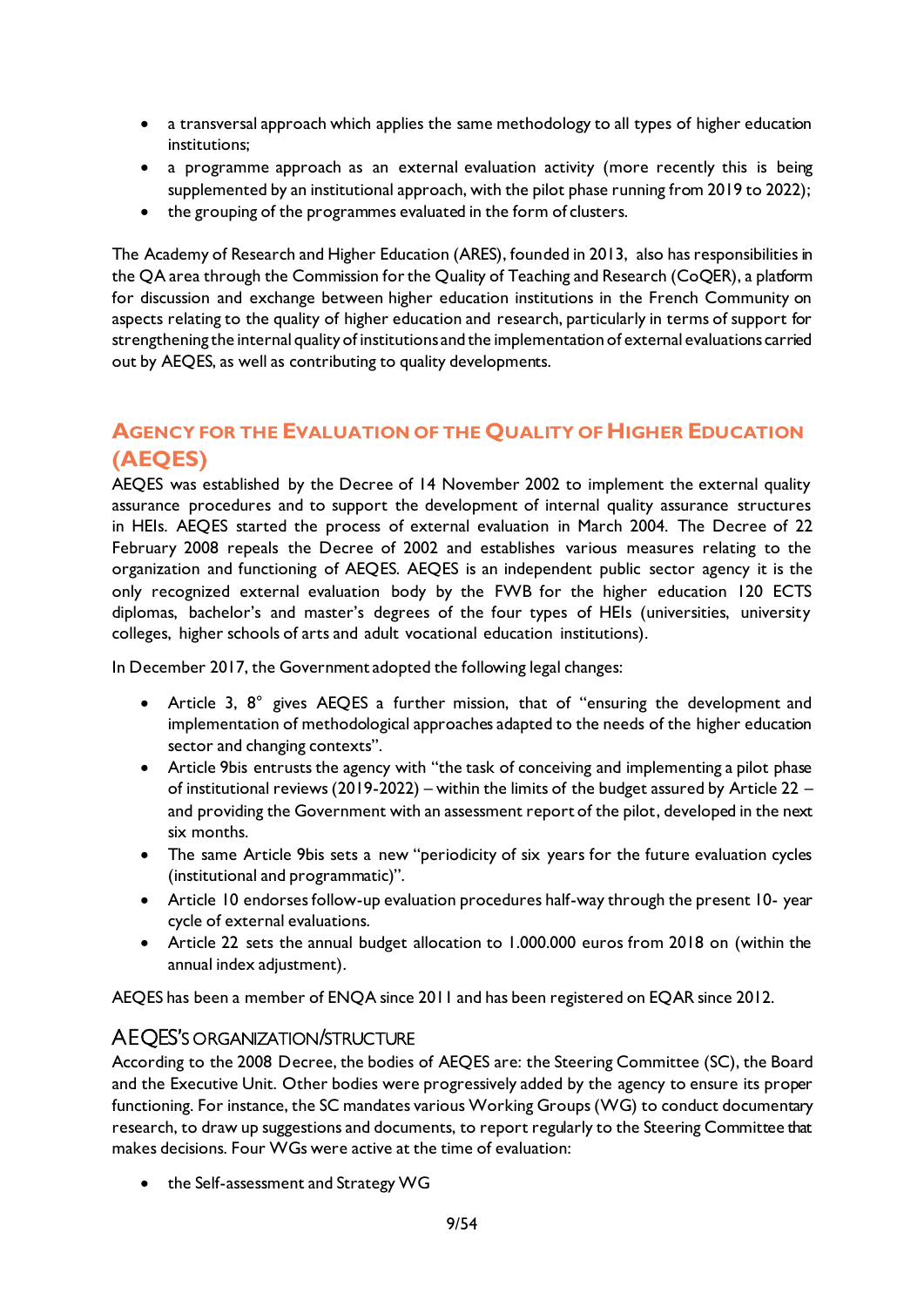- the Methodological and Standards WG
- the Reports & Analyses WG
- the Planning WG

There are also bodies composed of members who are independent from AEQES and from the HEIs assessed by AEQES, such as the Complaints Commission, Recognition Commission, Appeals Commission or the Methodological Support Council. The Steering Committee has established them and defined their tasks and rules, respecting the independence in the activity.



#### *Fig. 1 AEQES organizational chart*

**The Steering Committee** is the decision-making body, and it is composed of 24 full members with voting rights, and a secretary3. The Director of the Executive Unit participates in an advisory capacity in the Steering Committee and acts as its secretary. Each full member has an alternate who does not have the right to vote but can participate in all organized debates. The 24 members represent different categories of stakeholders: directors of higher education, lifelong learning and scientific research, representatives of professional, social and cultural institutions, representatives of trade unions, representatives of students, administrative staff of different HEIs, and academics of different HEIs. The representative of the Minister responsible for higher education sits on the committee in an advisory capacity but does not have voting rights. Excepting students, who are nominated for a period of one year, the members of SC are nominated for *four years (appointment renewable once)*.

**The Board** assures the connection between the Steering Committee and Executive Unit, and it is composed of three members: the Chairman and Vice-Chairman of the agency and the Director of the Executive Unit. The Director general for higher education, Lifelong Learning and Scientific Research sits in at Board meetings in an advisory capacity.

<sup>&</sup>lt;sup>3</sup> The process for populating the Steering Committee is described under ESG 3.3 below.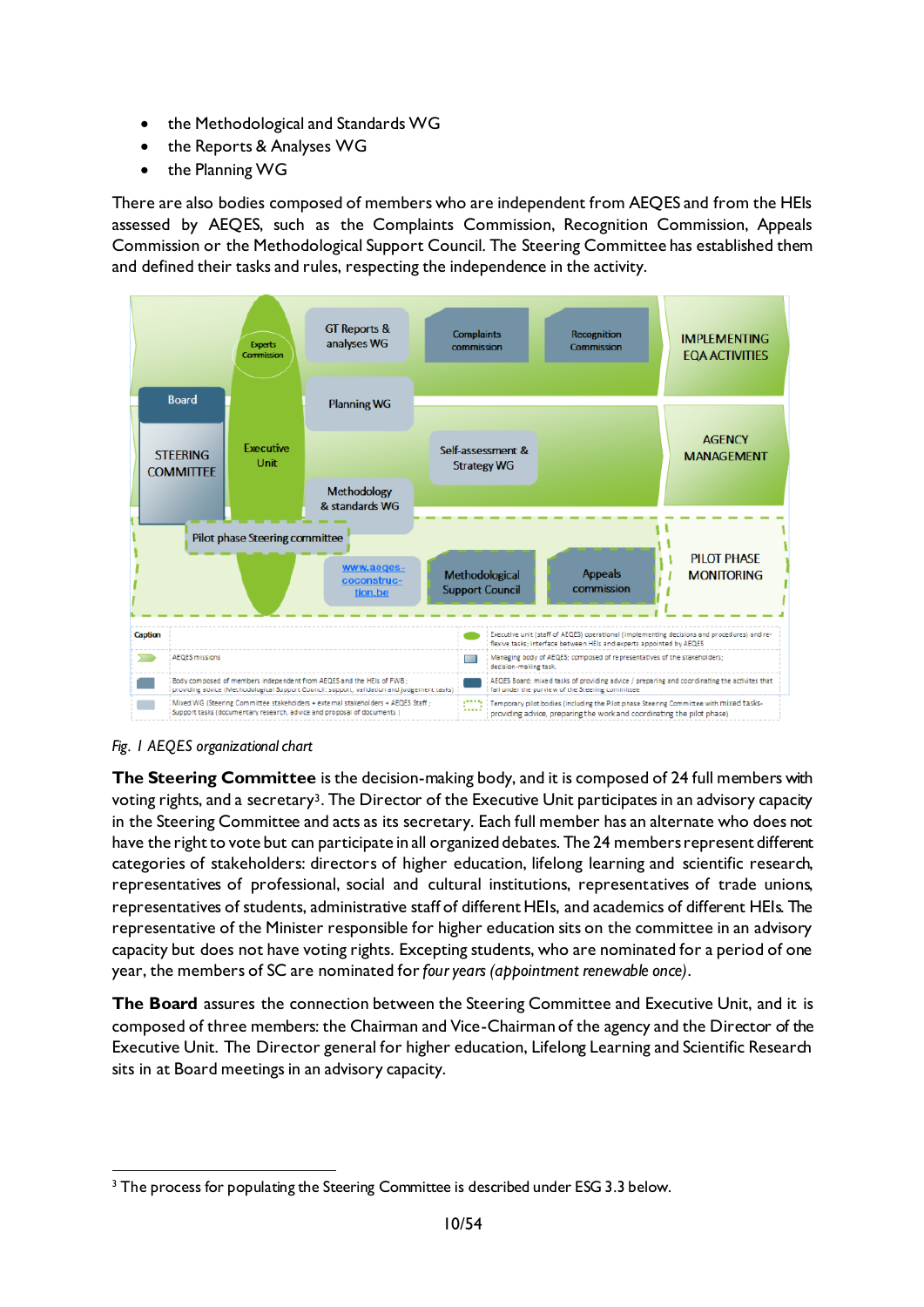**The Executive Unit** implements the decisions of the Steering Committee and the Board. At the time of the evaluation visit in AEQES, 13 people were employed, under the coordination of the Director of the Executive Unit.

# <span id="page-11-0"></span>AEQES'S FUNCTIONS, ACTIVITIES, PROCEDURES

According to the Decree of 2008, the main tasks of AEQES are:

- 1. To ensure that the study programmes organized by the institutions are subject to regular evaluation, highlighting best practices and any inadequacies or problems that need to be resolved;
- 2. To ensure the implementation of evaluation procedures;
- 3. To promote, through collaboration with all higher education stakeholders, the implementation of practices aiming to enhance the quality of education in all institutions;
- 4. To provide information to the Government, stakeholders and beneficiaries of higher education on the quality of higher education offered in the FWB;
- 5. To formulate suggestions to policymakers for improving the overall quality of higher education;
- 6. To make any proposal deemed to be of use for the accomplishment of its missions, at its own initiative or at the Government's request;
- 7. To represent the FWB in national and international organizations in matters related to quality assurance in higher education.
- 8. Ensure in consultation with the stakeholders, the development and implementation of methodological approaches to quality assurance adapted to the needs of higher education and to changing contexts.

The external evaluations provided by AEQES are:

- two types of programmatic evaluation (initial procedure and continuous procedure)
- a pilot phase of institutional reviews (initially scheduled to end in June 2022, but since extended to 2023 due to the Covid-19 pandemic)

AEQES's programme evaluations are conducted in clusters. The clusters take several forms:

- Evaluation of a programme organized by several types of higher education institutions;
- Evaluation of several programmes related to the same subject field, organized by one type of higher education institution;
- Evaluation of several programmes organized by several types of higher education institutions.

The programmatic evaluations and the pilot institutional evaluations are composed of three phases:

- self-evaluation;
- the external evaluation carried out with the input of a committee of independent experts selected by the agency. This phase includes a site visit and the publication of the reports, drawn up by these experts, on the AEQES website;
- the publication of an action plan drawn up by the establishment and implementation of the action plan as well as a mid-term progress record (1<sup>st</sup> edition in 2023-2024).

Institutions are evaluated according to 6-year cycles. To support the institutions in their dynamic of continuous improvement, in the pursuit of the actions implemented and in the development of steering tools, AEQES also conducts mid-cycle follow-up evaluations, the three phases of which are:

• a progress report on continuous improvement actions;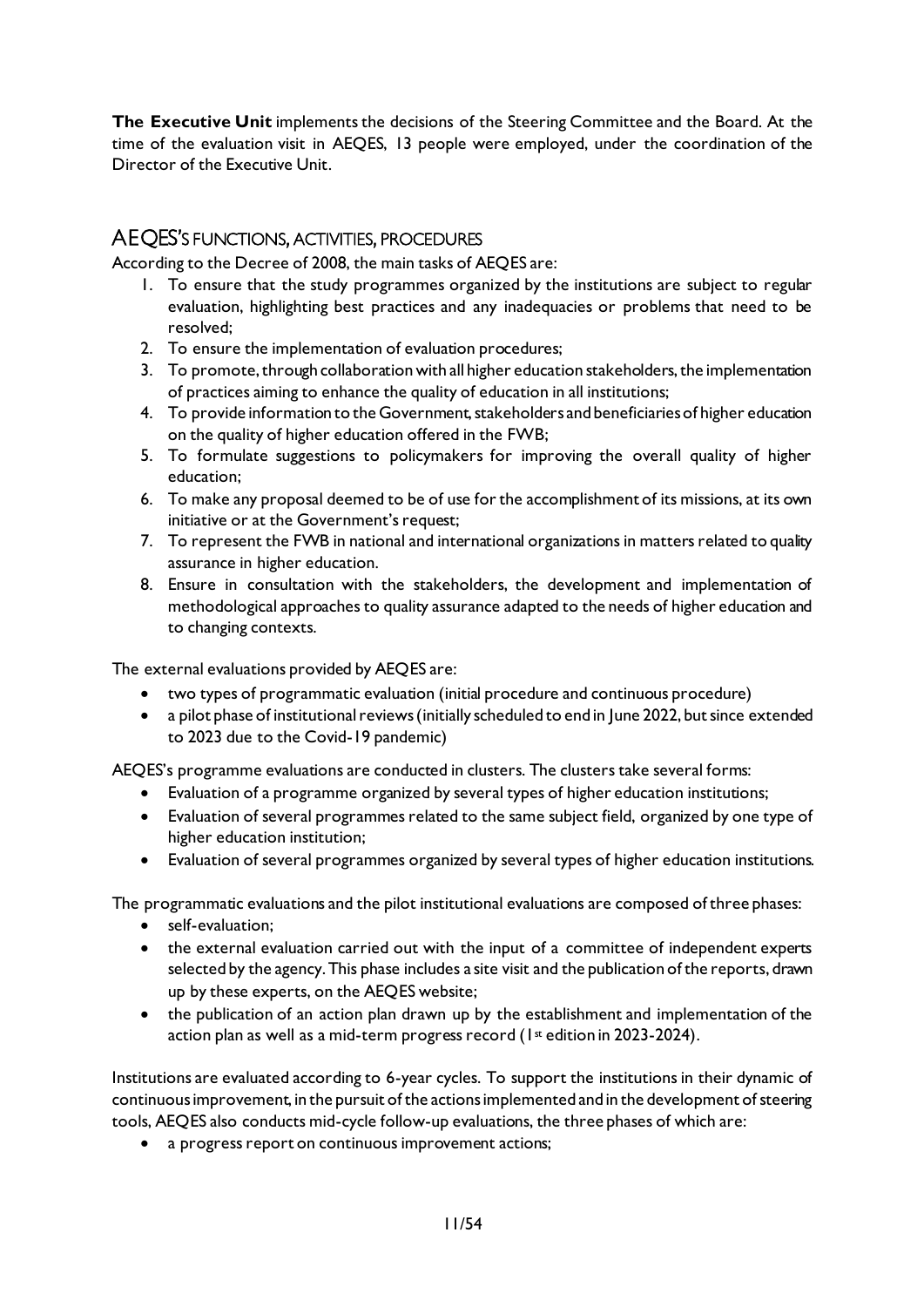- a follow-up visit by a committee of independent experts mandated by the agency, which shall draw up an evaluation report published on the AEQES website;
- the publication, by the evaluated institutions, of an action plan and its implementation.

The processes of programme evaluations are conducted in a supportive and enhancement-led manner and there is no summative judgment involved. For the pilot phase of institutional review, there is a proposal for a series of summative graded judgements in relation to the internal quality assurance system of the institution but at the time of the site visit, a final decision had not yet been taken on this outcome.

# <span id="page-12-0"></span>AEQES'S FUNDING

The financial resources available to AEQES are provided by the Government of the French-speaking Community. According to Article 22, Decree 20 December 2017, the annual allocation was raised to 1.000.000 euros for 2018 and the subsequent years. This financial support is also linked to the task entrusted to AEQES of implementing the pilot phase of institutional evaluation.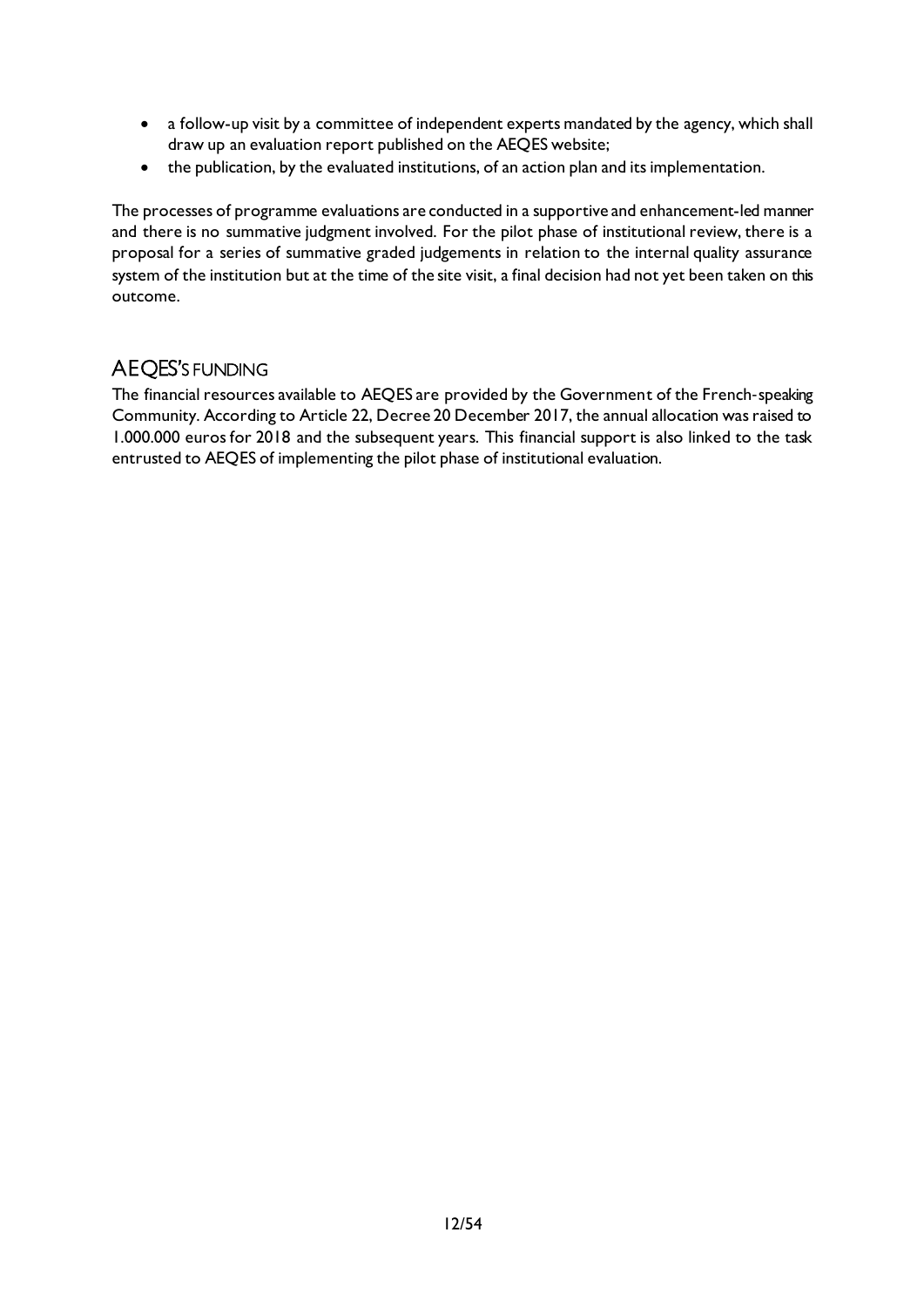# <span id="page-13-0"></span>**FINDINGS: COMPLIANCE OF AEQESWITH THE STANDARDS AND GUIDELINES FOR QUALITY ASSURANCE IN THE EUROPEAN HIGHER EDUCATION AREA (ESG)**

# <span id="page-13-1"></span>**ESG PART 3: QUALITY ASSURANCE AGENCIES**

# <span id="page-13-2"></span>ESG 3.1 ACTIVITIES, POLICY, AND PROCESSES FOR QUALITY ASSURANCE

Standard:

Agencies should undertake external quality assurance activities as defined in Part 2 of the ESG on a regular basis. They should have clear and explicit goals and objectives that are part of their publicly available mission statement. These should translate into the daily work of the agency. Agencies should ensure the involvement of stakeholders in their governance and work.

#### **2016 review recommendation:**

The recommendation on the length of time between full programme evaluations made by the panel who conducted the ENQA review in 2011 remains valid and the Agency should continue the negotiations with the Government in shortening the 10-year time interval between two external evaluations.

The Panel recommends to AEQES to continue supporting students and promoting quality assurance among students, in cooperation with the relevant student organizations.

#### **Evidence**

AEQES undertakes, on a regular basis, a series of external quality assurance procedures detailed in the section "AEQES's functions, activities, procedures" above which are:

- two types of programmatic evaluation (initial procedure and continuous procedure)
- a pilot phase of institutional reviews (initially scheduled to end in June 2022, but since extended to 2023 due to the Covid-19 pandemic)

Programmatic evaluation was conducted every 10 years with a mid-term follow-up evaluation, but from 2019 on, the decision of having new cycles of six years for both institutional and programmatic evaluations, was made. (20 December 2017 Decree).

AEQES has developed its 2021 – 2025 Strategic Plan, complemented by annual action plans, which defines the mission, principles and goals for the agency, in line with the new developments in the Higher Education Area. As stated in the 2021 – 2025 AEQES Strategic Plan, the agency "encourages the development of robust and sustainable management systems for the continuous improvement of the quality of higher education in FWB through the dissemination of its knowledge, the professionalism of its evaluations and its cooperation with stakeholders."

AEQES has issued a set of guidelines aimed at helping the implementation of its reference framework:

- AEQES reference framework for initial programmatic evaluation;
- AEQES reference framework for continuous programmatic evaluation;
- Detailed accompanying guide;
- Guidelines for HE institutions;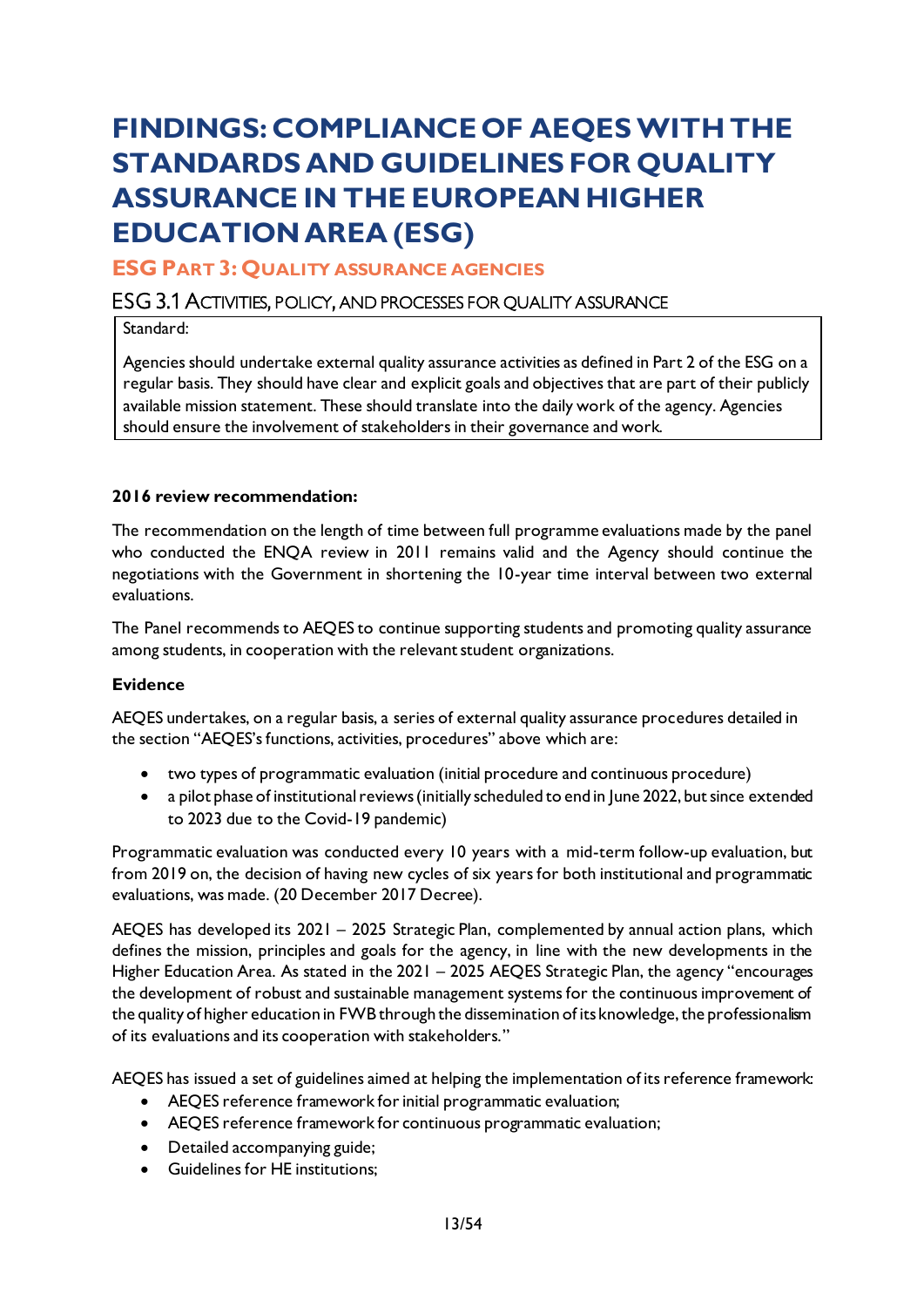- Planning evaluations;
- Methodological guidelines for a pilot phase of institutional reviews.

All external programmatic evaluation reports are publicly available on the AEQES website. The programmatic evaluations conducted in clusters gives the agency the opportunity to collect and process information used in thematic analyses, which are also public documents.

The results of the programmatic evaluations conducted by AEQES have no formal effects as accreditation or impact on funding. Regarding the pilot phase of institutional evaluation, (an optional procedure which institutions could choose to undergo voluntarily) there is a proposal for several graded judgments:

- positive judgement the planning of programmatic evaluations by AEQES will no longer be required for a period of six years
- conditional judgement one or more conditions must be met by the HEI within a defined period
- negative judgement the HEI is not authorized to gain such autonomy and its programmes will continue to be assessed by AEQES

The stakeholders are involved in the activity of the agency at different levels: governance, working groups or evaluation panels. The Steering Committee is composed of a large number of members, with diverse backgrounds: universities, university colleges, higher schools of arts, adult vocational education institutions, students, trade unions, the civil society, the professional world, and international experts. A representative of the Minister responsible for higher education also participates in SC meetings, without having the right to vote. Thus, the Minister can benefit from the relevant information concerning the strategic lines of the agency it finances as well as the level of achievement of the agency's objectives.

# **Analysis**

The 2021 – 2025 AEQES Strategy, through the three main lines of development, reconfirms AEQES as one of the key actors in the implementation of quality assurance processes in FWB whereby it can:

- *"Improve its effectiveness by strengthening its organizational independence, its operational independence and the independence of evaluation results and by ensuring stakeholder involvement.*
- *Support institutions of higher education to develop an adequate and efficient quality system, embedded in a meaningful quality culture of their own.*
- *Participate, alongside the other quality actors in FWB, in the definition of a comprehensive and transparent quality policy, where the respective roles and responsibilities are clearly defined and synergies possible."*

Since its establishment, AEQES has demonstrated its support for higher education institutions in the development of their quality approach and has constantly sought to improve its evaluation practices for that purpose.

AEQES publishes clear, accurate, objective, relevant, accessible and detailed information regarding its external programmatic evaluation processes. The institutions' representatives that took part in the pilot phase of institutional evaluation have stressed that the procedures have not yet been fully defined; nevertheless, they are expecting the full guidance to be available once the pilot phase has been completed. The recommendation in the previous ENQA review to reduce the length of time between programme evaluations has largely been overtaken by the new Methodological proposal, adopted in 2017*.*

Upon the agency's establishment in 2002, the participation of the diverse set of higher education institutions from the Federation was important to ensure confidence in the agency's processes. Over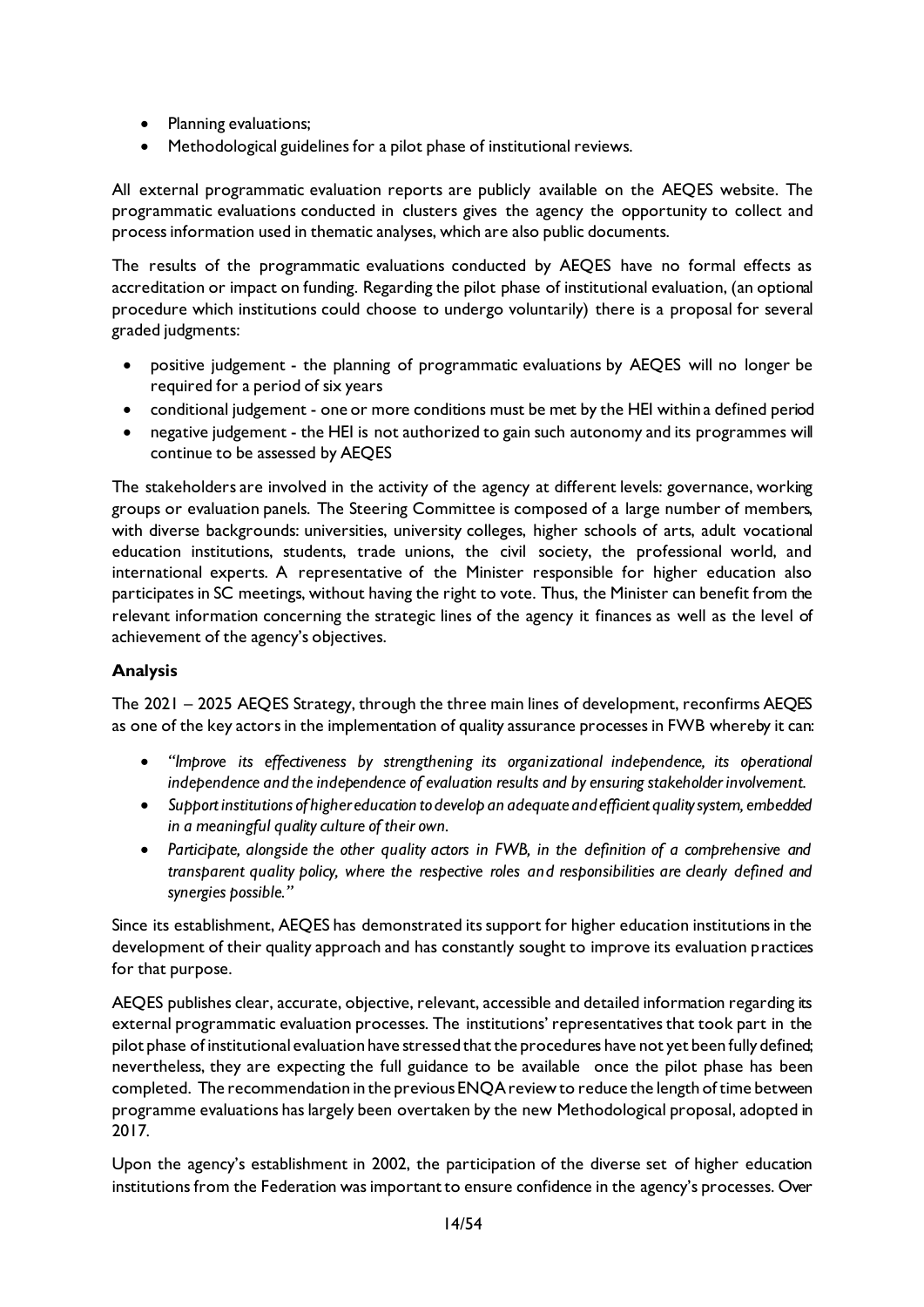time, it is important that the voices of the different higher education sectors in the agency's governance do not detract from the important role that a governance body must play in strategic development. In its interviewswith the members of the Steering Committee, the team heard diverse views on whether the current balance between institutional participation and strategy is optimal.

The interviews with stakeholders show that they are aware of the importance of their participation in the agency's activity, and they are satisfied and convinced with the level of professionalism of the agency and the usefulness of its external evaluation processes for improving internal quality assurance systems and, in a broad sense, the quality of the higher education system in the FWB.

It is clear to the team that the agency takes great care to involve stakeholders in its governance and its procedures. The agency is to be commended for the way in which actors from the world of work contribute to the evaluation procedures. In the panel's meeting with external stakeholders, the team were impressed with the strong commitment and interest from senior business leaders in the activities of the agency. As noted previously in the 2016 review, the team feels that it is important to ensure the involvement of students in all the activities of the agency beyond their presence in the Steering Committee and on evaluation panels. Student representatives can be an important conduit to the wider student body about the importance of student evaluation of the quality of their education and its assurance.

# **Panel suggestions for further improvement**

Even if steps have been taken to involve students in AEQES's activities such as their presence in the Steering Committee and as panel members, there is still room for improvement in this direction and AEQES should continue to find solutions to attract students to QA.

#### **Panel conclusion: fully compliant**

# <span id="page-15-0"></span>ESG 3.2 OFFICIAL STATUS

Standard:

Agencies should have an established legal basis and should be formally recognised as quality assurance agencies by competent public authorities.

#### **Evidence**

AEQES was established by the Decree of 14 November 2002 to implement the external quality assurance procedures and to support the development of internal quality assurance structures in HEIs. AEQES started the external evaluations in March 2004. The Decree of 22 February 2008 repeals the Decree of 2002 and establishes various measures relating to the organization and functioning of AEQES. AEQES is an independent public sector agency - the only external evaluation body recognized by the FWB for the higher education 120 ECTS diplomas, bachelor's and master's degrees of the four types of HEIs (universities, university colleges, higher schools of arts and adult vocational education institutions). Some other changes in the functioning of the agency were adopted by the Government in December 2017:

- AEQES has a further mission, that of "ensuring the development and implementation of methodological approaches adapted to the needs of the higher education sector and changing contexts".
- AEQES has "the task of conceiving and implementing a pilot phase of institutional reviews (2019-2022)".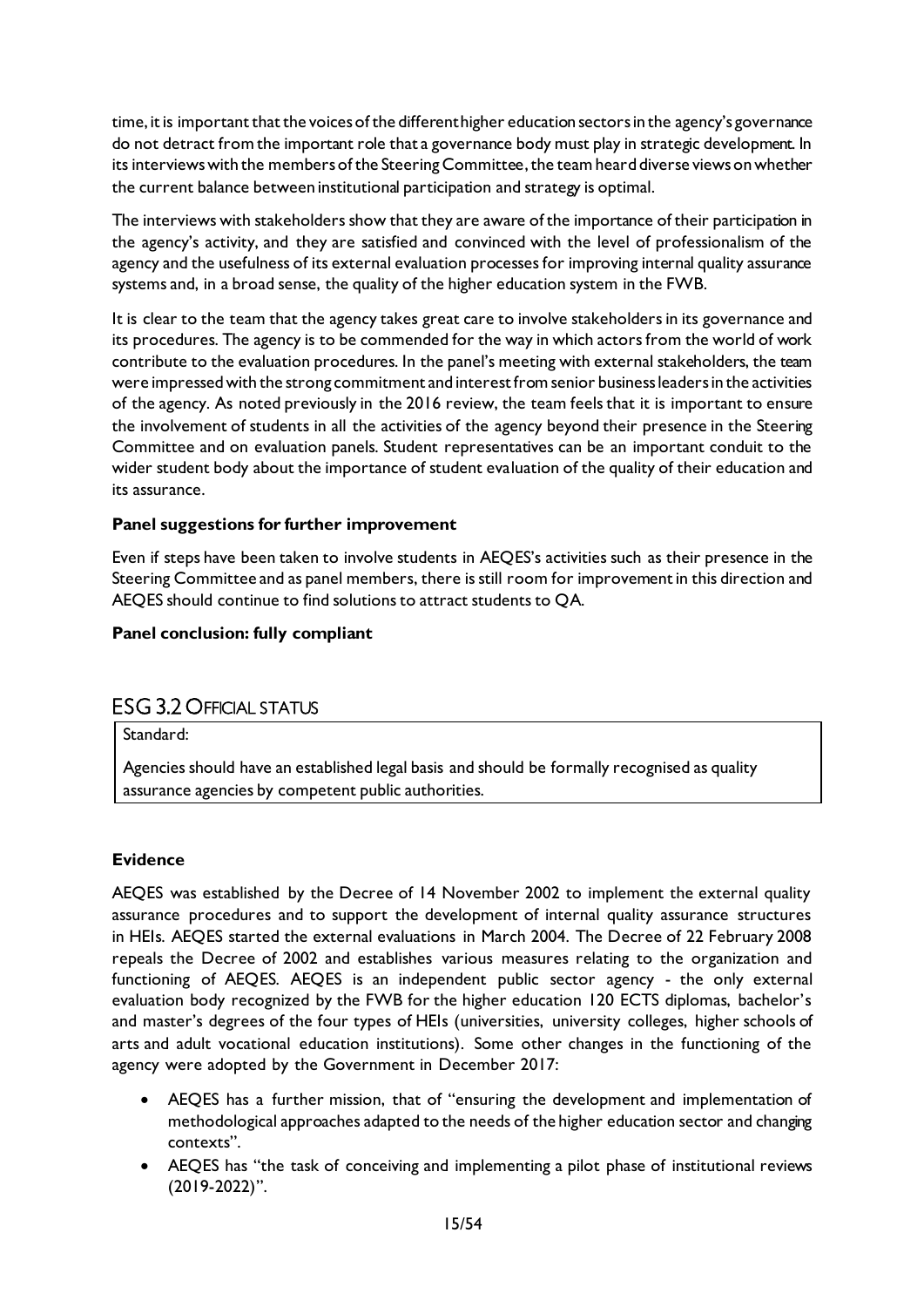- External evaluation processes will have a new "periodicity of six years for the future evaluation cycles (institutional and programmatic)".
- follow-up evaluation procedures half-way through the present 10- year cycle of external evaluations.
- the annual budget allocation will increase to 1.000.000 euros from 2018 on (within the annual index adjustment).

# **Analysis**

AEQES is an autonomous public service agency which carries out independent evaluations of higher education programmes and institutions (in a pilot phase) organized in the Fédération Wallonie-Bruxelles (FWB). It is clear to the team that the agency has been established by legal decree and that the agency is recognized for its work by the government, institutions, and stakeholders. Although the agency has been established by decree, it does not have a separate legal basis. In its discussions with Ministry representatives, the team was informed that although some education agencies in FWB have an established legal basis, the legal basis of AEQES was not dissimilar to some other education agencies. he official status gives AEQES the necessary autonomy to make its own analyzes and find the best solutions in managing material and human resources. The first evaluation of AEQES in 2011 by ENQA (access to full membership status) and its inclusion on the EQAR register in 2012 reinforced this official recognition. Following the review by ENQA in 2016, the inclusion on the EQAR register was reconfirmed in 2018.

# **Panel conclusion: fully compliant**

# <span id="page-16-0"></span>ESG 3.3 INDEPENDENCE

Standard:

Agencies should be independent and act autonomously. They should have full responsibility for their operations and the outcomes of those operations without third party influence.

#### **2016 review recommendation:**

The Panel recommends that the Agency defines, in a clearer way than at present, the role of the Steering Committee in the description of the evaluation process, and in particular places emphasis on the approval process (without any interference by the SC) of the external evaluation reports.

#### **Evidence**

According to Article 2 of the 2008 Decree, AEQES is an "autonomous service without legal personality whose accounting and budgetary management is separate from that of the administration's departments." The Steering Committee, the Board and the Executive Unit are set by the same law and some other different structures were added to ensure the agency's proper functioning. AEQES's structure is designed to separate responsibilities and decision-making powers in governance and executive processes.

The decision-making body of AEQES is the Steering Committee composed of 24 full members with voting rights, and a secretary:

- One general director of non-compulsory education and scientific research;
- Four representatives of the academic and scientific bodies of the universities proposed collegially by the Rectors;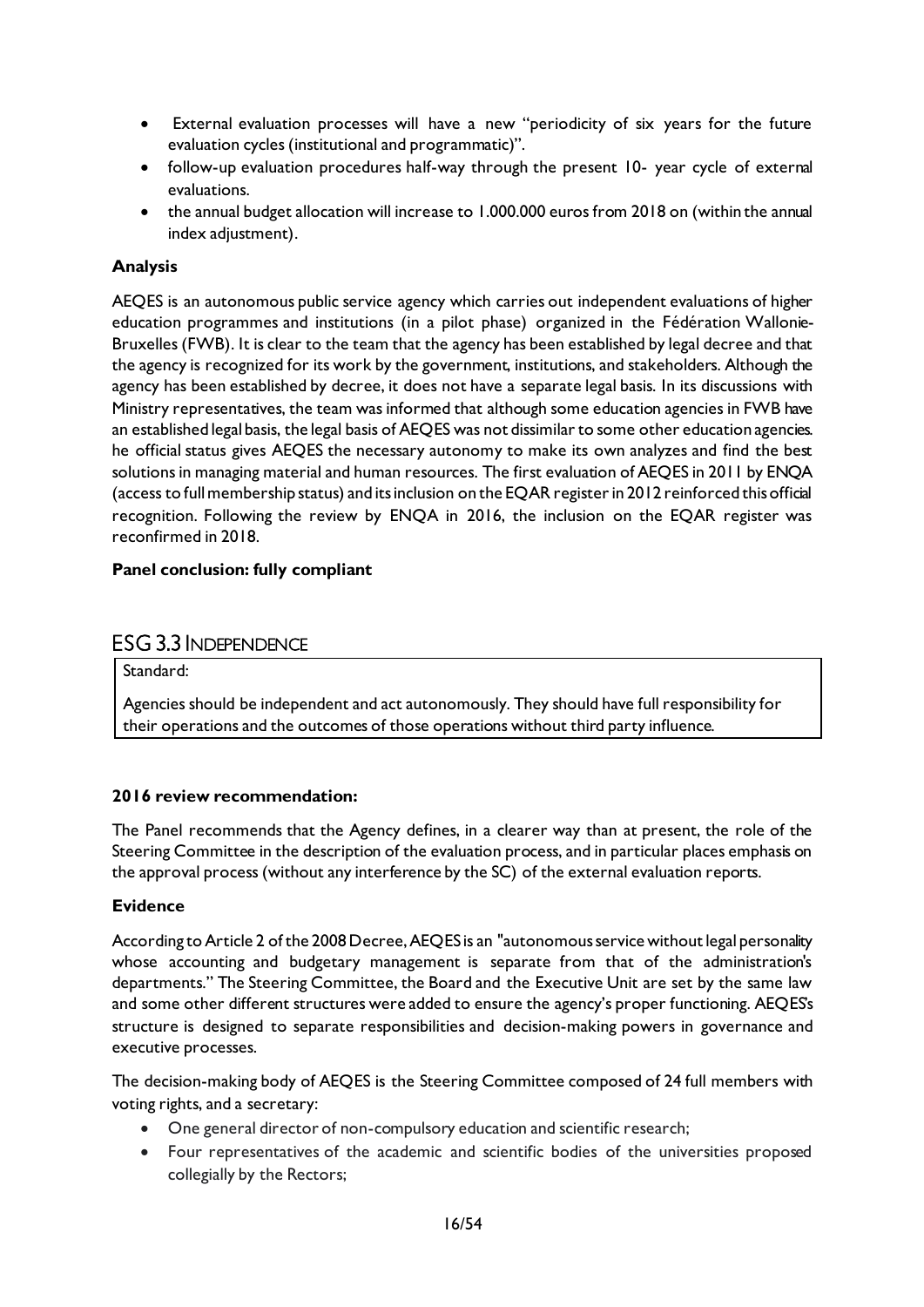- Four representatives of the teaching staff of the university colleges, on the proposal of the Directors-Presidents;
- Two representatives of the teaching staff of the higher schools of arts, on the proposal of the Directors of the higher schools of arts;
- Two representatives of the teaching staff of educational institutions for social advancement organizing higher education, proposed by the General Council for Social Advancement Education;
- One representative of the administrative staff of the universities, proposed by the Interuniversity Council of the French Community;
- One representative of the administrative staff of the university colleges proposed by the General Council of the university colleges;
- Three student representatives, proposed by the student representative organizations;
- Three representatives of the trade unions represented on the National Labor Council and which affiliate in the sector, proposed by them;
- Three personalities from professional, social, and cultural circles.<sup>4</sup>

Each full member has an alternate who does not have the right to vote but can participate in all organized debates. The mandate of the SC members is four years, renewable once except for the mandate of the student representatives which corresponds to one academic year and is renewable. In the event of the death or resignation of a full member, they will be replaced by the alternate one. The Executive Director of AEQES attends the SC's meetings, acting as a secretary and sitting in an advisory capacity. The representative of the Minister responsible for higher education sits on the committee in an advisory capacity without the right to vote, and is there purely to benefit from the relevant information. The Board assures the connection between the Steering Committee and the Executive Unit, and it is composed of three members: the Chairman and Vice-Chairman of the agency and the Director of the Executive Unit.

The Executive Unit is the permanent staff of the agency. Under its founding decree being without legal personality, AEQES was unable to legally hire staff itself, the staff being technically employed by the Ministry. Once the approval to hire staff was received, however, the selection procedures are completely under the responsibility of AEQES. The number of hired personnel is defined by AEQES's Executive Director and since 2014 AEQES has been able to recruit staff with its own funds and not only with civil service funds.

AEQES recruits experts following the launch of a public call for applications, and all applications received are examined by the Executive Unit, which also identifies potential conflicts of interest. The list of all AEQES experts can be found on the agency's website, accompanied by the CV of each expert.

The financial resources of AEQES are fixed by law and the expenditures of AEQES are basically split into two budget lines: the functioning of the agency and the EQA activities. The largest line of expenditures is allocated to implement EQA activities, including all the expenses related to the experts and the salaries of the staff.

A large part of the methodology implemented by the agency is based on legal requirements, but AEQES has developed independently its procedures, strategies or reference frameworks used for its external evaluation processes. The Decree of 22 February 2008 from the Government of the French speaking Community (with subsequent changes), Art 11 states that "*[.....] the evaluation standards, drawn up by* 

<sup>4</sup> Article 5 of the 2008 Decree [modified by D. 30-04-2009; D. 25-06-2015; D. 09-02-2017]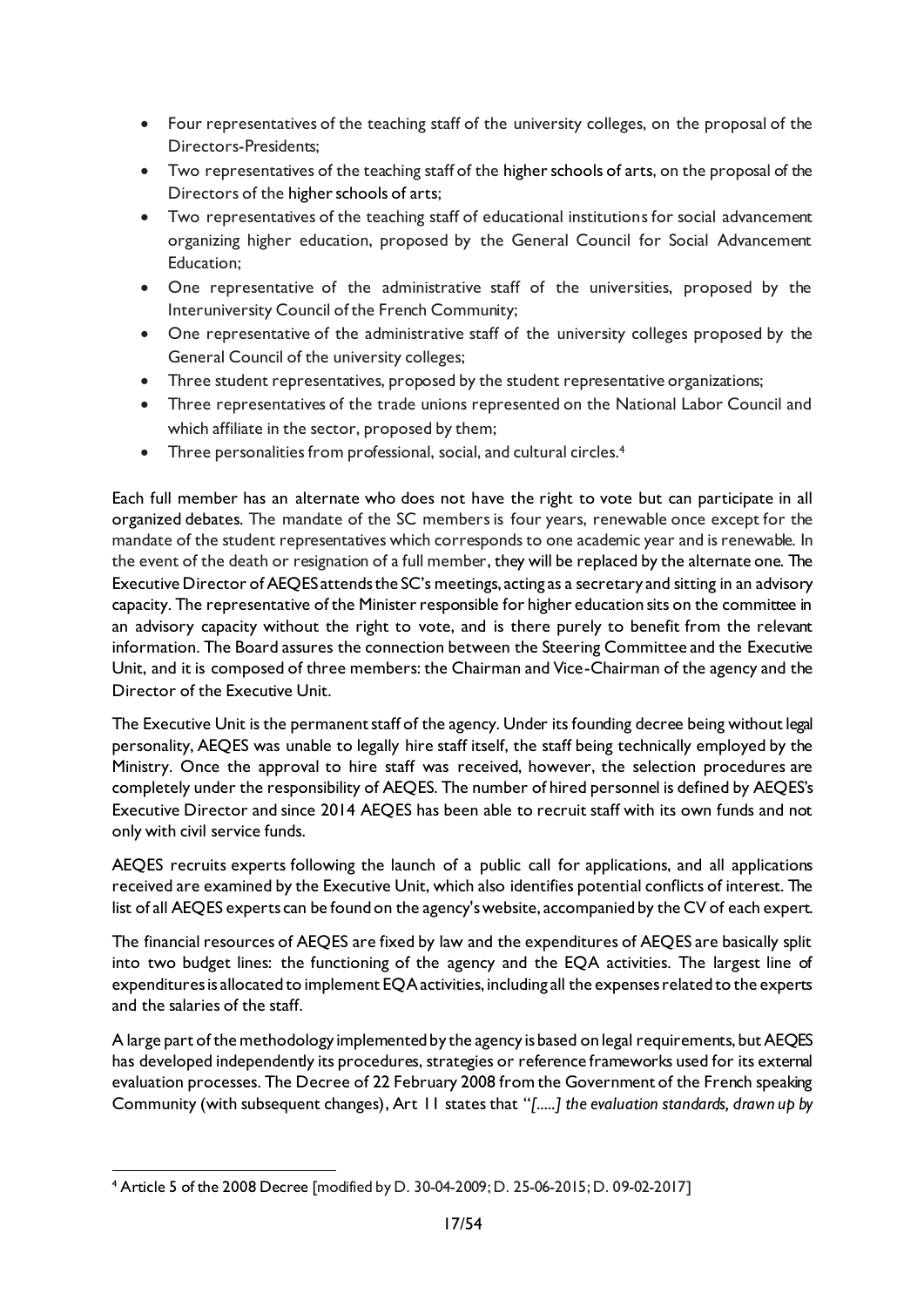*the SC in consultation with ARES, are approved by the Government.".* As part of the pilot project, the evaluations are based on standards adopted by the Government on the agency's proposal.

Considering AEQES's strategic development, every five years, a WG established by the SC elaborates a new strategic plan that is adopted by the Steering Committee. Once validated, the strategic plan is translated by the Board into annual action plans.

Considering the programmatic evaluations, the final external evaluation reports are the responsibility of the evaluation panel without any external influence. Neither the AEQES Steering Committee nor another body has the right to amend the work produced by the experts. In the case of the pilot phase for the institutional evaluation process, the draft reports were subject to scrutiny and moderation by the Methodological Council, but the experts expressed their satisfaction to the panel that their reports were unchanged in terms of the substance of their proposed judgements and recommendations.

# **Analysis**

# **Organizational independence**

The team recognizes that the higher education system in the Federation is diverse and complex with a mixture of long-established comprehensive universities, university colleges, higher schools of arts and adult higher education colleges. This has been the basis of having a governance system with a large (24 member) Steering Committee that has a significant representation of members nominated by the institutions from the different sectors of higher education. Each of these representatives also has an alternate member. The team were surprised to hear that it has been the practice that such alternate members attend and speak at meetings concurrently with the official representative, although without voting rights. While it was understandable in the initial stages of the agency's development to ensure a wide understanding of the development of external quality assurance, it is debatable whether such a large parliamentary style governance system represents current good practice. The team heard diverse views from different stakeholders of the benefits and disbenefits of such a system. At the same time, the SC members must always act first in the interests of the agency, not of the stakeholders represented.

While the hiring of staff must be approved by the Ministry, it was clear that the agency has full autonomy in how it selects its staff.

# **Operational independence**

Although the agency is reliant on public funding for its operation, and its premises and ICT resources are provided by the Ministry, the team was convinced that there is no sense in which government influences the agency's procedures. The definition and operation of its procedures and methods, strategies, the nomination and appointment of external experts and the determination of the outcomes of its quality assurance procedures are undertaken autonomously and independently from government or higher education institutions.

The agency is clearly free to select and train its experts. The members of the expert panels are selected following a public call and screening and nomination by the Executive Unit thanks to a defined system, guaranteeing the non-influence of HEIs and ensuring experts have no conflict of interest. The panel considers that an important aspect of AEQES's activity is the presence of many international evaluators, an important way to guarantee the processesfairness.

# **Independence of official results**

The external evaluation reports produced by evaluation panels are not subject to external moderation in terms of the substance of their judgements and recommendations. The Executive Unit, in the case of programmatic evaluations and the Methodological Council for the pilot phase of the institutional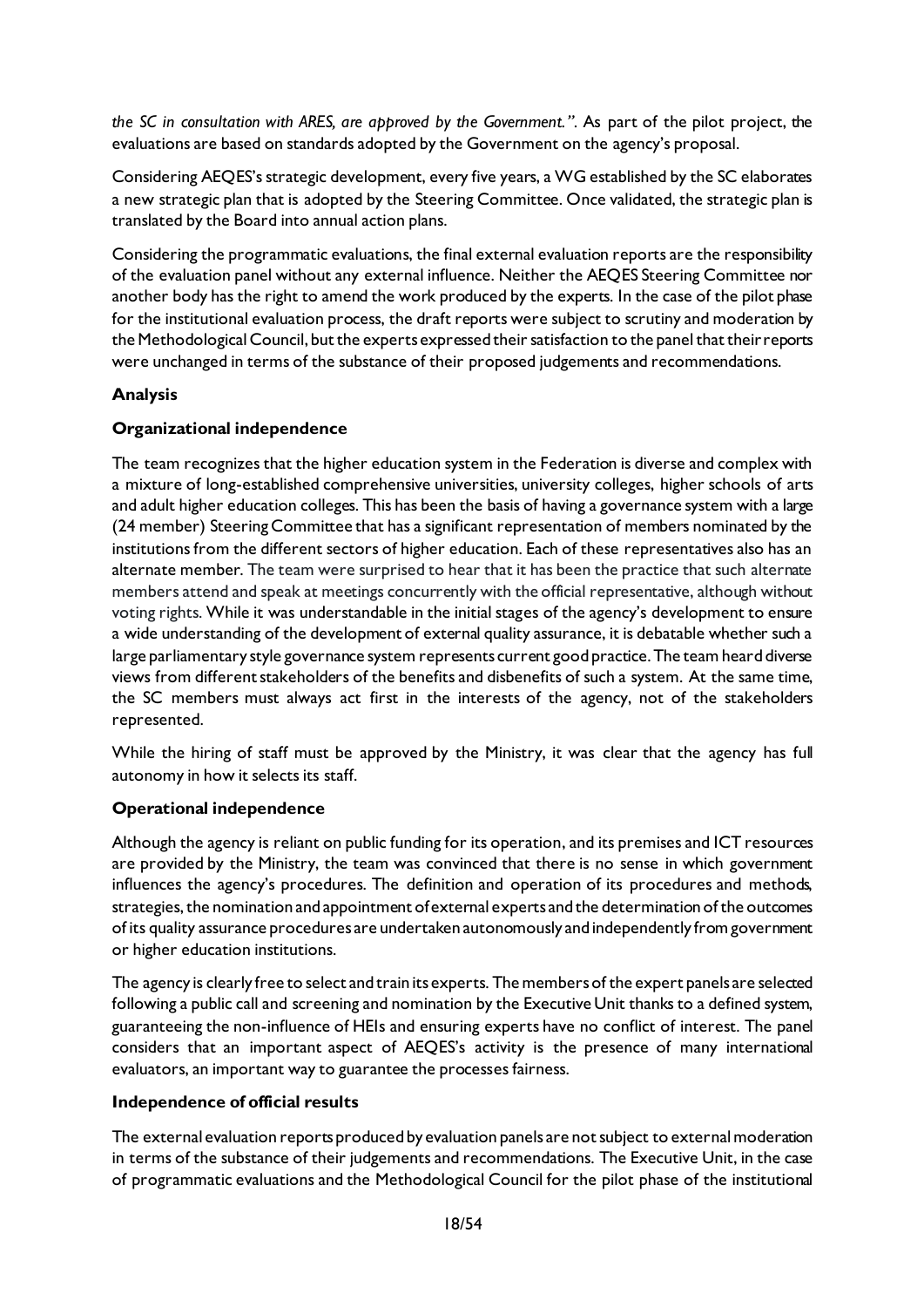evaluation procedure is responsible for checking the draft external evaluation report, but only to ensure that the evaluation guidelines are considered, the analysis and recommendations are respected and that the guidelines for publication are followed.

The team noted that one strategic goal of the AEQES is to "develop a structural solution to strengthen the independence and efficiency of the Agency". The discussions with various stakeholders during the interviews pointed out that this *independence* can be strengthened by improving the efficiency of the decision-making mechanisms, which may require smaller groups. This aspect has been analysed by the Steering Committee, but no final decision has been made so far, due to the difficulty of finding a good balance between the representation of all stakeholders and improved efficiency of decision-making.

# **Panel suggestions for further improvement**

The panel believe that for more efficient decision-making a smaller, competence-based, Steering Committee might be considered. Alternatively, a smaller Standing sub-committee could be delegated some of the more routine functions of the Steering Committee without losing the important parliamentary and representative nature of the existing system.

#### **Panel conclusion: fully compliant**

# <span id="page-19-0"></span>ESG 3.4 THEMATIC ANALYSIS

Standard:

Agencies should regularly publish reports that describe and analyse the general findings of their external quality assurance activities.

#### **2016 review recommendation:**

The Review Panel recommends that the Agency further enhances the dissemination process of its thematic analyses in such a manner that the analyses become a useful tool for all interested stakeholders. Furthermore, the Panel considers that it will be useful for AEQES to further develop its communication strategy and its data management system.

#### **Evidence**

The programmatic evaluation carried out in clusters permits AEQES to conduct system-wide analyses on a regular basis. As much as possible, the same team of experts performs the programmatic evaluation for each programme in the cluster and, at the end of the evaluations, the experts write a report that captures the perspective of the programmes evaluated at the level of the higher education system in the FWB. The system-wide analyses are published and presented to higher education institutions, the Steering Committee and other stakeholders. Some of the stakeholders interviewed (mainly students and business representatives) did not seem to know about these analyses. AEQES's website contains 44 such system-wide analyses.

The Reports WG is responsible for writing meta-analyses based on the regular evaluation processes and the system-wide analyses. The WG has produced the following analyses:

• TRENDS - an analysis on seven recurrent themes in the evaluations provided by AEQES during 2009‐2010: visibility and opportunities, the trend for professionalization in education, the design and the control of programmes, the development of competency frameworks, the place of research in HEIs, the place of foreign languages in the educational processes, and resources.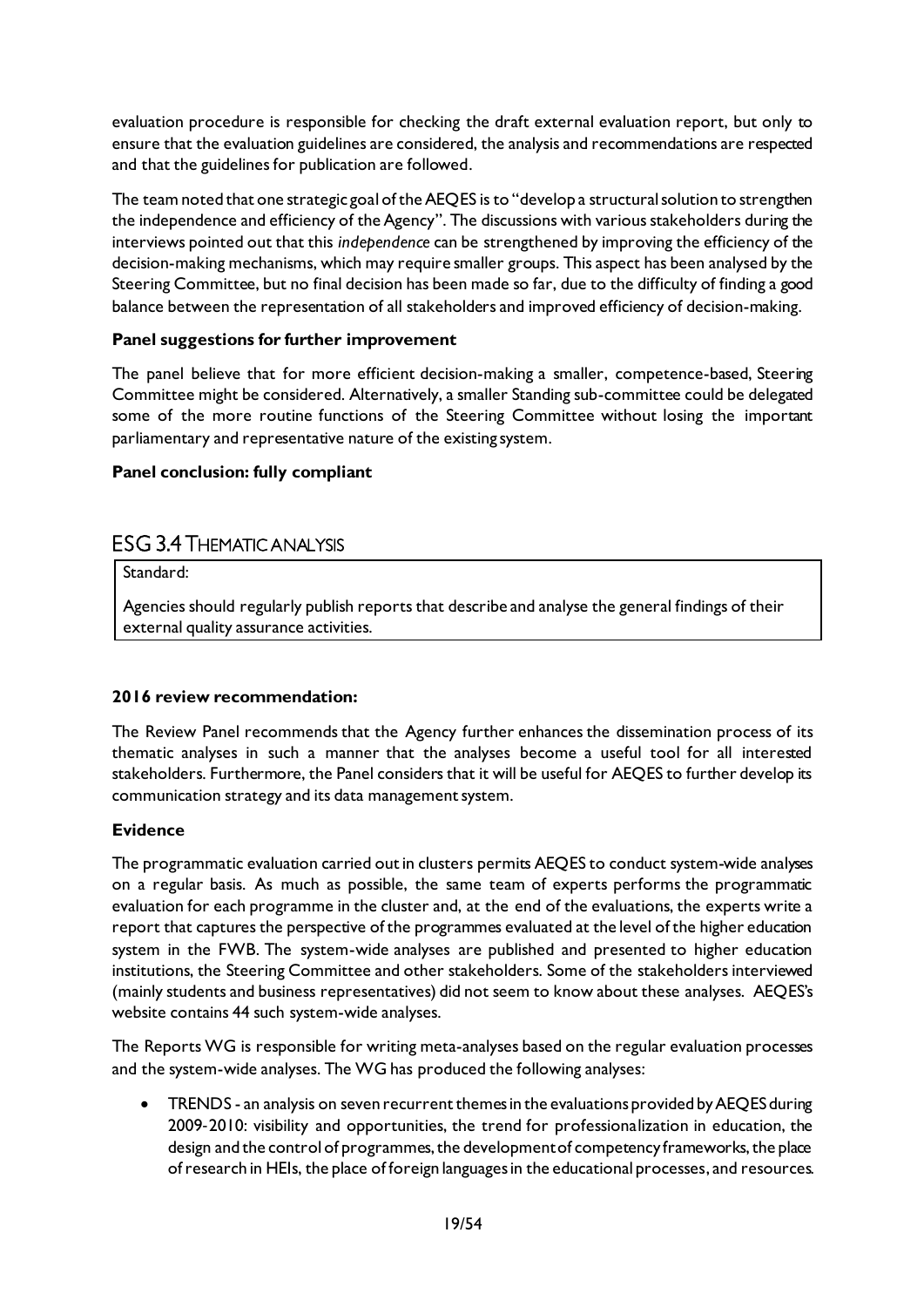- FOCUS an analysis on six themes in the evaluations provided by AEQES during 2010-2012: the evolution of societal needs and the programmes updating, the flexibility of students'routes, teacher training, research, autonomy versus regulations, quality assurance – methods and cultures.
- PATHWAYS revisited the results of thirteen evaluations conducted in 2013-2014 in the light of part 1 of ESG (version 2015).
- FROM PROGRAMMES TO GOVERNANCE focuses on the main fields of action identified by the evaluation panels (from 8 evaluations conducted in 2014-2016) and on the management processes of the activities to which they belong (core, support and steering processes).

The outcomes of some other thematic analyses conducted by AEQES over previous years can also be found on the AEQES website:

- the review of the follow-up evaluations conducted in 2015-2016;
- the summary of the results of stakeholder surveys (institutions, students, experts) on the AEQES's performance.

The Executive Unit systematically invites other categories of potential audience "to quality events for stakeholders" <sup>5</sup> and several newspapers articles have been written. Recently, a staff member with responsibility for communication has been recruited. Some stakeholders confessed to being unaware of the existence of the agency until they were asked to participate in some of its processes.

Considering the data management system, under the DEQAR project, ARES and AEQES worked together to optimize a database that cross-references HE provision and the external evaluations. "The toolboxes currently fall under the purview of ARES." 6

# **Analysis**

The team complements the agency for the significant work it has put into the development of 'cluster' reports for selected academic disciplines that are produced following a round of programmatic evaluations at individual institutions. PATHWAYS and "From Programmes to Governance" are the only meta-analysisthat was finalized since the evaluation back in 2016. During the last few years, the agency's activity has focused on implementing the pilot phase of the institutional evaluation procedure. As a result, a system level analysis on the impact of the processes of institutional evaluation is currently in the closing phase but was not completed at the time of the site visit.

The agency uses common pools for evaluations of disciplines where only a small number of programmes are offered regionally. Stakeholders commented on the usefulness of such synoptic reports.

With the welcome recent arrival of a staff member specifically dedicated to communications, there will be an opportunity to showcase the work of the agency to a wider audience. The agency has to ensure that the outputs of its work are made more visible and in a manner that is easily communicated to a wider audience, including the opportunity to use electronic resources such as social media to make its outputs more accessible to a general audience. The agency could also introduce some strategic planning for thematic analysis and consider how to make use of it in the future beyond its dissemination.

<sup>&</sup>lt;sup>5</sup> p 57, *AEQES Self-Assessment Report -* o[n http://www.aeqes.be/calendrier\\_events\\_details.cfm?news\\_id=185](http://www.aeqes.be/calendrier_events_details.cfm?news_id=185); http://www.aeqes.be/calendrier\_events\_details.cfm?news\_id=186

<sup>6</sup> *p 47, AEQES Self-Assessment Report*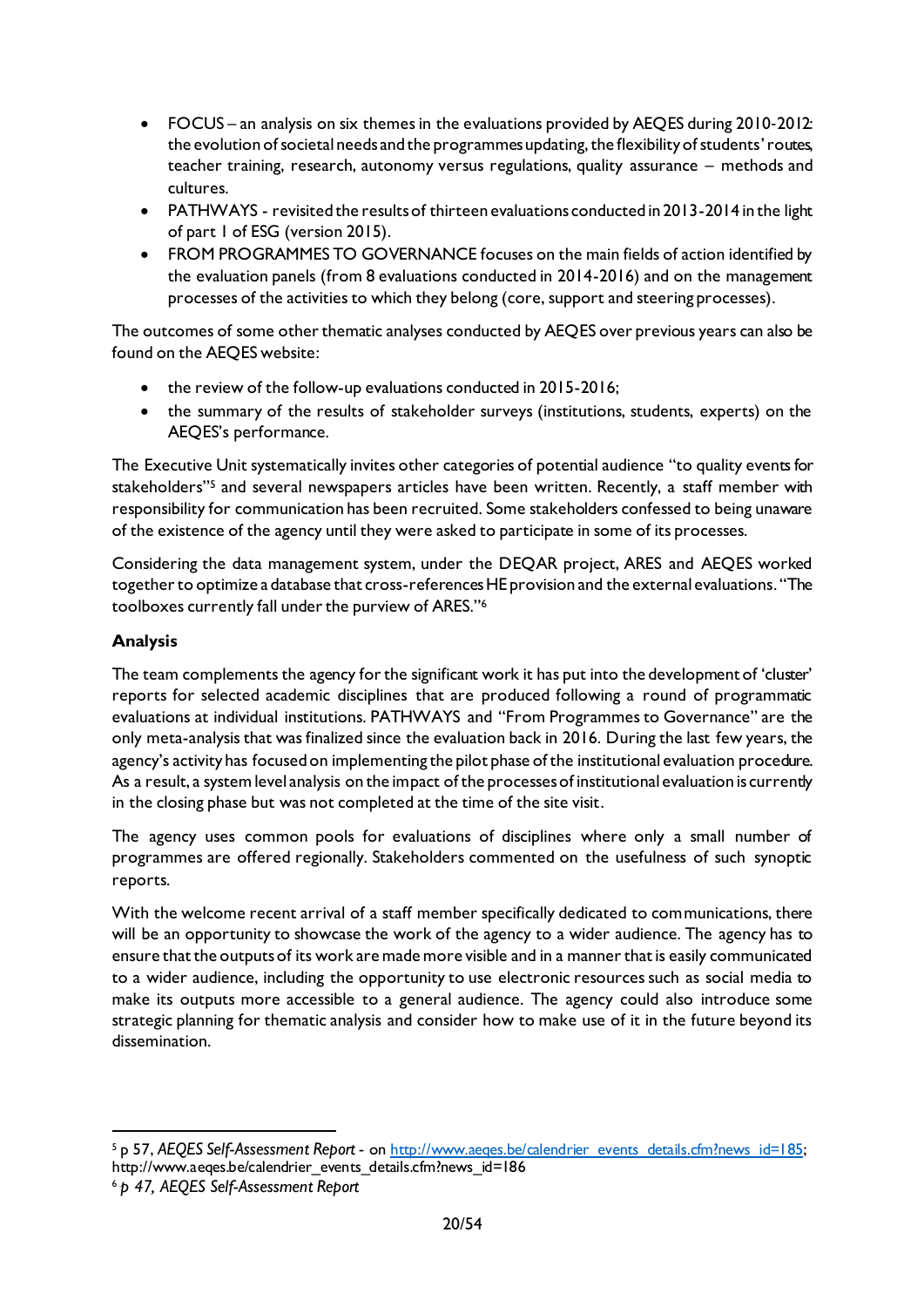AEQES has made progress in enhancing the dissemination process of its activities, but the panel considers there is still room for improvement in this aspect.

The panel found that AEQES is aware that the dissemination of the results is a very important dimension of the quality assurance process and, consequently, the development of the communication strategy is one of the main actions in the 2021 – 2025 AEQES Strategic Plan: "*AEQES develops its targeted communication strategy. It designs and implements an appropriate and relevant communication plan."* Additionally, during the interviews, the agency representatives have mentioned that a new website is on the 'drawing board', designed to be both more user-friendly and efficient in finding information rapidly.

#### **Panel commendations**

The agency is to be commended for the use of common pools for evaluations of disciplines where only a small number of programmes are offered regionally. Stakeholders commented on the usefulness of such synoptic reports.

#### **Panel suggestions for further improvement**

The agency is encouraged to find ways to ensure that the outputs of its work are made more visible and in a manner that is easily communicated to a wider audience, including the opportunity to use electronic resources such as social media to make its outputs more accessible to a general audience.

The agency could also introduce some strategic planning for thematic analysis and consider how to make use of it in the future beyond its dissemination.

#### **Panel conclusion: fully compliant**

# <span id="page-21-0"></span>ESG 3.5 RESOURCES

Standard:

Agencies should have adequate and appropriate resources, both human and financial, to carry out their work.

#### **2016 review recommendation:**

The Panel recommends that the Agency continues its discussions with policymakers on its financial situation, to ensure the continuation of its activities while maintaining the same level of responsibility and quality standards.

#### **Evidence**

The financial resources of AEQES are fixed by law and the expenditures of AEQES are basically split into two budget lines: the functioning of the agency and the external quality assurance activities. The largest line of expenditures is allocated to implement external quality assurance activities, including all the expenses related to the experts and the salaries of the staff. Since 2014, AEQES is authorized to recruit staff within the agency's allocation. According to Article 22, Decree 20 December 2017, the annual allocation was raised to 1.000.000 euros for 2018 and the subsequent years. In 2021, the foreseen amounts are 1.055.489€of which 550.489€ for the EQA activities and 505.000€ for the staff.

At the time of the evaluation visit in AEQES, 13 people were employed. The Executive Unit consists of the Director, nine people who are exclusively assigned to external quality assurance tasks, an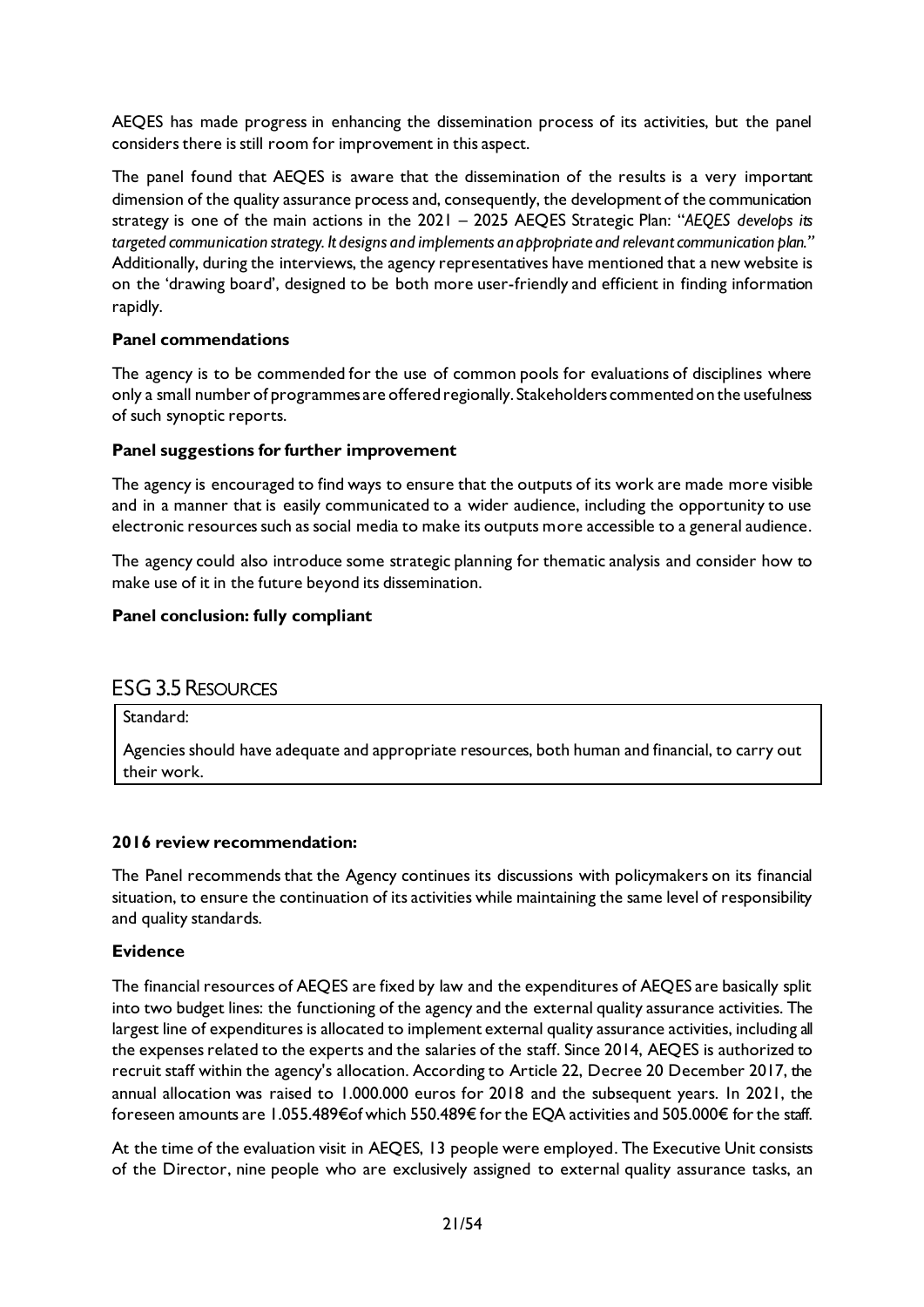accountant, an administrative assistant and a communications officer. An important aspect in the staff structure is represented by the rehiring of an experienced former staff member who will now devote her time to human resource development.

The agency reported on frequent staff turnover due to the nature of the employment contract, a socalled employment contract for 'specific tasks' which does not allow for statutory recruitment. This aspect is not controlled by AEQES and remains the responsibility of the Ministry. It was pointed out during the interviews that the hiring of new staff is a long and difficult process that takes several months and various steps of formal approval.

Staff are regularly trained thanks to a staff development plan. Some examples of the various types of training the members of the Executive Unit could attend in the period from 2016 to the present time are presented as an annex in the SAR, and include project management, GDPR, Excel, PowerPoint, conflict management, process management, foreign languages, communication, etc. At the same time, staff members participated in several international events in QA, organized by EUA, ENQA, INQAAHE or other agencies for quality assurance in higher education.

# **Analysis**

Following the previous review, it is gratifying to note that the agency received an uplift in resources. From the team's discussions with the Ministry, the panel observed that the agency is well regarded at governmental level. At the same time, the panel noted that while the new external institutional evaluation gives more flexibility to HEIs to manage their programmatic evaluations, it is not the same for the agency which would need more budgeting flexibility and autonomy in its human and financial resources.

The non-established status of AEQES employees has probably contributed to the high level of turnover of agency staff, although it is probable that staff turnover is a multi-faceted process. The team heard from the Ministry representatives that the problem of the non-established nature of the agency is wellknown to them and is shared by some other education agencies funded by central government.

The flat structure of the agency whereby all other members of staff report to the Director is probably a contributing factor here also. The structure is a consequence of the small size of the agency. Nevertheless, the team feels it is important to point out the inherent risk in having a structure that is so reliant on one senior member of staff.

The panel had the opportunity to meet a large number of staff members. They are well qualified in terms of professionalism and are highly committed to their work. Based on the discussions taking place during the online site visit, staff are encouraged to participate in forums/conferences/workshops in which significant QA issues are discussed and plans for development are considered.

The whole agency activity is also backed by a representative number of experienced QA external evaluation experts, whose implication was outstanding during the online site visit.

# **Panel commendations**

The team commends the recent appointment of a staff member dedicated to communications and to the recent rehiring of a former staff member who will now devote her time to human resource development.

# **Panel suggestions for further improvement**

With the support of the Ministry, AEQES should strive to find a solution to consolidate the staff structure in the long-term.

# **Panel conclusion: fully compliant**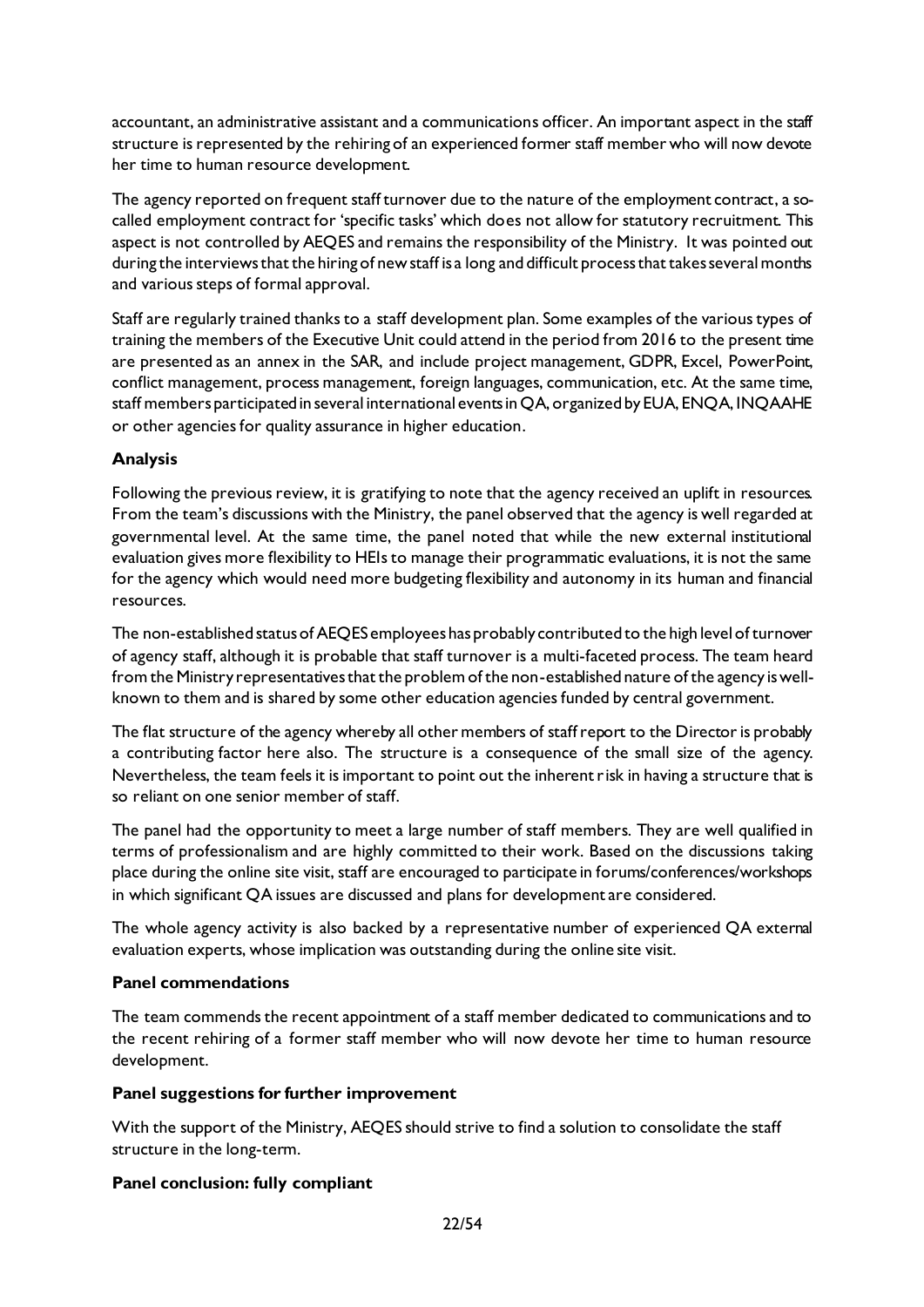# <span id="page-23-0"></span>ESG 3.6 INTERNAL QUALITY ASSURANCE AND PROFESSIONAL CONDUCT

### Standard:

Agencies should have in place processes for internal quality assurance related to defining, assuring and enhancing the quality and integrity of their activities.

### **Evidence**

AEQES has a formal published Quality Handbook which sets out its policy and processes for internal quality assurance. The Quality Handbook describes the four key processes which are split into a series of procedures: the Management process, the Quality Management process, the Support process and the Operational process.

AEQES has various mechanisms in place (surveys, meetings) for collecting relevant information from stakeholders (teachers, students, professionals, staff members of higher education institutions, expert members of evaluation committees) and processing it to provide feedback and to update procedures and materials where necessary.

Every two years, the Executive Unit draws up an Agency's Activity Report which is approved by the Steering Committee and disseminated to the agency's partners. The Activity Reports are also published on the AEQES's website. This periodical evaluation report covers almost exclusively the processes carried out and not the effectiveness of its governance. Testimonies during the interviews showed that the large number of SC members, including alternate members, can sometimes delay the decisionmaking process.

Using the information collected from different stakeholders or its own staff, AEQES has been constantly engaged in activities aimed at improving the knowledge of its technical staff or external evaluators. One of the experienced staff members, has returned to the agency after three years, and is now in charge of staff development activities.

Integrity is assured through the integration of a Code of Ethics that includes a non-conflict of interest statement. The Code sets out a clear standard for the ways in which all people involved in AEQES's activities (Steering Committee, Executive Unit, experts) carry out their work under the headings of independence, fairness, transparency, confidentiality, involvement.

# **Analysis**

From the interviews, the team concluded that the agency acts in a professional manner in all its activities. The panel found evidence confirming that all procedures are being followed and all stakeholders are convinced by AEQES's professional work.

Internal quality assurance functions throughout the agency are integrated in a defined cycle of planning, implementation, assessment and review. The Executive Unit or the Methodological Council (in the case of the pilot phase of institutional evaluations) is responsible for checking the draft external evaluation report, to ensure that the evaluation guidelines have been considered, the analysis and recommendations are respected and that the guidelines for publication are followed. The recent hiring of a staff member who is going to work on staff development should assist in developing the internal quality assurance processes within the agency to ensure that staff are as cross-functionally skilled as possible.

The Code of Ethics was adopted by the Steering Committee in 2010 and the agency considered that the content of the code was still relevant and did not amend it, but its provisions have been adapted through procedures to meet current needs. For example, switching from a face-to-face site visit to an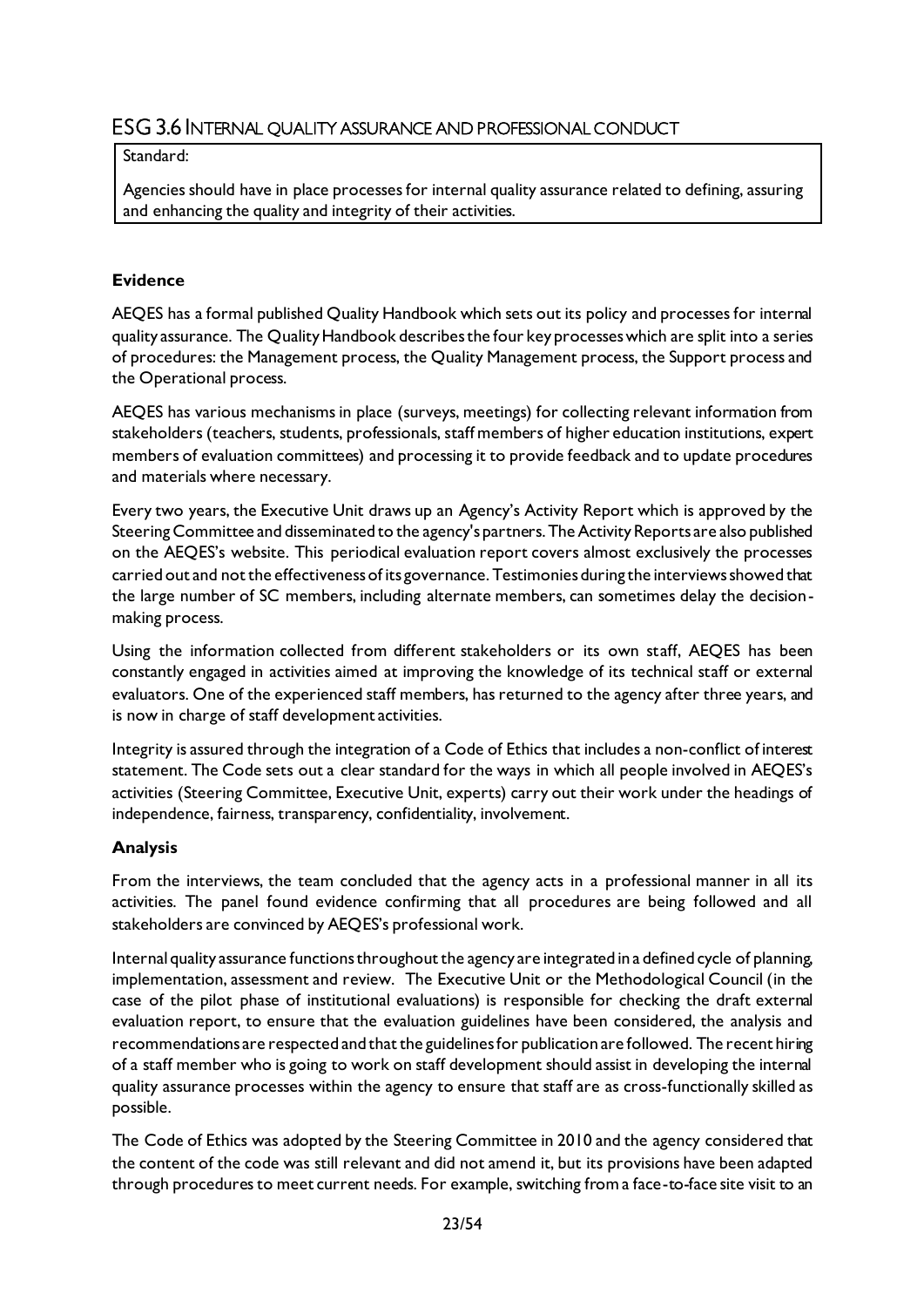online site visit changed the confidentiality conditions. AEQES assured that meeting rooms werealways secured, and access to the online meetings was provided personally by a member of the Executive Unit. The absence of complaints indicates that preventive action was efficient in the field of conflict of interests.

The standard requires that an agency has in place internal quality assurance processes for assuring and enhancing the quality and integrity of its activities. Such activities include not only its procedures but its internal governance. As an agency that has been established for almost two decades at this stage, a good internal quality assurance system should include regular evaluation of the effectiveness of its governance - of its board, committees and working groups. From its discussions with the members involved in the agency's governance system, the panel observes that there are strong and diverse views on the effectiveness of the current system of governance. Good governance practice suggest that these exercises should be conducted on a periodic basis. In its discussion with Ministry representatives, the Panel believes that such a review would be supported.

# **Panel recommendations**

The team strongly recommends to AEQES to conduct an evaluation process that addresses the effectiveness of its governance systems. External assistance may usefully be employed for this process.

#### **Panel suggestions for further improvement**

Further work could be done to improve the feedback mechanisms on the outcomes of AEQES's evaluations, particularly to student participants who have a more ephemeral relationship with the evaluated institutions than staff members.

#### **Panel conclusion: substantially compliant**

# <span id="page-24-0"></span>ESG 3.7 CYCLICAL EXTERNAL REVIEW OF AGENCIES

Standard:

Agencies should undergo an external review at least once every five years in order to demonstrate their compliance with the ESG.

#### **Evidence**

This is the third external review of AEQES undertaken by ENQA. The previous review was undertaken in 2016, and AEQES has been working to address all the recommendations arising from that review since. The SAR provided to the panel included a section dedicated to the progress, current situation and supporting evidence for each recommendation. After the reconfirmation of membership of AEQES in ENQA, the review report was examined by EQAR which found that the report provided sufficient evidence and analysis on AEQES's level of compliance with the ESG and therefore approved the application for inclusion on the Register. AEQES's inclusion is valid until 28/02/2022. The AEQES's 2019 follow-up report was appreciated by the ENQA Board for its analytical approach.

#### **Analysis**

The review panel found that AEQES fulfills its formal obligations towards continued membership in ENQA. The previous ENQA review provided an opportunity for AEQES to reflect on its policies and activities and the evidence available demonstrates an active and comprehensive response varied by recommendation.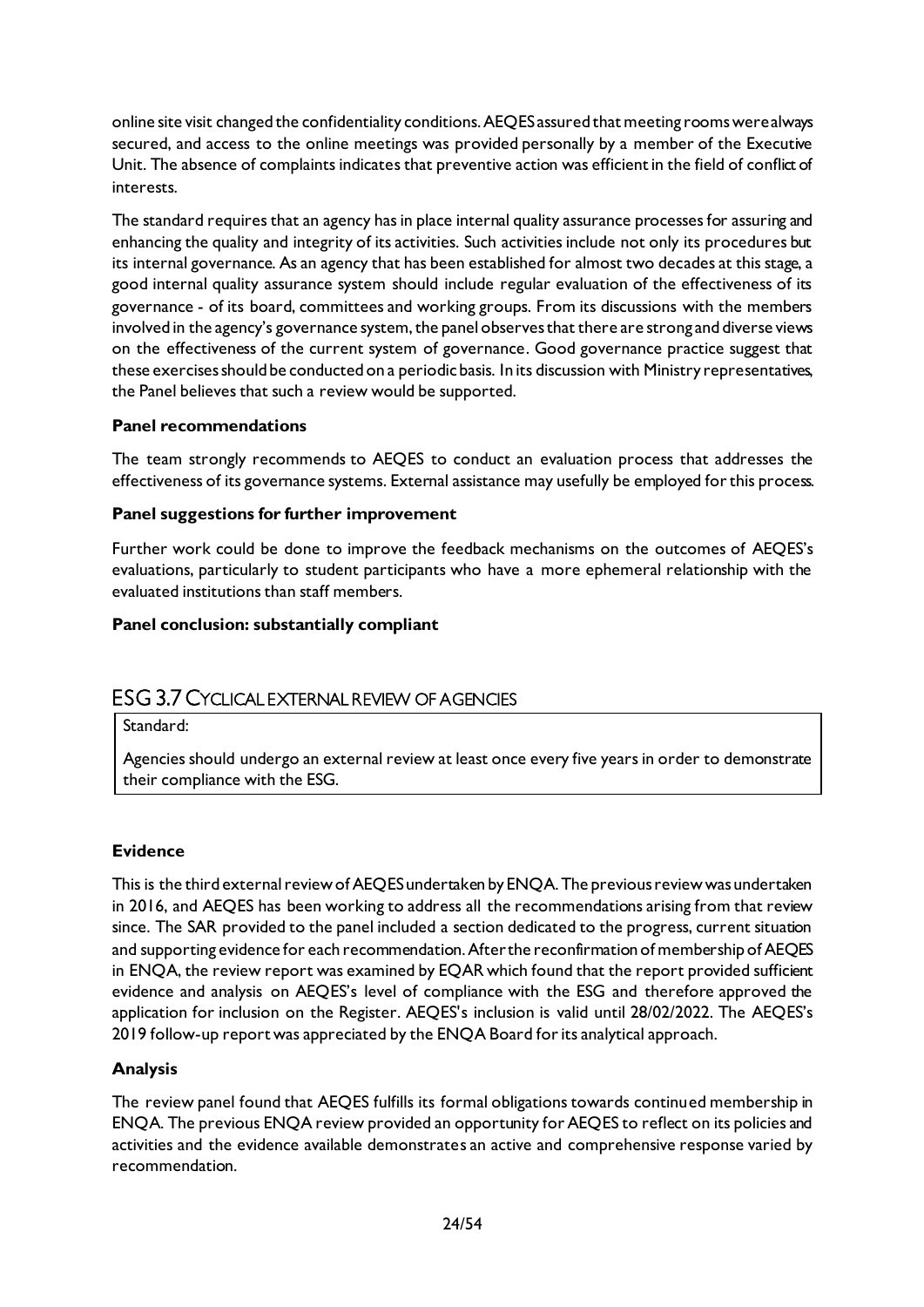# <span id="page-25-0"></span>**ESG PART 2: EXTERNAL QUALITY ASSURANCE**

# <span id="page-25-1"></span>ESG 2.1 CONSIDERATION OF INTERNAL QUALITY ASSURANCE

Standard:

External quality assurance should address the effectiveness of the internal quality assurance processes described in Part 1 of the ESG.

#### **Evidence**

The AEQES's external evaluation procedures clearly state that external quality assurance should assess the effectiveness of internal quality assurance processes and the reference framework specifies in detail the areas to be covered.

The Reference framework for programmatic initial evaluation is as follows:

Criterion 1: The institution/the entity has defined, implements and keeps up-to-date a policy for supporting the quality of its study programmes.

- Dimension 1.1: The HEI's governance policy
- Dimension 1.2: Quality assurance at HEI, entity and programme levels
- Dimension 1.3: Programme design, strategic planning and periodical review
- Dimension 1.4: Internal information and communication

Criterion 2: The HEI/entity has developed and implements a policy for ensuring the relevance of its study programmes.

- Dimension 2.1: Assessment of the study programme's relevance
- Dimension 2.2: External information and communication

Criterion 3: The HEI/entity has developed and implements a policy for ensuring the internal coherence of its study programme.

- Dimension 3.1: Learning outcomes of the study programme
- Dimension 3.2: Study programme content, teaching and learning activities (including internships, projects, and final dissertations)
- Dimension 3.3: Study programme's overall implementation and time foreseen for achieving the intended learning outcomes
- Dimension 3.4: Assessment of the achievement level for the intended learning outcomes

Criterion 4: The HEI/entity has developed and implements a policy for ensuring the efficiency and equity of its study programme.

- Dimension 4.1: Human resources
- Dimension 4.2: Material resources
- Dimension 4.3: Equity in terms of student welcome, progress monitoring and support
- Dimension 4.4: Analysis of data required for the programme's monitoring

Criterion 5: The HEI/entity has completed the analysis of its study programme and has developed an action plan for continuous improvement.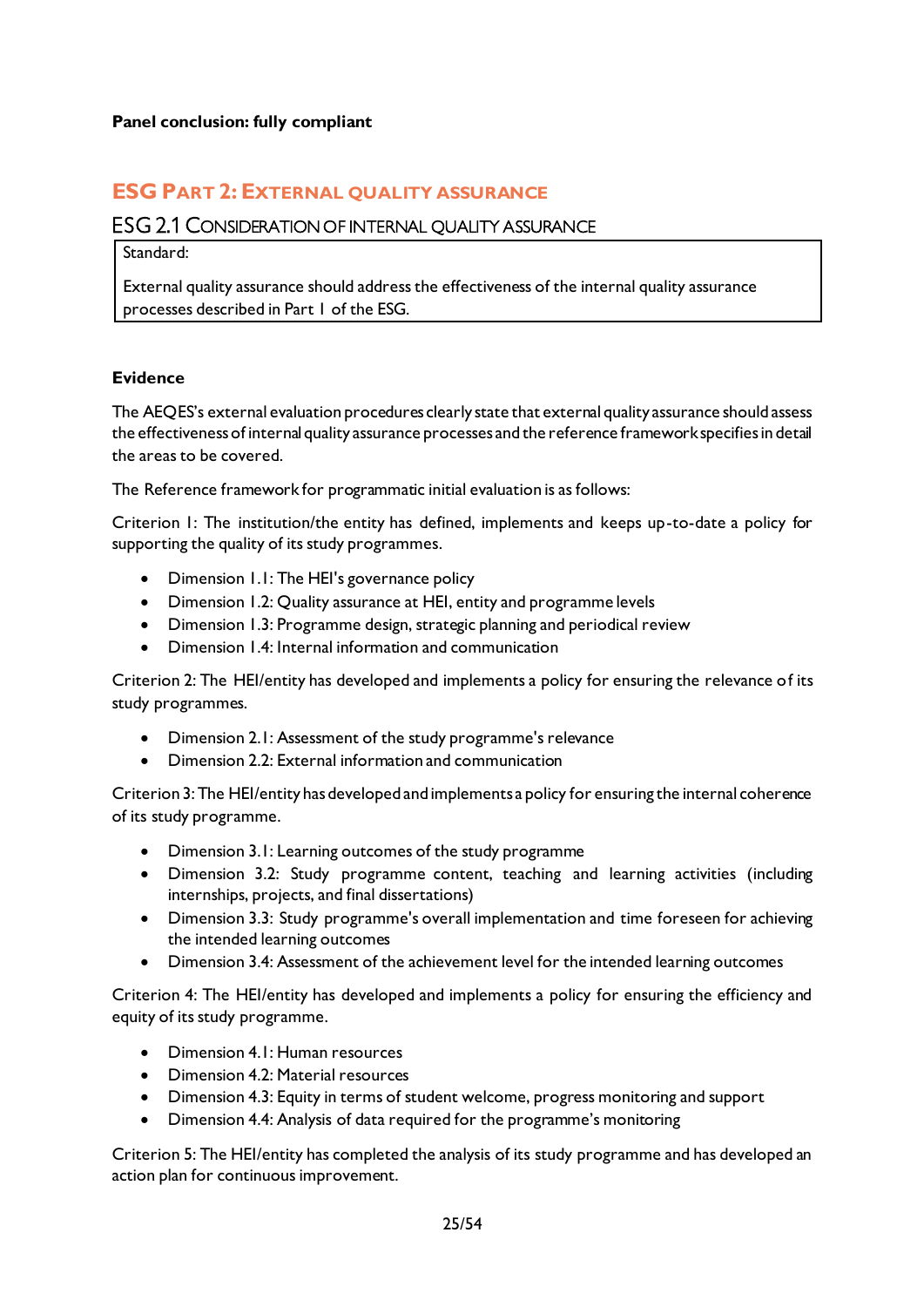- Dimension 5.1: Self-assessment methodology
- Dimension 5.2: SWOT analysis
- Dimension 5.3: Action plan and follow-up

Since 2018, the AEQES has developed a new, specific reference framework for continuous evaluations:

- "Criterion A: The institution/entity is committed to a process of continuous enhancement adapted to its objectives and based on reasoned choices, in particular as regards the recommendations of the previous external evaluation. This approach is explicit and is carried out with the participation of the internal and external stakeholders of the institution/entity.
- Criterion B: The changes made by the institution/entity contribute to the dynamics for improving the programme/cluster, in particular as its relevance, internal coherence, efficiency and equity. The communication of the institution/entity is updated accordingly.
- Criterion C: In the service of the continuous enhancement of the entity's programmes, its quality culture is based as much on the individual and collective commitment of all stakeholders as on identified procedures and tools". 7

| Part I - ESG    | <b>Initial evaluation</b>     | <b>Continuous evaluation</b> |
|-----------------|-------------------------------|------------------------------|
| ESG 1.1         | Dimension 1.1; Dimension 1.2; | Criterion A                  |
|                 | Dimension 5.1                 | Criterion C                  |
| <b>ESG 1.2</b>  | Dimension 1.3; Dimension 2.1; | <b>Criterion B</b>           |
|                 | Dimension 2.2; Dimension 3.1; |                              |
|                 | Dimension 3.2; Dimension 3.3; |                              |
|                 | Dimension 4.3                 |                              |
| <b>ESG 1.3</b>  | Dimension 3.1; Dimension 3.2; | <b>Criterion A</b>           |
|                 | Dimension 3.3; Dimension 3.4; | <b>Criterion B</b>           |
|                 | Dimension 4.1; Dimension 4.2; | Criterion C                  |
|                 | Dimension 4.3                 |                              |
| <b>ESG 1.4</b>  | Dimension 2.2; Dimension 3.1; | <b>Criterion B</b>           |
|                 | Dimension 4.3; Dimension 4.4  |                              |
| <b>ESG 1.5</b>  | Dimension 4.1                 | <b>Criterion A</b>           |
|                 |                               | <b>Criterion B</b>           |
|                 |                               | Criterion C                  |
| <b>ESG 1.6</b>  | Dimension 4.1; Dimension 4.2; | <b>Criterion A</b>           |
|                 | Dimension 4.3                 | <b>Criterion B</b>           |
|                 |                               | Criterion C                  |
| <b>ESG 1.7</b>  | Dimension 4.4                 | <b>Criterion A</b>           |
|                 |                               | <b>Criterion B</b>           |
|                 |                               | Criterion C                  |
| <b>ESG 1.8</b>  | Dimension 2.2; Dimension 3.1  | <b>Criterion A</b>           |
|                 |                               | <b>Criterion B</b>           |
|                 |                               | Criterion C                  |
| <b>ESG 1.9</b>  | Dimension 1.2; Dimension 1.3; | <b>Criterion A</b>           |
|                 | Dimension 2.1; Dimension 2.2; | <b>Criterion B</b>           |
|                 | Dimension 4.4; Dimension 5.3  | Criterion C                  |
| <b>ESG 1.10</b> | Dimension 1.3;                | <b>Criterion A</b>           |
|                 |                               | Criterion C                  |

Compliance of programmatic evaluation with Part 1 of the ESG:

<sup>7</sup> p. 43 – AEQES Self-Assessment Report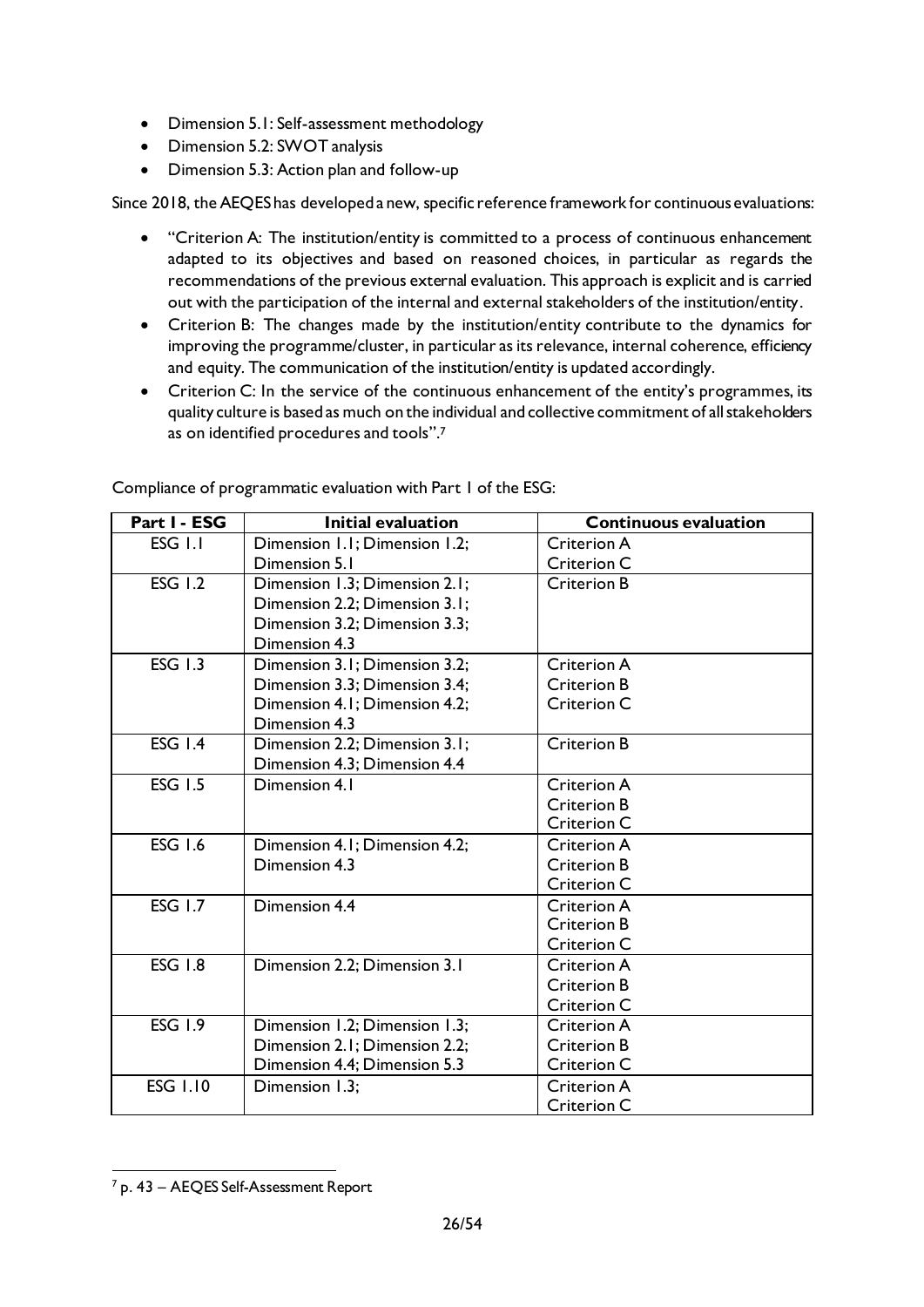The reference framework is accompanied by guidelines (a Guide for HEIs and a Guide for experts), which are useful for self‐evaluation reports and for the external evaluation process.

The reference framework used for the pilot phase of the institutional evaluation process is precisely Part 1 of the ESG, AEQES giving to HEIs a degree of freedom to demonstrate compliance with standards, depending on their mission, dimension, or resources. Interviews with HEI representatives showed that while this approach was appreciated by some institutions, for others, it created difficulties in the self-assessment process. Another aspect highlighted during the discussions was the challenge of applying the same reference framework for all types of institutions: large comprehensive universities, university colleges, and smaller higher schools of arts and adult higher education colleges. Stakeholders mentioned that the consideration of diversity could mean innovation and flexibility for the quality assurance in the FWB higher education system, but, at the same time, without final information on a decision on the proposed use of graded judgments, some of the smaller institutions were concerned that could also increase the impact of their resource differentials.

# **Analysis**

It was clear from the self-assessment report and from the discussions with the institutions that the European Standards and Guidelines are well known and that the long-standing programmatic evaluations use ESG part 1 as a basis for the evaluation. The panel has also read several external evaluation reports. These reports fully cover the reference framework, indicating compliance with internal quality assurance standards.

It was also clear that the template for the self-assessment report offered by the agency for the pilot phase of the institutional evaluations uses the ESG Part 1 standards as their foundation.

The panel heard the efforts of the agency to develop, monitor and promote the internal quality assurance systems of the higher education institutions. The reference frameworks act as a key guidance document and the panel noted evidence of the additional efforts taken by the agency to meet with institutional representatives, formally and informally, to explain and clarify criteria based on ESG.

The panel heard some interesting inputs from stakeholders from the business world. While there was a diversity of views expressed on the preparedness of graduates for the world of work, several stakeholders expressed their satisfaction at the growing transversal skills being acquired by students as part of their study programmes, indicating that the student-centred learning approach advocated by the 2015 ESG Part 1 may be working its way into pedagogical practices in the institutions.

# **Panel suggestions for further improvement**

The panel considers it essential that at the end of the pilot phase of institutional evaluation, AEQES should make an in-depth analysis of the results, taking into account the various expectations of all actors involved and thus make the best decision on the final form of the process, including one or several reference frameworks according to the different types of HEIs.

# **Panel conclusion: fully compliant**

# <span id="page-27-0"></span>ESG 2.2 DESIGNING METHODOLOGIES FIT FOR PURPOSE

Standard:

External quality assurance should be defined and designed specifically to ensure its fitness to achieve the aims and objectives set for it, while taking into account relevant regulations. Stakeholders should be involved in its design and continuous improvement.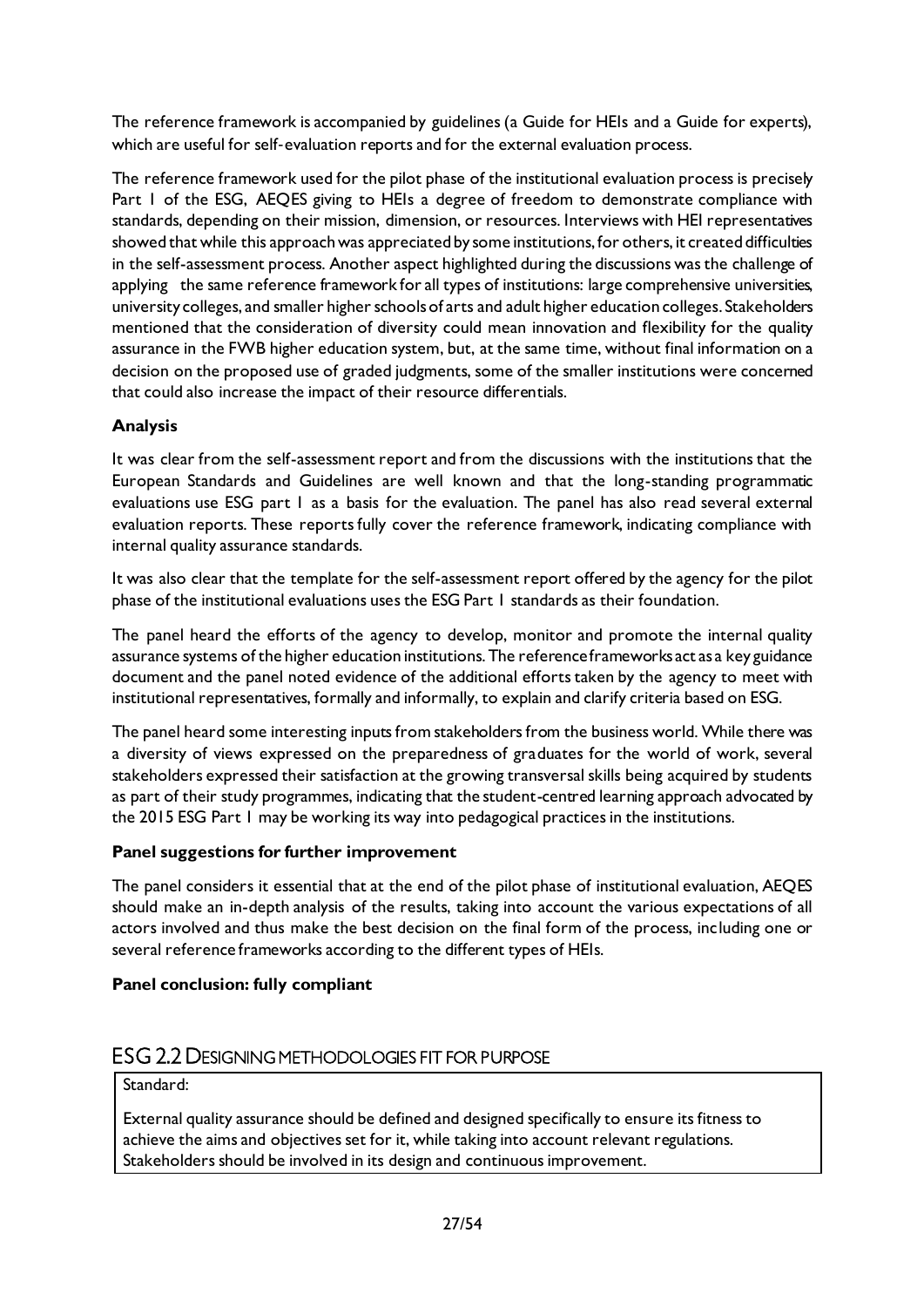# **2016 review recommendation:**

The Panel recommends that the Agency should continue the process of involving students in its activities, and in cooperation with the relevant student organizations, support the capacity building of student experts in quality assurance.

### **Evidence**

According to the law in FWB, the main mission of AEQES is to "promote the strengthening of continuous quality improvement processes in higher education in the FWB in cooperation with higher education institutions and stakeholders".

To fulfill its mission, as already mentioned in this report, AEQES undertakes a series of external quality assurance procedures on a regular basis:

- two types of programmatic evaluation (initial procedure and continuous procedure)
- a pilot phase of institutional reviews (initially scheduled to be completed in June 2022, but since extended until 2023 due to the Covid-19 pandemic)

The results of the programmatic evaluations conducted by AEQES have no formal effects on accreditation or impact in funding. Regarding the pilot phase of the institutional evaluation process, there is currently a proposal for different graded judgements:

- positive judgement the planning of programmatic evaluations by AEQES will no longer be required for a period of six years
- conditional judgement one or more conditions must be met by the HEI within a defined period
- negative judgement the HEI is not authorized to gain such autonomy and its programmes continue to be assessed by AEQES

AEQES's formative external programmatic evaluations are intended to support the institutions in developing their missions. To achieve this objective, AEQES developed additional tools and procedures to further support the development of internal quality assurance processes:

- introduction of a 'follow-up' external evaluation as of 2013-2014 to allow for taking stock of improvements made by institutions to their study programmes;
- transformation of this evaluation to develop the current methodology of 'continuous programmatic evaluation': assessment of the first edition, introduction of a specific reference framework, inclusion of a student expert in the panel, concept of the portfolio to be developed by the institutions to document the improvements made to their programmes, production of a system-wide analysis if relevant, etc.;
- addition in the three external quality assurance activities of the 'mid-term progress record', a follow-up mechanism (midway between two evaluations) that consists of sending to AEQES a brief report to inform the actions already implemented for improvement."<sup>8</sup>

For the pilot phase of the institutional review procedure, even if the processes seem to be clear enough, there were some different opinions expressed on the proposed graded final judgments and their legal consequences.

The stakeholders (HEIs representatives, students, ARES's representatives, policy makers, labour market representatives) are involved in AEQES's activities at different levels: Steering Committee,

<sup>8</sup> P. 45 – *AEQES Self-Assessment Report*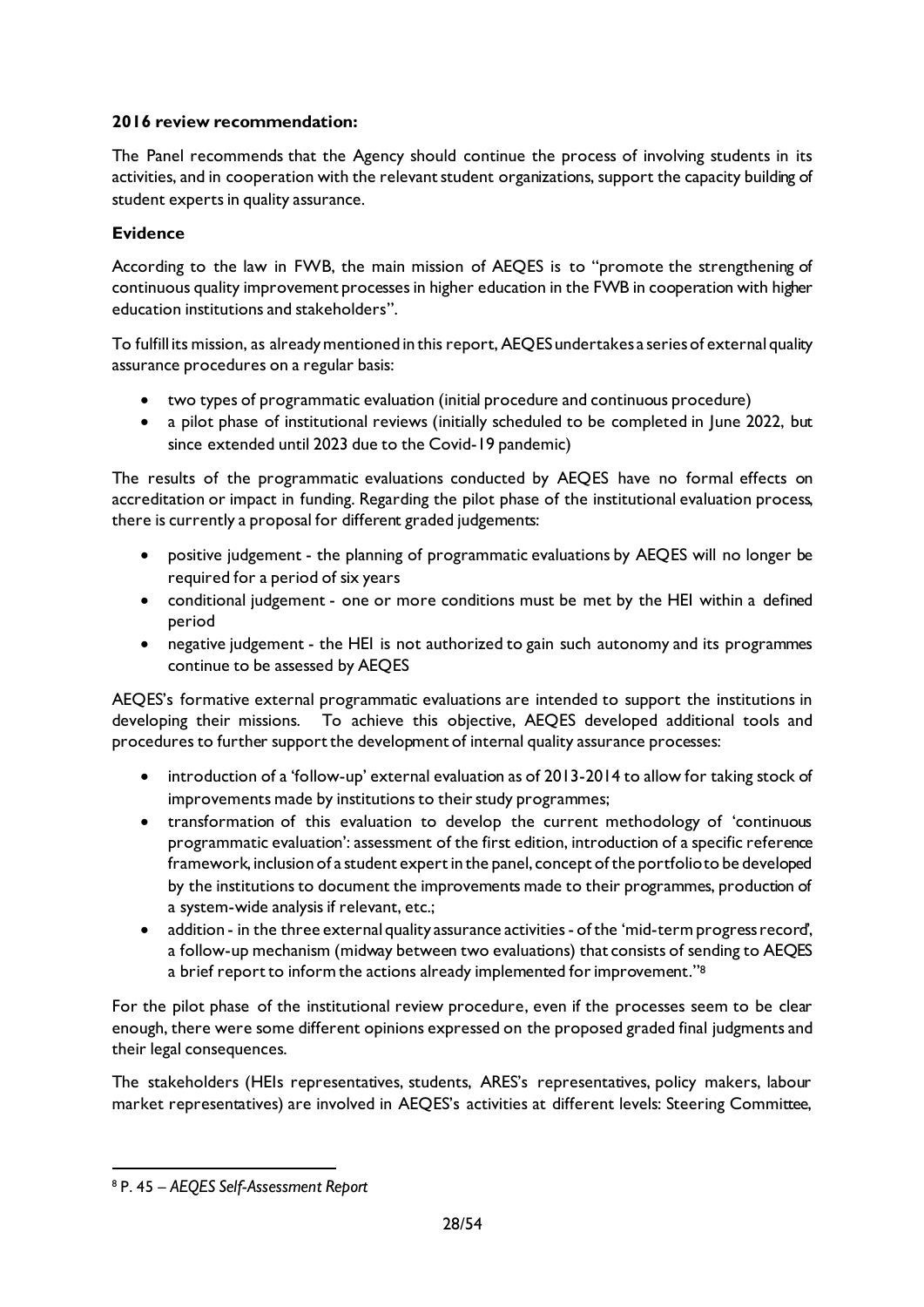Working Groups or evaluation panels. Thus, they permanently contribute to procedures design and continuous improvement of the agency.

# **Analysis**

The agency's programmatic evaluations are well established and fit for purpose. It will be important that, following the completion of the pilot phase, when the final framework for the institutional evaluations is eventually agreed, the purpose of the evaluations is clear to all participants. It is clear that stakeholders, particularly those from the institutions, are heavily involved and committed to the evolution of an institutional development process but the panel believes it will be challenging to find a process that satisfies such a diverse range of institutions from large, comprehensive universities to university colleges, higher schools of arts and adult higher education colleges.

In terms of the trajectory from a programmatic evaluation approach to an institutional approach for quality assurance, a diversity of views was presented to the panel on the desire for greater autonomy by some larger institutions whereas some smaller institutions saw the possibility of an increased burden if they are expected to take greater responsibility for quality assurance processes. All institutions were adamant that it would only be possible to take on increased responsibility for evaluation if additional resources were provided.

AEQES has established clear tools for permanent monitoring of the way the procedures are applied, and how the expected results are obtained. All information collected is analysed and, if necessary, corrective actions are performed.

It is clear to the panel that the agency makes good use of involving professionals and students in the governance of the agency and in the evaluation processes that it undertakes. There is still some way to go in involving students in all aspects of the agency's work and the panel encourages the agency to work with the national students' union and student representatives in the higher education institutions to ensure wider student involvement in and awareness of the dissemination activities of the agency's outputs.

Considering the programmatic evaluation procedures, all processes are well defined and communicated to the HEIs and expert panels. Even if regular surveys of institutions and experts indicate overall positive satisfaction rates, AEQES permanently responded to improve its activities. Thus, if the analyses of the questionnaires applied in 2017-2018 showed that for continuous evaluations the HEIs found less information available, during the interviews, the higher education institution representatives confirmed that the situation has changed, and exhaustive information is now published on the AEQES's website. The interviews confirmed the fact that the processes run by AEQES have induced major improvements within the institutions and increased the awareness regarding the importance of internal quality assurance for the higher education institutions in FWB.

As the panel has already mentioned in this report, considering the new institutional evaluation process, the application (during the pilot phase) of the same reference framework for all types of institutions: comprehensive universities, university colleges, higher schools of arts and adult higher education colleges was appreciated by some institutions, but for others, it created difficulties in the selfassessment process.

#### **Panel suggestions for further improvement**

The panel strongly encourages all stakeholders involved in AEQES's work, following the completion of the pilot phase of the process, to move towards agreeing an institutional evaluation process and provide clarity on the consequences of the graded summative judgements arising from the application of this process, as quickly as possible.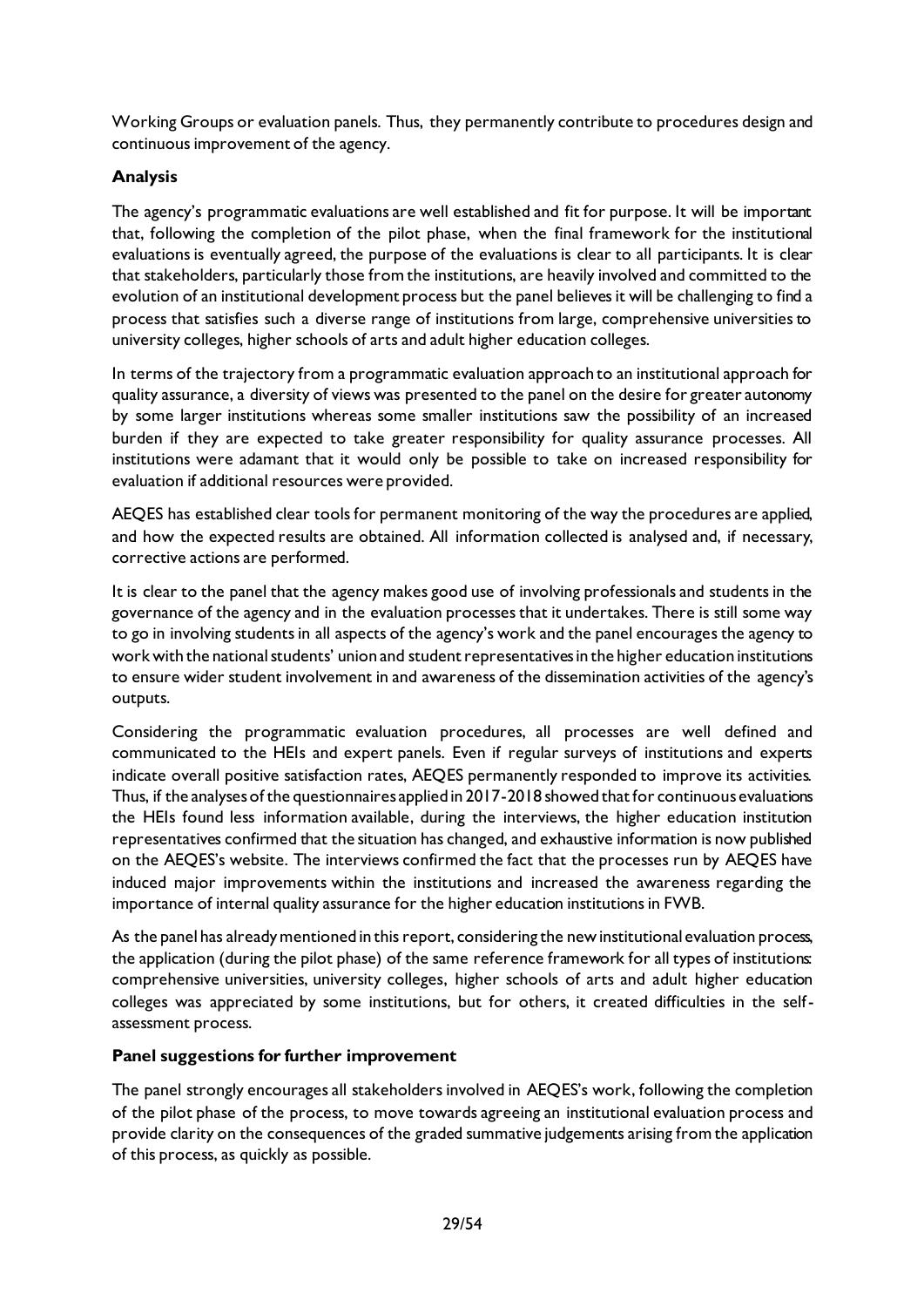# <span id="page-30-0"></span>ESG 2.3 IMPLEMENTING PROCESSES

#### Standard:

External quality assurance processes should be reliable, useful, pre-defined, implemented consistently and published. They include:

- a self-assessment or equivalent
- an external assessment normally including a site visit
- a report resulting from the external assessment
- a consistent follow-up

#### **Evidence**

The external evaluations processes provided by AEQES are pre‐defined and published:

- two types of programmatic evaluation (initial procedure and continuous procedure) conducted in clusters
- a pilot phase of institutional reviews (initially scheduled to be completed in June 2022, but extended to 2023 due to the Covid-19 pandemic)

The long-established programmatic evaluations and the pilot phase of the institutional evaluation process are composed of three phases:

- a self-assessment process completed through a self-assessment report/ self-assessment progress report, for continuous programme evaluation;
- the external evaluation carried out with the input of a committee of independent experts selected by the agency;
- the follow-up process: the publication of an action plan drawn up by the evaluated institution and implementation of the action plan, a mid-term progress record (1st edition in 2023-2024).

To support the HEIs in achieving self-assessment, AEQES has published on their website the Guidelines for programmatic evaluation and the Methodological guidelines for the pilot phase of the institutional evaluation. The HEI representatives that took part in the pilot phase of the institutional evaluation have stressed that the final form of the Methodological guidelines will need improvement., possibly through not applying the same framework for all types of higher education institutions.

The agency's external evaluation proceduresinclude the nomination of the panel members, the analysis of the self-evaluation report in relation to the criteria of the evaluation framework, a site visit and the publication of the reports drawn up by these experts on the AEQES website. The composition of the expert panels should be balanced with an international perspective, professional experience (academics, students, representatives of the labour market, QA experience, education expertise), as well as considering gender and age.

The site visit proposes meetings with different stakeholders and the panel assessing the correspondence between the data, information and conclusions of the self-assessment and the real situation in the institution. Due to legal restrictions during the Covid-19 pandemic, the most recent site visits were organized online. Schedules for online visits have been reconceptualised to accommodate the characteristics of an online environment (time and data management, preparation and debriefing of panel discussions, etc.). The findings are concretized in an external evaluation report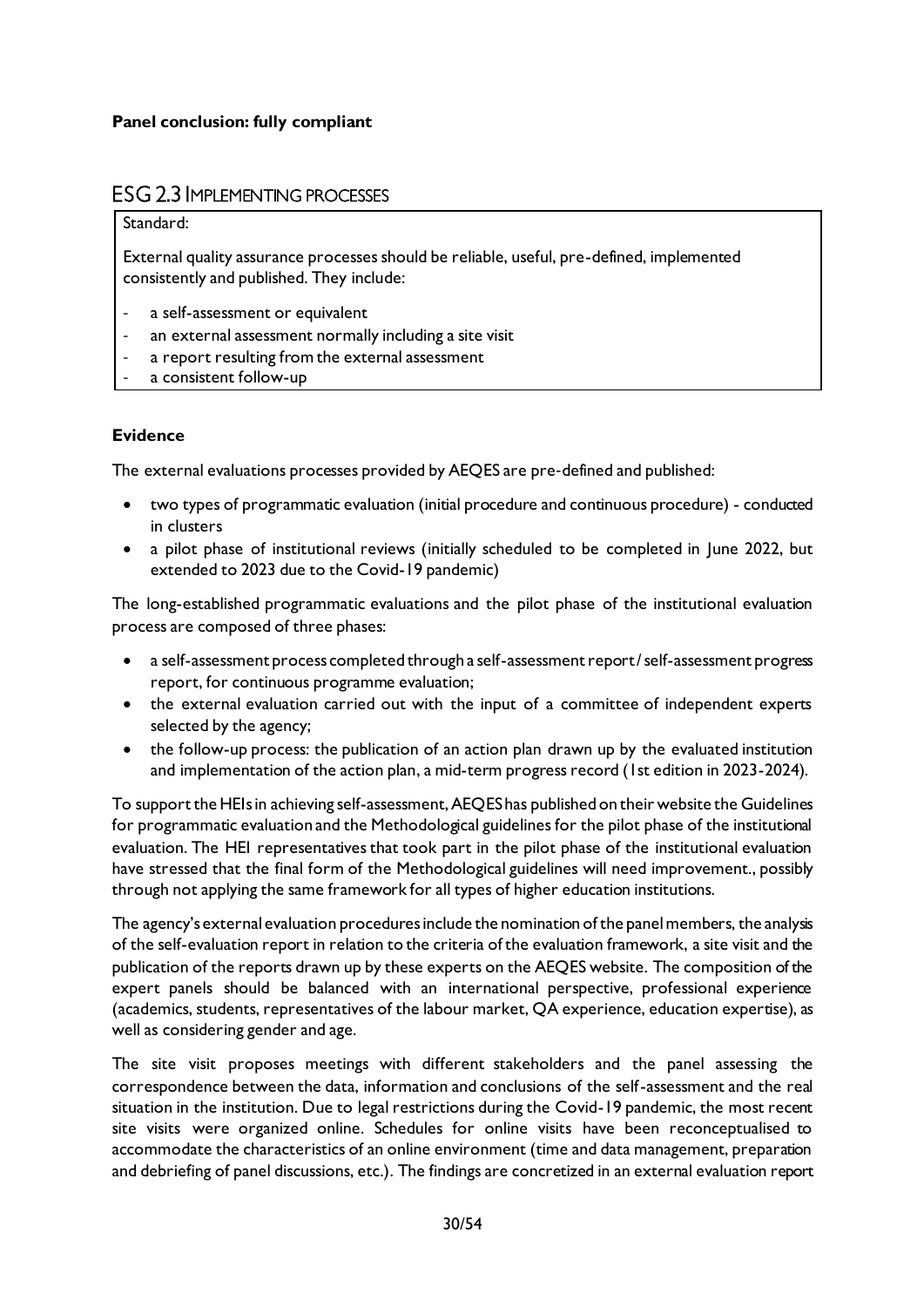with conclusions and recommendations. While the processes for programmatic evaluation and the conclusions of the external reports are well known and acknowledged, interviews with HEI representatives showed that while they appreciated the move to an institutional evaluation process and the templates for the draft structure of the self-assessment report, the final format for the use of graded judgements and expectations are still not sufficiently clear.

In terms of follow-up, the continuous programmatic evaluation focuses on the processes outlined by the HEI in the action plan published at the end of the initial programmatic evaluation. Also, in all three external quality assurance activities a follow-up mechanism is implemented (midway between two evaluations) that consists of sending to AEQES a brief report to inform the actions already implemented for improvement.

During the interviews, the panel found that not all the participants in the evaluation processes felt informed about the purpose of the reviews and, consequently, they didn't know about the existence of a final report and a follow-up process. Moreover, the students of the evaluated institutions did not seem to be familiar with the process of external quality evaluation.

# **Analysis**

The team recognizes that the programmatic evaluation process is well established and follows the above-mentioned 4-stage model. However, the institutional review process is still in the development phase. The pilot evaluations have been conducted using self-assessment and a site visit and the reports will also be forthcoming (although they were not yet available at the time of the site visit). The panel heard a diversity of views on the process that has been adopted for the self-evaluation structure, with some institutions using the ESG Part 1 as the basic template and other choosing a different mechanism that incorporates the standards. It will be important to formally evaluate the satisfaction with the process once the pilot phase has been completed. The legal restrictions during the Covid-19 pandemic, changed the way of organizing site visits from face to face to on-line. Regarding the confidentiality of the process, the meeting platforms are hosted and managed by AEQES and online visits are not recorded.

|                                       | Responsible           |                |            |                |
|---------------------------------------|-----------------------|----------------|------------|----------------|
| Procedures                            | <b>Executive Unit</b> | <b>Experts</b> | Chair of   | Methodological |
|                                       |                       | Commission     | the panel  | Support        |
|                                       |                       |                |            | Council        |
| Experts' recruitment                  |                       |                |            |                |
| Validation of the experts and         |                       |                |            |                |
| Selection of the experts eligible     |                       |                |            |                |
| for the chair<br>position             |                       |                |            |                |
| (programmes evaluation)               |                       |                |            |                |
| Composition of the panel - initial    | Proposal              |                | Validation |                |
| evaluation                            |                       |                |            |                |
| Composition of the panel -            |                       |                |            |                |
| continuous evaluation                 |                       |                |            |                |
| Validation of the experts and         |                       |                |            |                |
| Selection of the experts eligible     |                       |                |            |                |
| for the chair position (institutional |                       |                |            |                |
| evaluation)                           |                       |                |            |                |
| Composition of the panel              | Proposal              |                |            | Validation     |
| institutional evaluation              |                       |                |            |                |

The procedures for selecting experts and for the composition of expert panels are clearly mentioned on the agency's website and are structured as follows: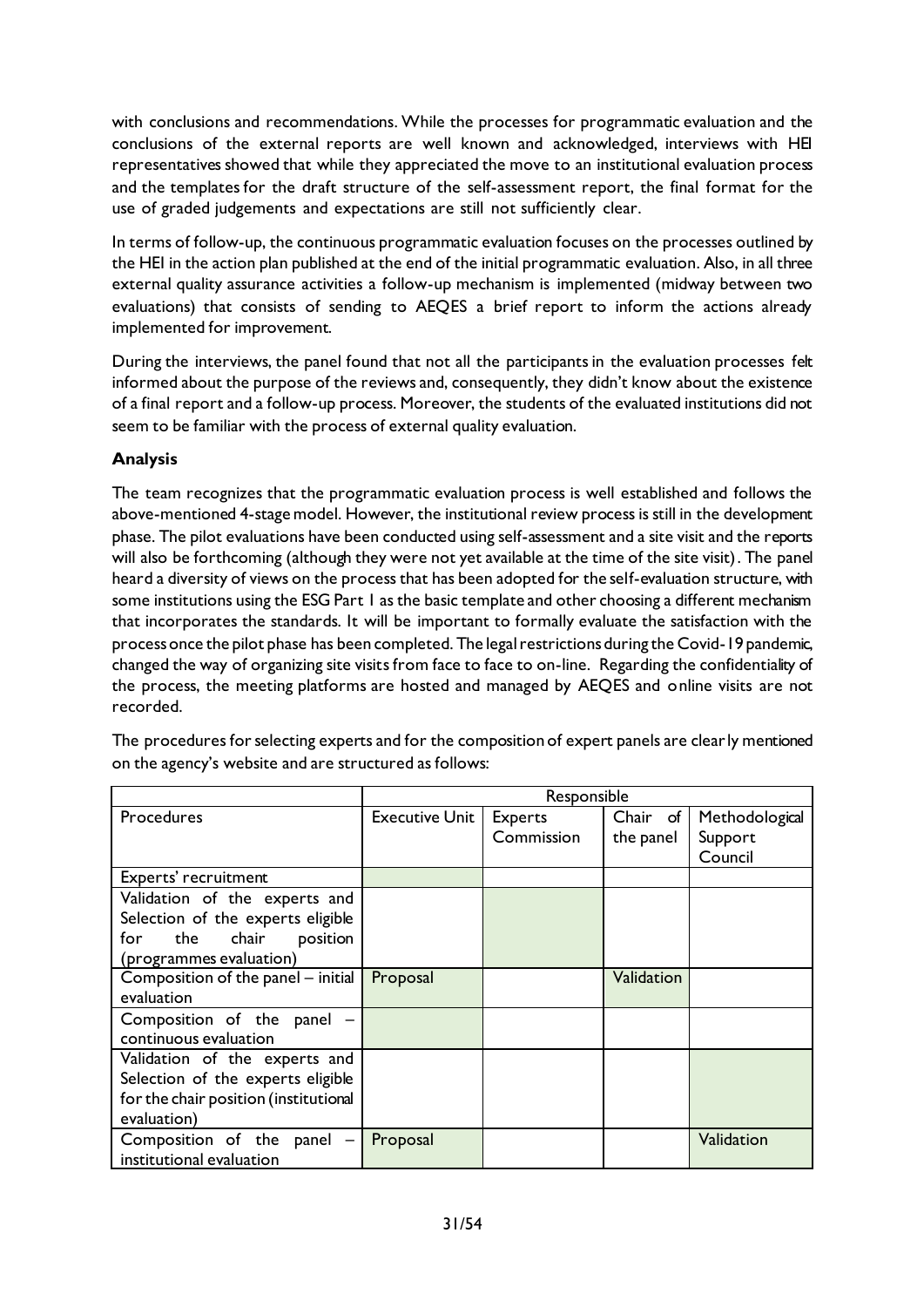It is important that those participating in evaluation processes in the higher education institutions are informed about the purpose of the reviews and how the outcomes will be reported on and followedup. During the meetings with students who had participated in such processes, the panel has found out that they were unaware about how the views they had expressed would find their way into eventual institutional change. An important role could be played by elected student representatives who could find innovative ways to disseminate the results of AEQES activities. The Agency's student representatives could help to keep students' unions up to date on QA matters and articulate common students' needs as equal stakeholders in the agency. The long timeline for the governance of evaluation outputs does not lend itself to speedy change but it is important to stress to the students who participate in such events that their views are important and will be considered by the higher education institutions when following up on report's recommendations.

# **Panel suggestions for further improvement**

Greater use of elected student representatives in the dissemination activities of the agency may assist in widening their impact.

#### **Panel conclusion: fully compliant**

# <span id="page-32-0"></span>ESG 2.4 PEER-REVIEW EXPERTS

Standard:

External quality assurance should be carried out by groups of external experts that include (a) student member(s).

#### **2016 review recommendation:**

The Review Panel recommends that AEQES would benefit from involving students in the follow-up evaluation process and panels. In this way, AEQES would further ensure the continuity of the evaluation process in a consistent manner.

#### **Evidence**

AEQES recruits experts following the launch of a public call for applications, and all applications received are examined by the Executive Unit, which also identifies potential conflicts of interest. The list of all AEQES experts can be found on the agency's website, accompanied by the CV of each of the experts.

For the programmatic evaluation, the experts' profiles are:

- peer expert: person with teaching experience in the evaluated field;
- professional expert: person with professional experience in the evaluated field;
- education expert: person with experience in higher education, didactics and pedagogy;
- expert in quality assurance;
- student expert;
- chair of the panel: a person who is proficient in one of the above-mentioned areas of expertise (except a student expert) and who has experience in quality assurance – only for initial evaluation.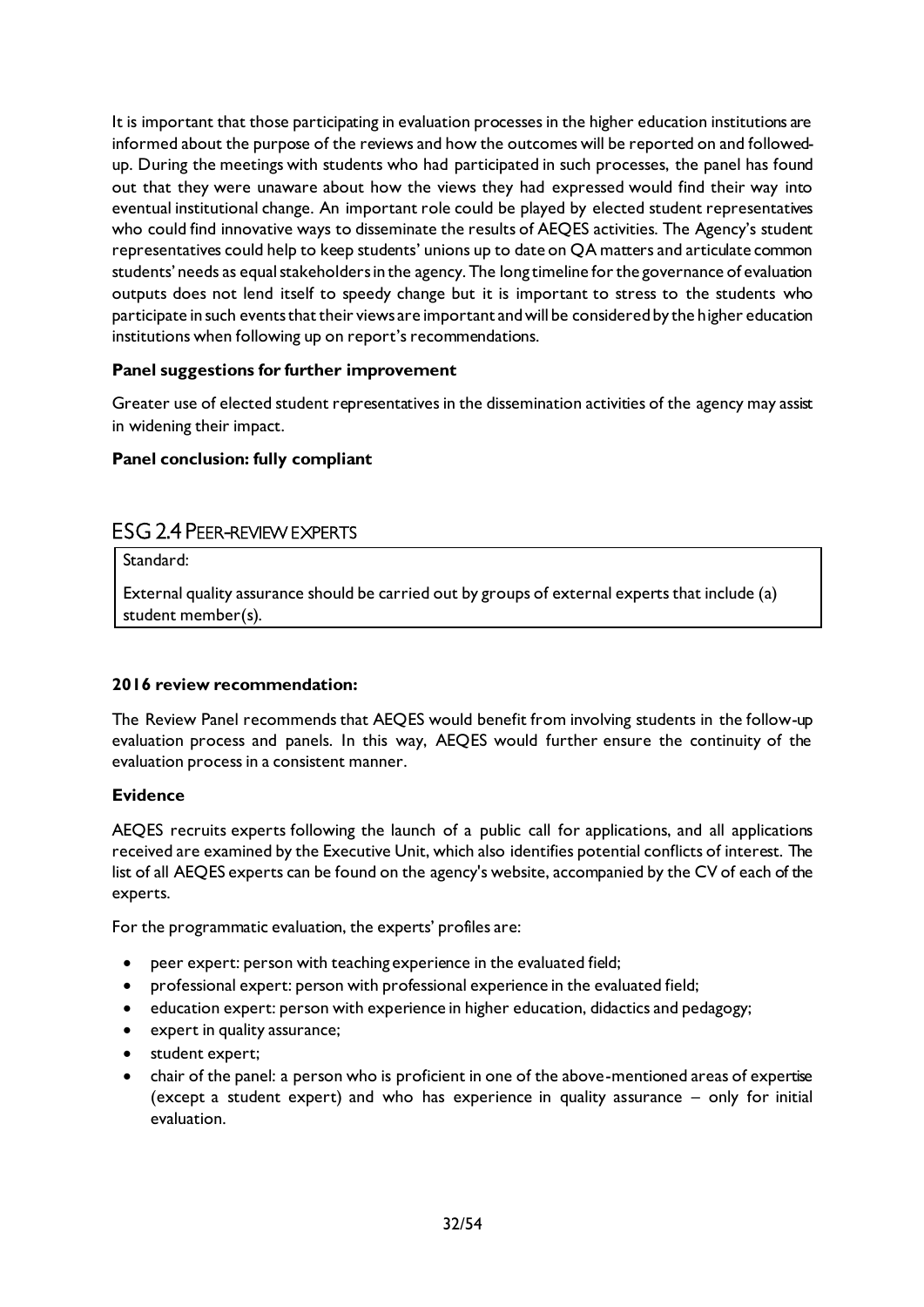While the panel is coordinated by the Chair during the initial programmatic evaluation, a similar position doesn't exist for the continuous programmatic evaluation. Consequently, the team members all have equal responsibilities and need to organize its coordination themselves.

For the pilot phase of institutional evaluation, the experts' profiles are:

- expert in governance and strategic leadership of a higher education institution or organization;
- expert in quality assurance in higher education;
- expert in pedagogical practice in higher education;
- student expert;
- professional expert;
- chair of the panel.

The composition of the expert panel should be balanced with an international perspective as well as considering gender and age. For the pilot phase, the experts were recruited from outside FWB as much as possible (ensuring that at least one member of the panel had a good knowledge of the HE context in the FWB).

All experts who participate in AEQES's external evaluations sign a contract that includes a no Conflictof-Interest statement.

Before an evaluation, the Executive Unit provides training to review panels which covers AEQES's activities, processes and values, and the methodology for a given process and report writing. Also, some training events are organized every year in September/October for all experts commissioned for the academic year. Because of the pandemic, the most recent training events were organized online and digital materials were produced and made available to the experts. The reviewers the team met expressed satisfaction with the training provided by the agency and the helpfulness of the agency staff anytime clarification was required. Should panel members be unable to assist physically at the visit due to legal restrictions during the Covid-19 pandemic, the Executive Unit provides to each panel member specific instructions designed to ensure efficient and effective management during online visits. The instructions provide technical guidance to the panel in advance of connecting to meetings as well as user guidelines for the online platform itself.

The performance of reviewers is assessed upon completion of each evaluation by the evaluated institution but also by the Executive Unit.

#### **Analysis**

The team found that the agency has in place mechanisms to ensure that competent and suitable reviewers are selected from their pool of reviewers and that students are incorporated in all relevant processes. The selection of experts and the composition of the panels according to the requested profiles of experts are clear, transparent and appropriate. Discussions held by the panel with AEQES evaluation experts have identified the need for having a pre-designated chair in all evaluation teams.

All the processes in which the experts are involved are carried out in compliance with the values assumed by AEQES: dialogue and construction, independence, fairness, transparency, respect for diversity, continuous improvement.

As the ENQA panel learned from its discussions with experts, each panel works as a team where all members, including students and professional experts, have the same level of responsibility in terms of judgements and contribute according to their specific expertise. The chair of a panel carries out specific tasks which include oral feedback on the panel's first conclusions following the external evaluation visit, draft reports to the panel, continuous support for the panel's work dynamic, and submitting to the institutions and the Agency's Steering Committee the evaluation report drawn up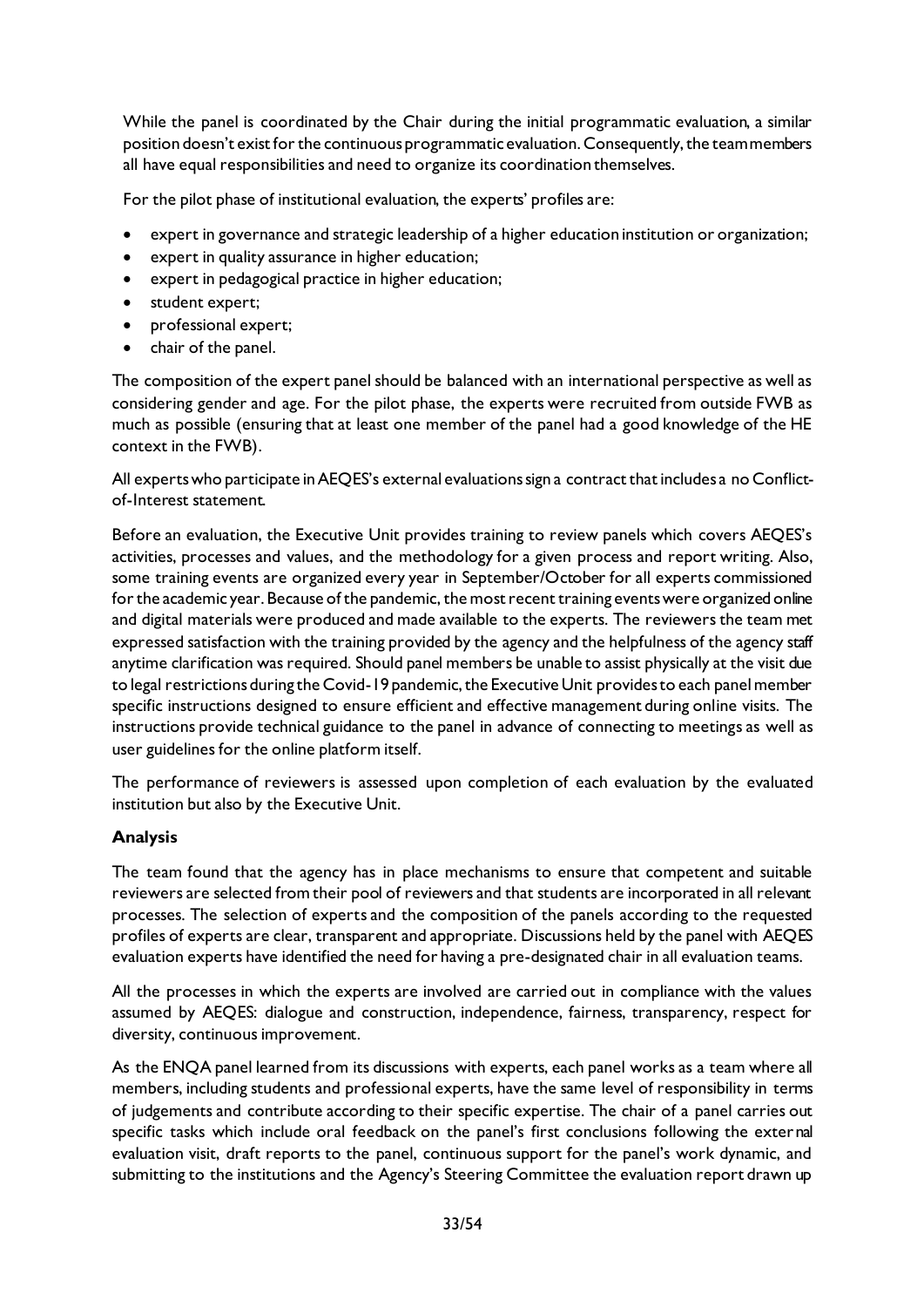by the panel. Regarding the training of experts, it is evident to the panel that experts are trained appropriately through the different tools the agency has put in place: trainings, guides or presentation clips. The tools provided ensure an appropriate level of knowledge and a common understanding of the reference framework for a consistent interpretation and application.

The panel considers that an important aspect in the AEQES activity is the presence of many international evaluators, well acknowledged for their competence in the QA domain. This stands not only for the fairness of the process but also adds the perspective of an international approach.

#### **Panel commendations**

The agency's use of international reviewers is to be complemented and the team were impressed by the commitment of such reviewers in the meeting the team had with them.

#### **Panel suggestions for further improvement**

For a better organization of external evaluation processes, AEQES should consider having the position of a designated chair for each type of evaluation.

#### **Panel conclusion: fully compliant**

# <span id="page-34-0"></span>ESG 2.5 CRITERIA FOR OUTCOMES

#### Standard:

Any outcomes or judgements made as the result of external quality assurance should be based on explicit and published criteria that are applied consistently, irrespective of whether the process leads to a formal decision.

# **2016 review recommendation:**

The Panel recommends that AEQES should pay more attention to the training of experts involved in the evaluation process in the German-speaking community.

#### **Evidence**

AEQES has put in place several instruments to guarantee the consistency of its procedures:

- the procedures and criteria are publicly available on the agency's website;
- the experts are trained appropriately, to ensure consistent treatment across all evaluated programmes and institutions;
- permanent support of the Executive Unit during the evaluation processes, including a verification of the draft external evaluation report, to ensure that the evaluation guidelines are considered, the analysis and recommendations are respected and the guidelines for publication are followed.

The AEQES's programmatic evaluations do not lead to any formal decision.

Regarding the institutional evaluation, the current pilot phase proposes different judgements:

- positive judgement the planning of programmatic evaluations by AEQES is no longer required for a period of six years
- conditional judgement one or more conditions must be met by the HEI within a defined period
- negative judgement the HEI is not authorized to gain such autonomy and its programmes continue to be assessed by AEQES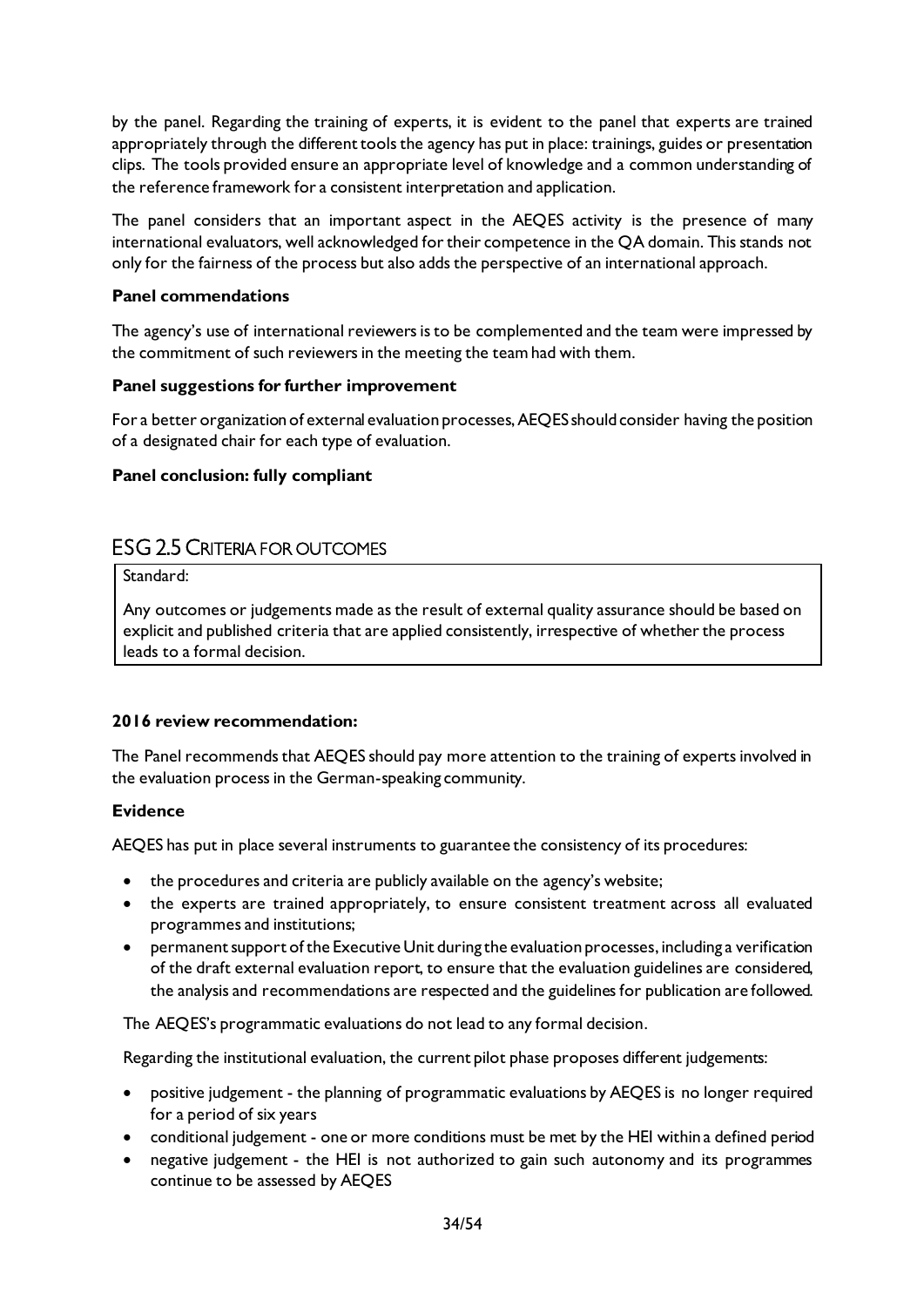The legal restrictions during the Covid-19 pandemic brought new challenges for the agency in ensuring the consistency of the evaluation processes. Consequently, a protocol for online visits was set up in September 2020. The protocol is based on two major principles: HEIs and experts involved in the evaluation process adhere to the principles and requirements of the online review and they also accept the methodological rigour regardless of organizational modalities of the visit.

Since the 2016 evaluation, the German-speaking Community has no longer asked AEQES to evaluate its study programmes.

# **Analysis**

#### **Programmatic evaluation**

The team found that the agency has put in place systems designed to ensure that the final reports from programmatic evaluation procedures are as consistent as possible. The procedures and criteria used by AEQES for programmatic evaluations are clearly defined and publicly available on the agency's website.

Experts are well prepared before each evaluation process, and they are comfortable with the criteria used by AEQES. At the same time, the agency's methodology for programmatic external evaluations, including standards and criteria, are accessible to all stakeholders and particularly well known by the HEI representatives.

#### **Institutional evaluation (pilot phase)**

The institutional review procedure will be a change for institutions in that it will be possible to have a judgement as to the institution's ability to take on greater autonomy and responsibility for its own study programmes.

During the panel visit, interviews with HEI representatives showed that they appreciated the move towards an institutional evaluation process, drafting structure of the report, but the future consequences of the proposed graded judgements and expectations are still not sufficiently clear. Following the completion of the pilot phase, AEQES should carefully analyse and consider the results derived from the process in order to establish and publish clear explicit procedures and criteria for the final agreed form of an institutional evaluation process.

#### **Panel suggestions for further improvement**

Following the completion of the pilot phase and its analysis, it will be essential that the framework and guidance for the agreed final form of the institutional review process contain criteria that are explicit and public.

#### **Panel conclusion: fully compliant**

# <span id="page-35-0"></span>ESG 2.6 REPORTING

# Standard:

Full reports by the experts should be published, clear and accessible to the academic community, external partners and other interested individuals. If the agency takes any formal decision based on the reports, the decision should be published together with the report.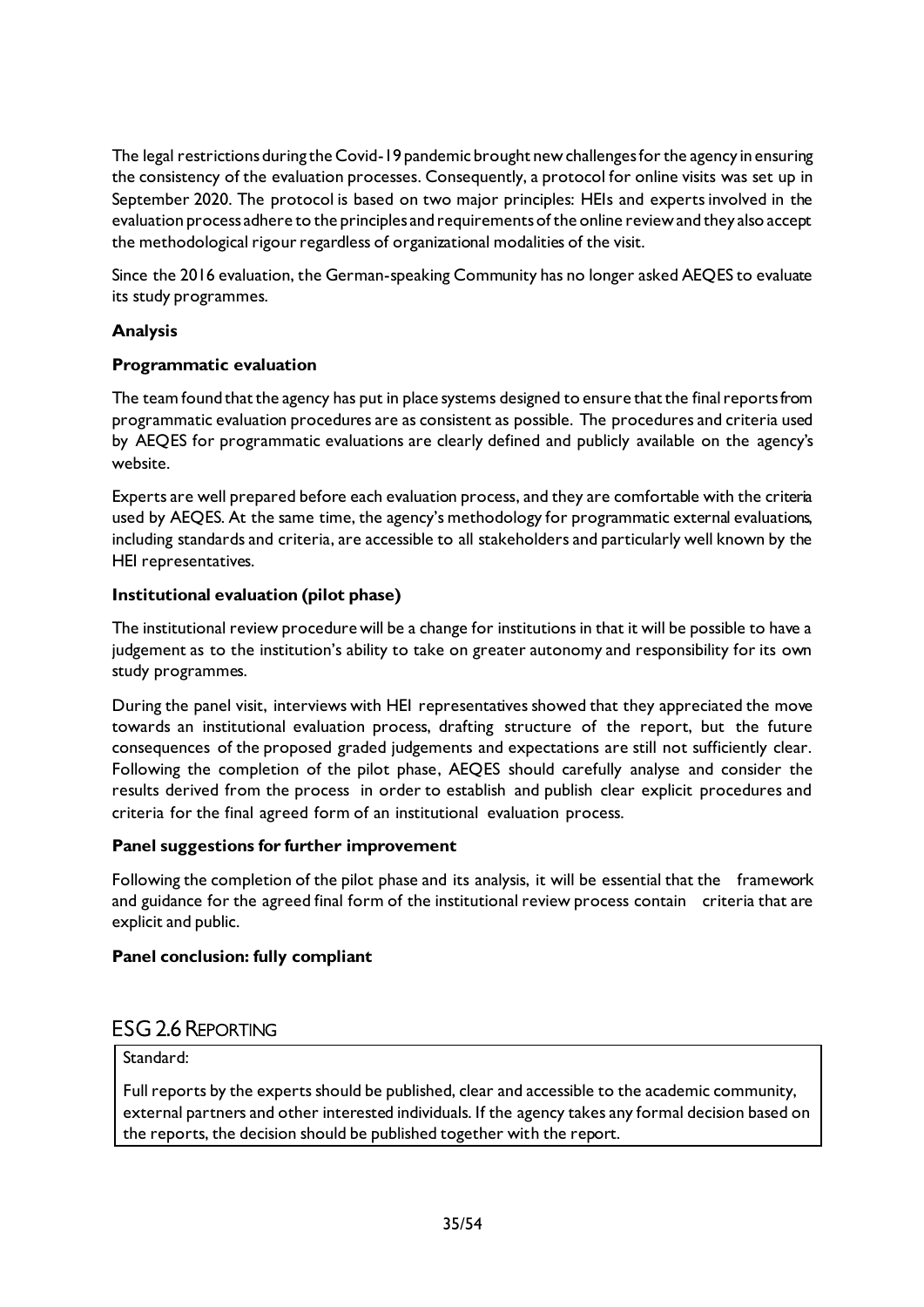#### **2016 review recommendation:**

The Panel recommends that the Agency reconsiders the implementation of the proposal made by the ENQA Review Panel in 2011 concerning the issuing of summary reports on the evaluations that are easier to read and understood by non-professionals.

### **Evidence**

All programmatic initial evaluation reports are elaborated based on the template provided by the agency to the experts' panels, respecting the five-criteria structure of the AEQES reference framework, on which the HEI relied to conduct the self-assessment. The system-wide analysis report has three main chapters: Foreword (written by Executive Unit), State of the art (written by the expert panel) and the Summary (written by the expert panel). The objective of the evaluation report is to establish an inventory of the strengths and areas for improvement of the programmes evaluated, and to offer recommendations to help the HEI build its own improvement plan, translated into an action plan.

As already mentioned in this report, AEQES's panels for initial programmatic evaluation and for the pilot phase of institutional evaluation have an assigned chair. For these types of external evaluations, after SAR analyses and site visit, the chair proposes a draft evaluation report to the panel. The draft is commented upon and enriched by all experts of the panel and a new draft unanimously accepted by the panel members is sent to AEQES. Given the absence of a designated panel chair for the continuous programmatic evaluation, the reports are elaborated by all members of the panel according to a methodology which ensures the overall consistency and balanced distribution of the workload. The Executive Unit in the case of the programmatic evaluations or the Methodological Council (for the pilot phase of the institutional evaluation procedure) is responsible to check the draft external evaluation report, only to ensure that the evaluation guidelines have been considered, the analysis and recommendations are respected and that the guidelines for publication are followed.

Before being published, the report is sent to the evaluated HEI, so that it can submit in writing any comments and suggestions to correct data that the institution believes were either misunderstood or inadequately considered. The report is adapted according to the elements accepted by the experts. Comments that do not lead to an adaptation of the experts' report are recorded in a document, signed by the HEI and included in the evaluation report.

Reports produced by the expert panels involved in AEQES's external programmatic evaluation processes are all published on the website in full. The evaluation reports are also published in the Database of External Quality Assurance Results (DEQAR – managed by EQAR). Following the recommendations made during the ENQA 2016 evaluation, AEQES revised the format of its reports to show visually – with a coloured background – the summary written by the experts. The reports continue to be published exclusively in French. To try and improve the dissemination process of the results of the external evaluations performed by AEQES, the Executive Unit sends an e-mail to all relevant stakeholders to inform them of the reports' publication.

At the time of the site visit, none of the reports arising from the pilot phase of the institutional evaluation process had been completed but the panel understands that the process for their publication, once completed, will mirror that for the programmatic evaluations

# **Analysis**

The team understands that the expert panels are primarily responsible for the report contents for the programmatic evaluations and that the role of agency staff is to ensure that the language is clear and consistent. The draft reports for the pilot phase of the institutional evaluation process were subject to scrutiny and moderation by the Methodological Council, but the experts expressed their satisfaction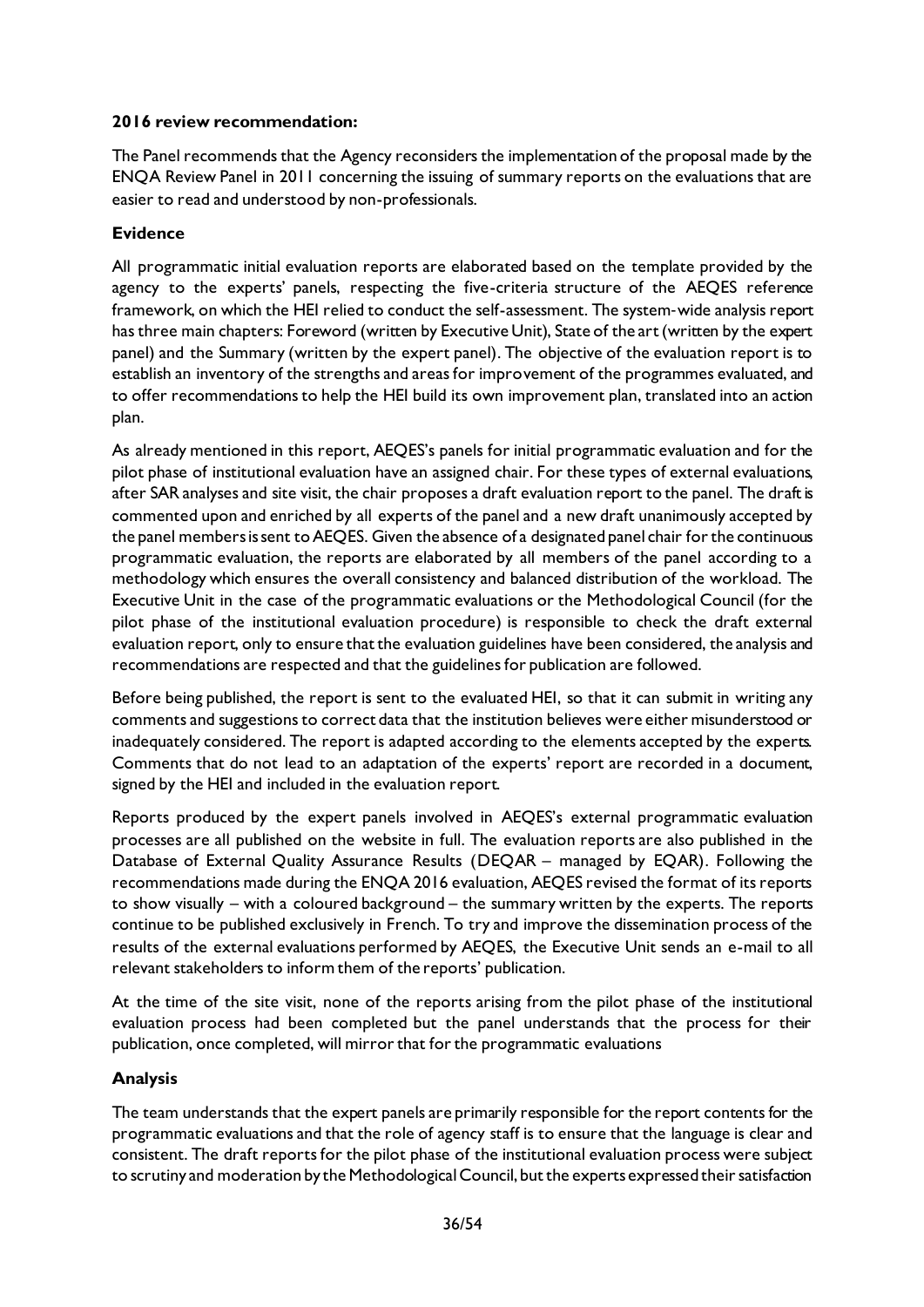that their reports were unchanged in terms of the substance of their judgements and recommendations.

Even if AEQES has a methodology for elaborating the reports resulting from a continuous programmatic evaluation, the experts would appreciate the prior designation of a panel member as chair who can steer the report.

The representatives of the HEIs confirmed that reports are well structured and contain all the necessary elements to provide HEIs with useful recommendations to improve their internal quality assurance system, but stakeholders, such as students or representatives of the labour market, consider that a summary report would be useful and might improve the interest of all stakeholders in AEQES's activities.Also, the production of a summary report would make it easier to disseminate the evaluation results to non-specialized QA personnel in HE.

#### **Panel suggestions for further improvement**

The panel suggests that AEQES should consider the prior designation of a chair for any evaluation process; additionally, it should continue the process of issuing summary reports on the evaluations that are easier to read and be understood by non-professionals.

#### **Panel conclusion: fully compliant**

# <span id="page-37-0"></span>ESG 2.7 COMPLAINTS AND APPEALS

Standard:

Complaints and appeals processes should be clearly defined as part of the design of external quality assurance processes and communicated to the institutions.

#### **2016 review recommendation:**

The Panel recommends that AEQES considers the complaints and appeals procedures as part of the evaluation process. Furthermore, the Panel recommends that the Agency pays attention to updating the English versions of documents on the website so that they are correct and align with the documents published in French.

#### **Evidence**

Until 2016, following an external evaluation process conducted by AEQES, existing complaints were solved by mediation.

In 2016, AEQES adopted a Procedure to set up a Complaints Commission which deals independently with complaints from higher education institutions. The Complaints Commission is composed of three members on an ad hoc basis: one appointed by the complainant institution, one appointed by the Steering Committee, and one appointed jointly by these two persons. A member of the Executive Unit acts as the secretary of the Complaints Commission. In the last five years there have been no complaints following the programmatic evaluation processes.

A complaint is considered admissible when it:

- pertains to non-compliance with the code of ethics, an evaluation procedure and/or the expert contract;
- is submitted, in writing, within 30 calendar days of the alleged offence;
- is based on facts and is documented: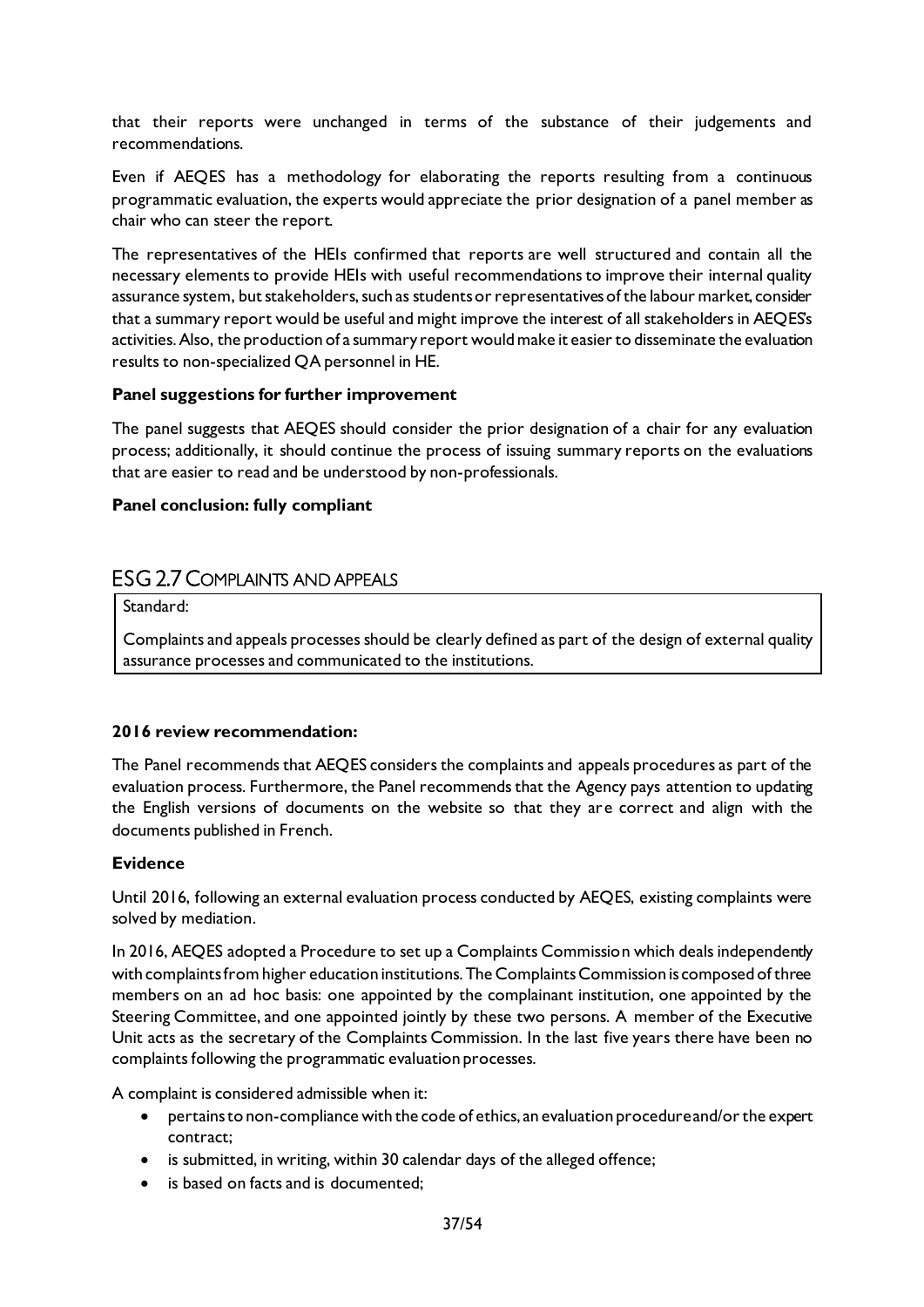- is signed by the highest authority of the HEI;
- pertains to an identified element of the evaluation procedure.

Linked to the pilot phase of the institutional evaluation process, AEQES appointed an Appeal Commission with 9 members who are independent from AEQES and from the HEIs assessed by AEQES. An appeal may be submitted against that final decision, but a clear procedure has not yet been established. An assessment of the summative judgement procedure and the appeal procedure is to be made at the end of the pilot phase to learn the lessons from it and improve the processes.

#### **Analysis**

The long-standing system of programmatic evaluations are conducted in a supportive and enhancement-led manner and there is no summative judgment involved. Therefore, without a formal stake, HEIs are not encouraged to contest the evaluation processes' results, leading to no complaints being filed for the past number of years. In response to the recommendation addressed in 2016, AEQES introduced the complaints procedure as part of the external evaluation process.

For the pilot phase of the institutional evaluation process, an Appeals Commission has been established, but it has not yet had to deal with any referrals to date. As the pilot institutional evaluation processes will have the possibility of a series of graded summative judgement in relation to the internal quality assurance system of the institution, it will be important to ensure that an appropriate appeals procedure is in place and is clearly flagged to the institutions and other external stakeholders. The panel encourages the agency to nominate a student as a member of the Appeals Commission.

#### **Panel conclusion: fully compliant**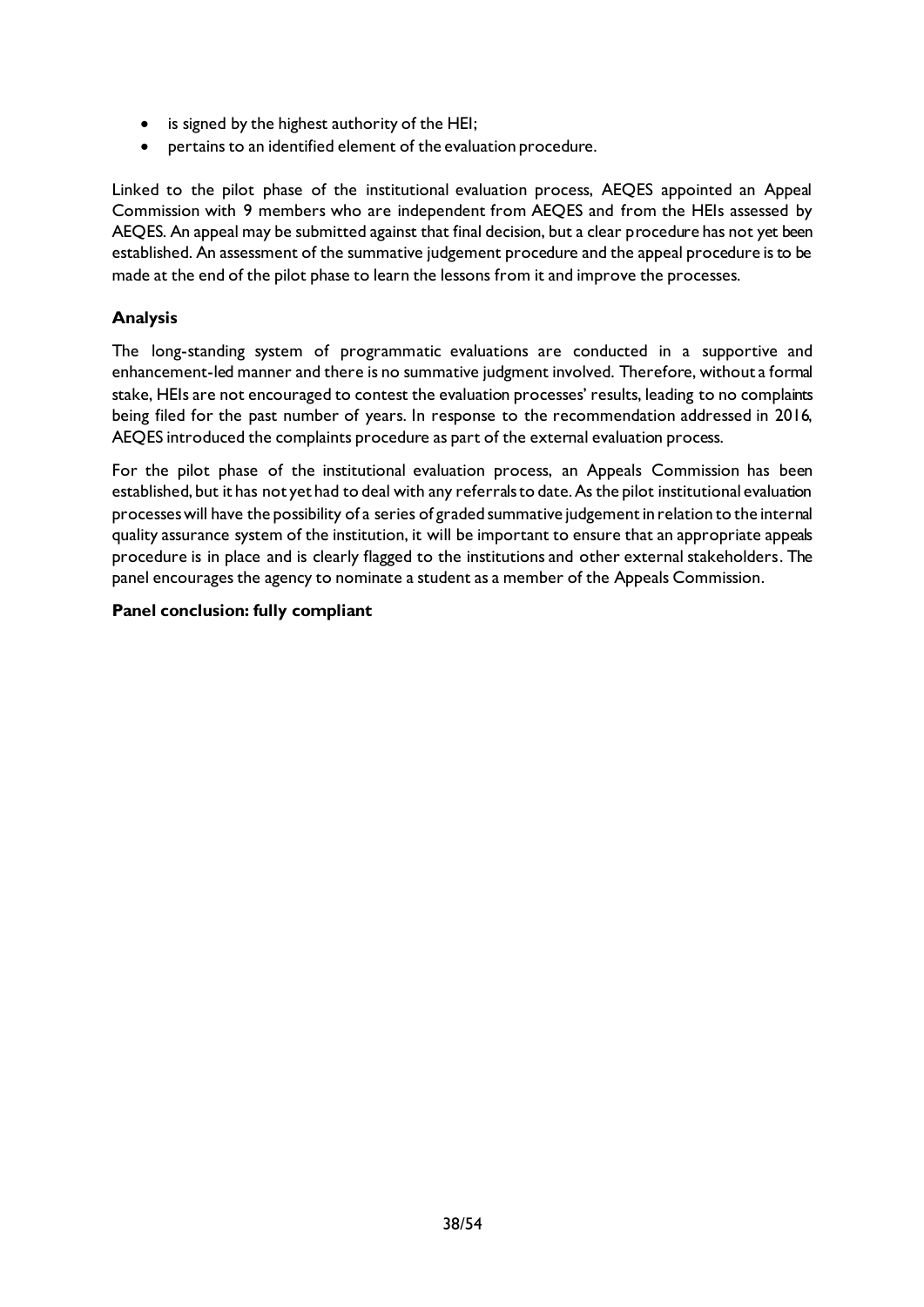# <span id="page-39-0"></span>**ADDITIONAL OBSERVATIONS (optional section)**

# <span id="page-39-1"></span>**EVALUATION OF MICRO-CREDENTIALS**

While a growing number of higher education institutions, including those involved in the Erasmus+ European Universities initiative, are already working on the development of micro-credentials, AEQES, backed by Government support, should consider the possibility of evaluating these qualifications. The same quality assurance principles should be applied to micro-credentials and AEQES could take initiatives in this direction.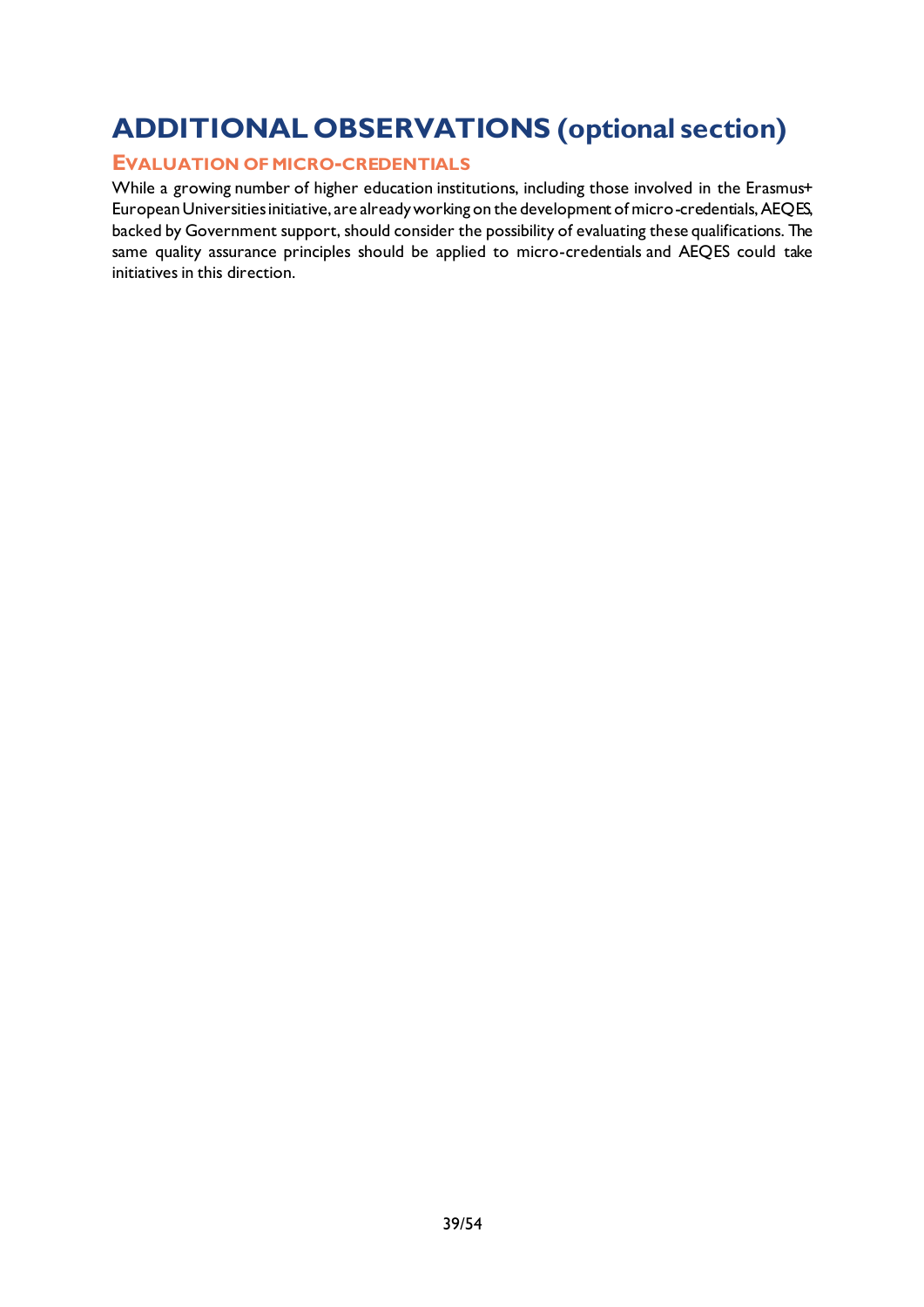# <span id="page-40-0"></span>**CONCLUSION**

# <span id="page-40-1"></span>**SUMMARY OF COMMENDATIONS**

ESG 3.4 The agency is to be commended for the use of common pools for evaluations of disciplines where only a small number of programmes are offered regionally. Stakeholders commented on the usefulness of such synoptic reports.

ESG 3.5 The team commends the recent appointment of a staff member dedicated to communications and to the recent rehiring of a former staff member who will now devote her time to human resource development.

ESG 2.4 The agency's use of international reviewers is to be complemented and the team were impressed by the commitment of such reviewers in the meeting the team had with them.

#### <span id="page-40-2"></span>**OVERVIEW OF JUDGEMENTS AND RECOMMENDATIONS**

ESG 3.1, ESG 3.2, ESG 3.3, ESG 3.4, ESG 3.5, ESG 3.7, ESG 2.1, ESG 2.2, ESG 2.3, ESG 2.4, ESG 2.5, ESG 2.6, ESG 2.7 – fully compliant

ESG 3.6 – substantially compliant

ESG 3.6 The team recommends to AEQES to conduct an evaluation process that addresses the effectiveness of its governance systems. External assistance may usefully be employed for this process.

In light of the documentary and oral evidence considered by it, the review panel is satisfied that, in the performance of its functions, the Agency for Quality Assurance in Higher Education (AEQES) is in compliance with the ESG.

# <span id="page-40-3"></span>**SUGGESTIONS FOR FURTHER DEVELOPMENT**

ESG 3.1 Even if steps have been taken to involve students in AEQES's activitiessuch as their presence in the Steering Committee and as panel members, there is still room for improvement in this direction and AEQES should continue to find solutions to attract students to QA.

ESG 3.3 The panel believe that for more efficient decision-making, a smaller, competence-based, Steering Committee might be considered. Alternatively, a smaller Standing sub-committee could be delegated some of the more routine functions of the Steering Committee without losing the important parliamentary and representative nature of the existing system.

ESG 3.4 The agency is encouraged to find ways to ensure that the outputs of its work are made more visible and in a manner that is easily communicated to a wider audience, including the opportunity to use electronic resources such as social media to make its outputs more accessible to a general audience.

The agency could also introduce some strategic planning for thematic analysis and consider how to make use of it in the future beyond its dissemination.

ESG 3.5 With the support of the Ministry, AEQES should strive to find a solution to consolidate the staff structure in the long-term.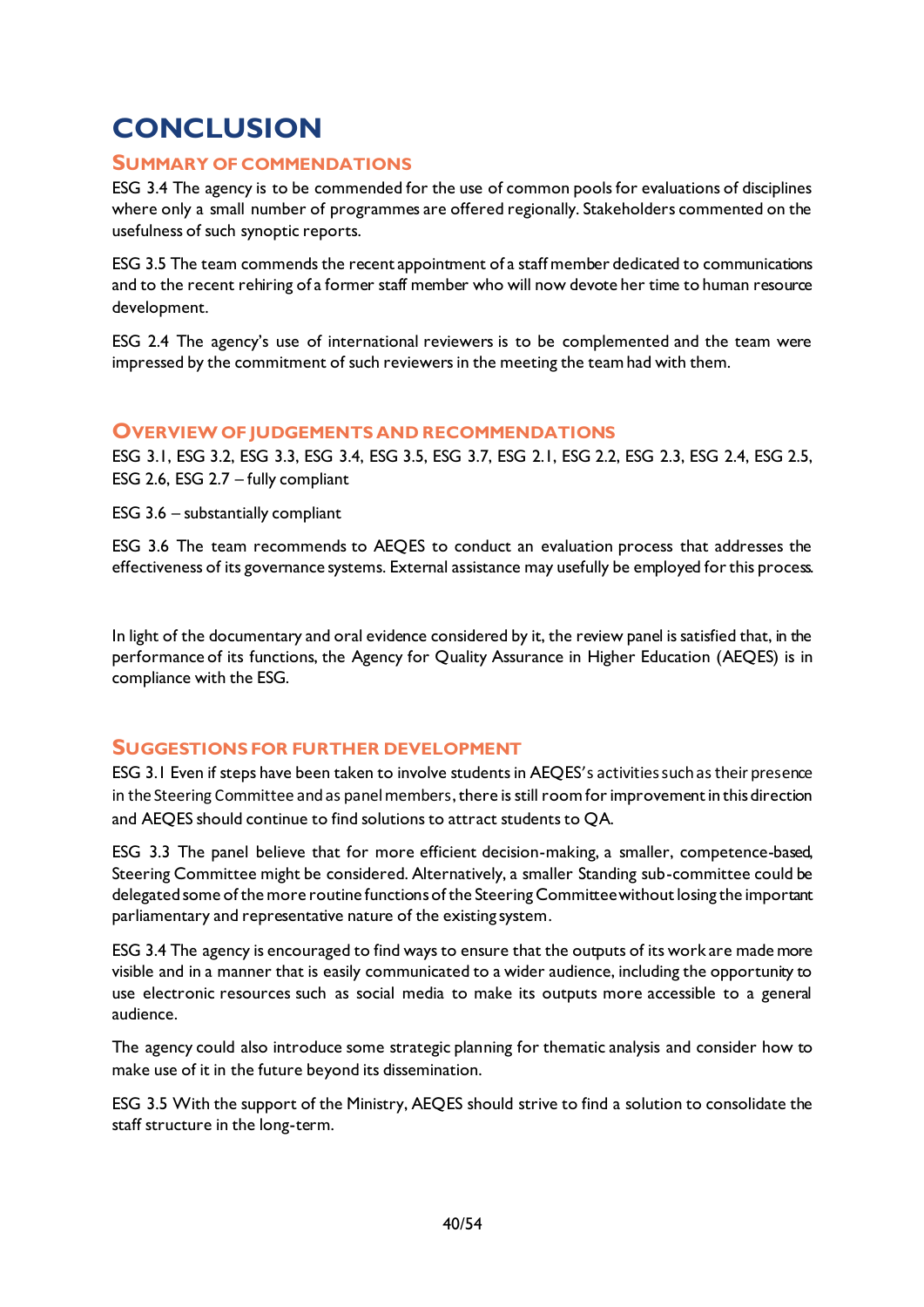ESG 3.6 Further work could be done to improve the feedback mechanisms on the outcomes of AEQES's evaluations, particularly to student participants who have a more ephemeral relationship with the evaluated institutions than staff members.

ESG 2.1 The panel considers it essential that at the end of the pilot phase of institutional evaluation, AEQES should make an in-depth analysis of the results, taking into account the various expectations of all actors involved and thus make the best decision on the final form of the process, including one or several reference frameworks according to the different types of HEIs.

ESG 2.2 The panel strongly encourages all stakeholders involved in AEQES's work, following the completion of the pilot phase of the process, to move towards agreeing an institutional evaluation process and provide clarity on the consequences of the judgements arising from the application of this process, as quickly as possible.

ESG 2.3 Greater use of elected student representatives in the dissemination activities of the agency may assist in widening their impact.

ESG 2.4 For a better organization of external evaluation processes, AEQES should consider having the position of a designated chair for each type of evaluation.

ESG 2.5 Following the completion of the pilot phase and its analysis, it will be essential that the framework and guidance for the agreed final form of the institutional review process contain are criteria are explicit and public.

ESG 2.6 The panel suggests that AEQES should consider the prior designation of a chair for any evaluation process; additionally, it should continue the process of issuing summary reports on the evaluations that are easier to read and be understood by non-professionals.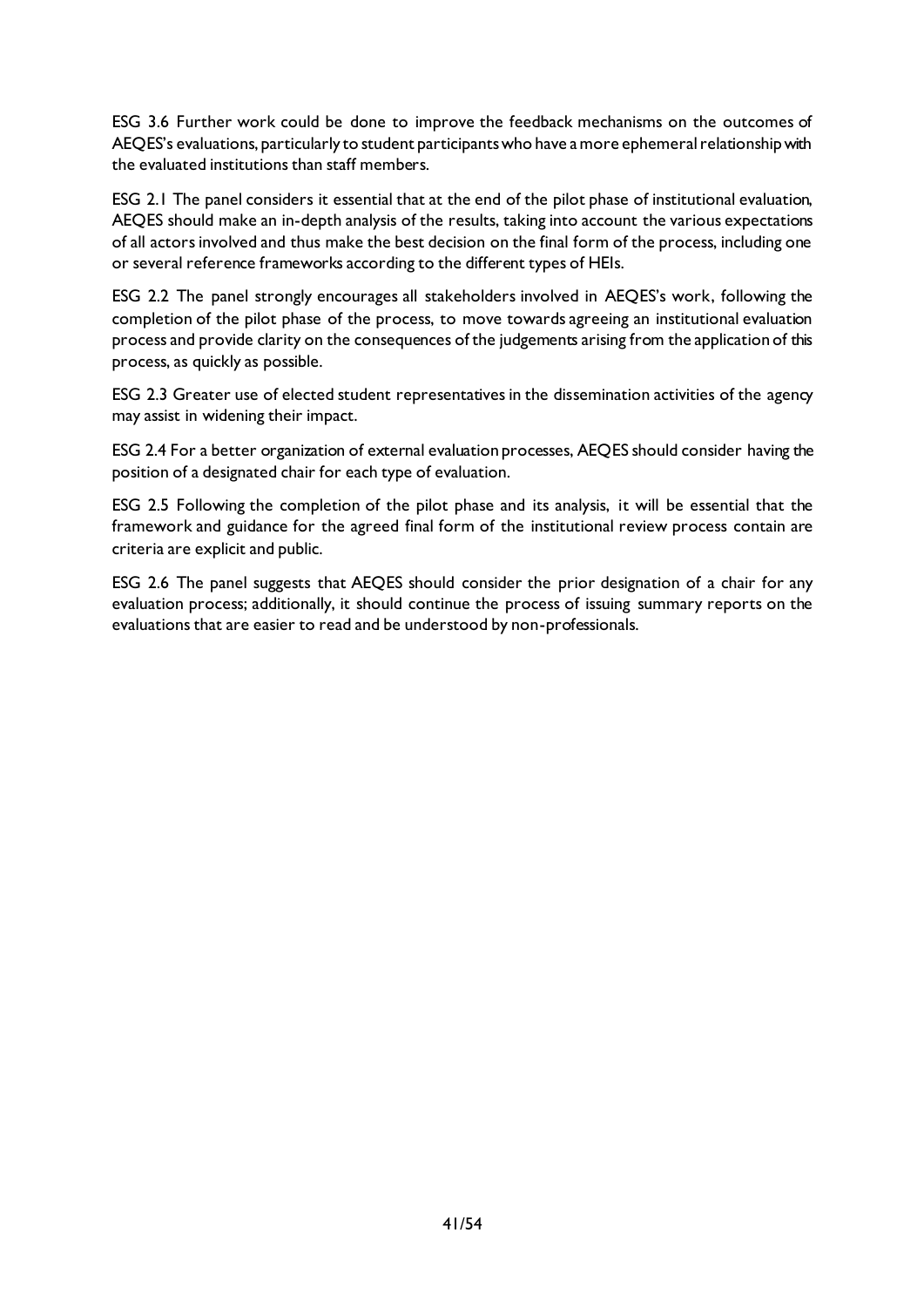# **ANNEXES**

# **ANNEX 1: PROGRAMME OF THE SITE VISIT**

<span id="page-42-1"></span><span id="page-42-0"></span>

|                       | <b>29 SEPTEMBER</b>         |                                                                                    |                                                                                                                                                                                                                                                                                                               |  |  |
|-----------------------|-----------------------------|------------------------------------------------------------------------------------|---------------------------------------------------------------------------------------------------------------------------------------------------------------------------------------------------------------------------------------------------------------------------------------------------------------|--|--|
| <b>SESSION</b><br>No. | <b>TIMING</b>               | <b>TOPIC</b>                                                                       | PERSONS FOR INTERVIEW                                                                                                                                                                                                                                                                                         |  |  |
| 3                     | $09:00 - 09:30$<br>$30$ min | Review panel's private meeting                                                     |                                                                                                                                                                                                                                                                                                               |  |  |
|                       | $09:30 - 09:35$<br>$5$ min  | Connection set-up                                                                  |                                                                                                                                                                                                                                                                                                               |  |  |
| $\overline{4}$        | $09:35 - 10:20$<br>45 min   | Meeting with the CEO and the chair of the<br>Board (or equivalent)                 | The Chairman of the Steering Committee<br>Anne-Joëlle PHILIPPART<br>Karin VAN LOON<br>The Vice-chair of the Steering Committee<br>The Director of the Executive Unit<br>Caty DUYKAERTS                                                                                                                        |  |  |
|                       | $10:20 - 10:35$<br>15 min   | Review panel's private discussion                                                  |                                                                                                                                                                                                                                                                                                               |  |  |
|                       | $10:35 - 10:40$<br>$5$ min  | Connection set-up                                                                  |                                                                                                                                                                                                                                                                                                               |  |  |
| 5                     | $10:40 - 11:25$<br>$45$ min | Meeting with the team responsible for<br>preparation of the self-assessment report | Members of the team responsible for the SAR, with different backgrounds:<br>Angeline AUBERT (member of the Steering Committee)<br>Lucien BOLLAERT (member of the Steering Committee)<br>Dominique THEWISSEN (member of the Steering Committee)<br>David URBAN (member of the Executive unit, since Oct. 2019) |  |  |
|                       | $11:25 - 11:40$<br>15 min   | Review panel's private discussion                                                  |                                                                                                                                                                                                                                                                                                               |  |  |
|                       | $11:40 - 11:45$<br>5 min    | Connection set-up                                                                  |                                                                                                                                                                                                                                                                                                               |  |  |
| 6                     | $11:45 - 12:30$<br>$45$ min | Meeting with representatives from the<br>Senior Management Team                    | Members of the Steering Committee<br>Lucien BOLLAERT (international expert)<br>Sandrine CANTER (Universities representative)                                                                                                                                                                                  |  |  |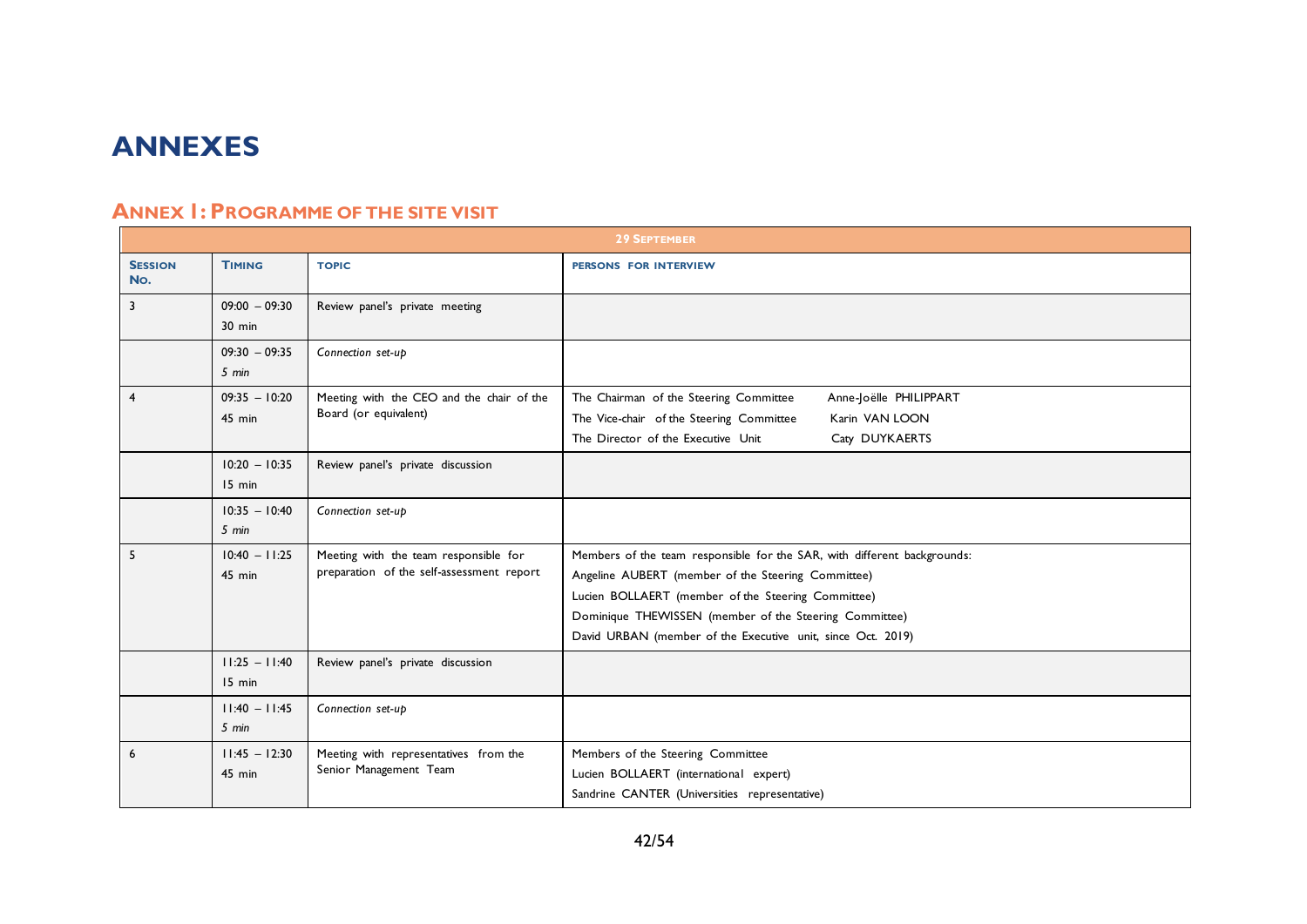|                |                 |                                               | Dimitri DEFLANDRE (adult higher education colleges representative)                                                                     |
|----------------|-----------------|-----------------------------------------------|----------------------------------------------------------------------------------------------------------------------------------------|
|                |                 |                                               | Jennifer GEERTS (Universities representative / administrative staff)                                                                   |
|                |                 |                                               | Caroline HOLLELA (Directorate General for Higher Education, Lifelong Learning and Scientific Research<br>representative)               |
|                | $12:30 - 13:30$ | Lunch break                                   |                                                                                                                                        |
|                | 60 min          |                                               |                                                                                                                                        |
|                | $13:30 - 14:30$ | Review panel's private discussion             |                                                                                                                                        |
|                | <b>60 min</b>   |                                               |                                                                                                                                        |
|                | $14:30 - 14:35$ | Connection set-up                             |                                                                                                                                        |
|                | $5 \text{ min}$ |                                               |                                                                                                                                        |
| $\overline{7}$ | $14:35 - 15:20$ | Meeting with key staff of the Agency/staff in | Claire LEFEVRE (quality officer, since January 2019)                                                                                   |
|                | 45 min          | charge of external QA activities              | Marie-Line SERET (quality officer, since November 2020)                                                                                |
|                |                 |                                               | Dounia TALEB (quality officer, since March 2021)                                                                                       |
|                |                 |                                               | Alexis VERMOTE (quality officer, since March 2011)                                                                                     |
|                | $15:20 - 15:35$ | Review panel's private discussion             |                                                                                                                                        |
|                | 15 min          |                                               |                                                                                                                                        |
|                | $15:35 - 15:40$ | Connection set-up                             |                                                                                                                                        |
|                | $5$ min         |                                               |                                                                                                                                        |
|                |                 |                                               |                                                                                                                                        |
| 8              | $15:40 - 16:00$ | Meeting I with department/key body of the     | Pascale DISKEUVE (accountant, since September 2016)                                                                                    |
|                | $20$ min        | Agency                                        | Caty DUYKAERTS (director, since October 2008)                                                                                          |
|                | $16:00 - 16:25$ |                                               | Eva JAROSZEWSKI (responsible for coordination support and staff development, since October 2008)                                       |
|                | $25$ min        |                                               | Hélène LEBAILLY (communications officer, since March 2021)                                                                             |
|                |                 |                                               | Romain PARMENTIER (quality officer, responsible for the Experts Commission and the Executive unit<br>coordination, since January 2019) |
|                | $16:25 - 16:40$ | Review panel's private discussion             |                                                                                                                                        |
|                | 15 min          |                                               |                                                                                                                                        |
|                | $16:40 - 16:45$ | Connection set-up                             |                                                                                                                                        |
|                | $5 \text{ min}$ |                                               |                                                                                                                                        |
| 9              | $16:45 - 17:10$ | Meeting 2 with department/key body of the     | Members of Methodology and standards WG:                                                                                               |
|                | $25$ min        | Agency                                        | Angeline AUBERT (member of the Steering committee, chair of the working group)                                                         |
|                |                 |                                               | Sandrine CANTER (member of the Steering committee)<br>Dimitri DEFLANDRE (member of the Steering committee)                             |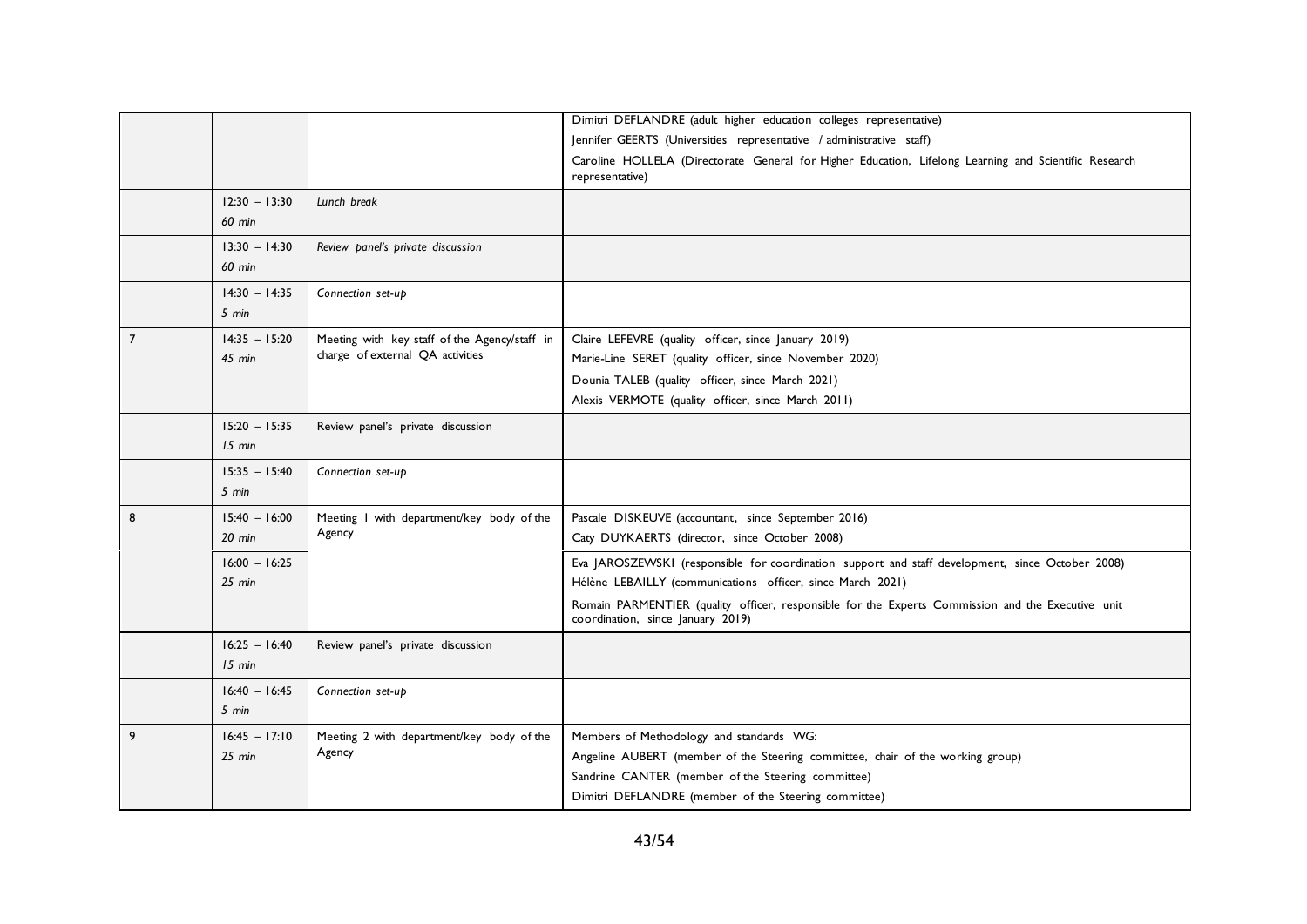|                             |                                                                    | Caroline HOLLELA (member of the Steering committee)<br>Clarence PITZ (member of the Steering committee)                                                                                                                                                                  |
|-----------------------------|--------------------------------------------------------------------|--------------------------------------------------------------------------------------------------------------------------------------------------------------------------------------------------------------------------------------------------------------------------|
| $17:10 - 17:35$<br>$25$ min |                                                                    | 4 Members of the Methodological Support Council:<br>Guy AELTERMAN (independent expert, Flanders)<br>Bernadette CHARLIER (independent expert, Switzerland)<br>Jacques MOREAU (independent expert, France)<br>I Member of the Appeals Commission<br><b>Elfriede HEINEN</b> |
| $17:35 - 17:45$             | <b>Break</b>                                                       |                                                                                                                                                                                                                                                                          |
| $17:45 - 18:45$<br>60 min   | Wrap-up meeting among panel members<br>and preparations for day II |                                                                                                                                                                                                                                                                          |

|                       | <b>30 September</b>         |                                       |                                                                                                                                                                                                                                                                                          |  |  |
|-----------------------|-----------------------------|---------------------------------------|------------------------------------------------------------------------------------------------------------------------------------------------------------------------------------------------------------------------------------------------------------------------------------------|--|--|
| <b>SESSION</b><br>No. | <b>TIMING</b>               | <b>TOPIC</b>                          | <b>PERSONS FOR INTERVIEW</b>                                                                                                                                                                                                                                                             |  |  |
| 10                    | $09:00 - 9:15$<br>$15$ min  | Review panel's private meeting        |                                                                                                                                                                                                                                                                                          |  |  |
|                       | $9:15 - 9:20$<br>5 min      | Connection set-up                     |                                                                                                                                                                                                                                                                                          |  |  |
| 11a                   | $09:20 - 9:45$<br>$25$ min  | Meeting with ARES                     | Bénédicte CHAMPAGNE (project manager at the Studies and statistics department, ARES)<br>Philippe HUBERT (chair of CoQER, the quality commission of ARES)<br>Nathalie JAUNIAUX (Head of Studies and statistics department at ARES)<br>Jacques NEIRYNCK (Head of Academic affairs at ARES) |  |  |
|                       | $9:45 - 10:00$<br>$20$ min  | Review panel's private discussion     |                                                                                                                                                                                                                                                                                          |  |  |
|                       | $10:00 - 10:05$<br>5 min    | Connection set-up                     |                                                                                                                                                                                                                                                                                          |  |  |
| 11 <sub>b</sub>       | $10:05 - 10:30$<br>$25$ min | Meeting with ministry representatives | Florence MAERTENS (representative of the Minister of HE sitting in the Steering Committee)<br>Arnaud VANHONACKER (jurist at the Ministry Cabinet)                                                                                                                                        |  |  |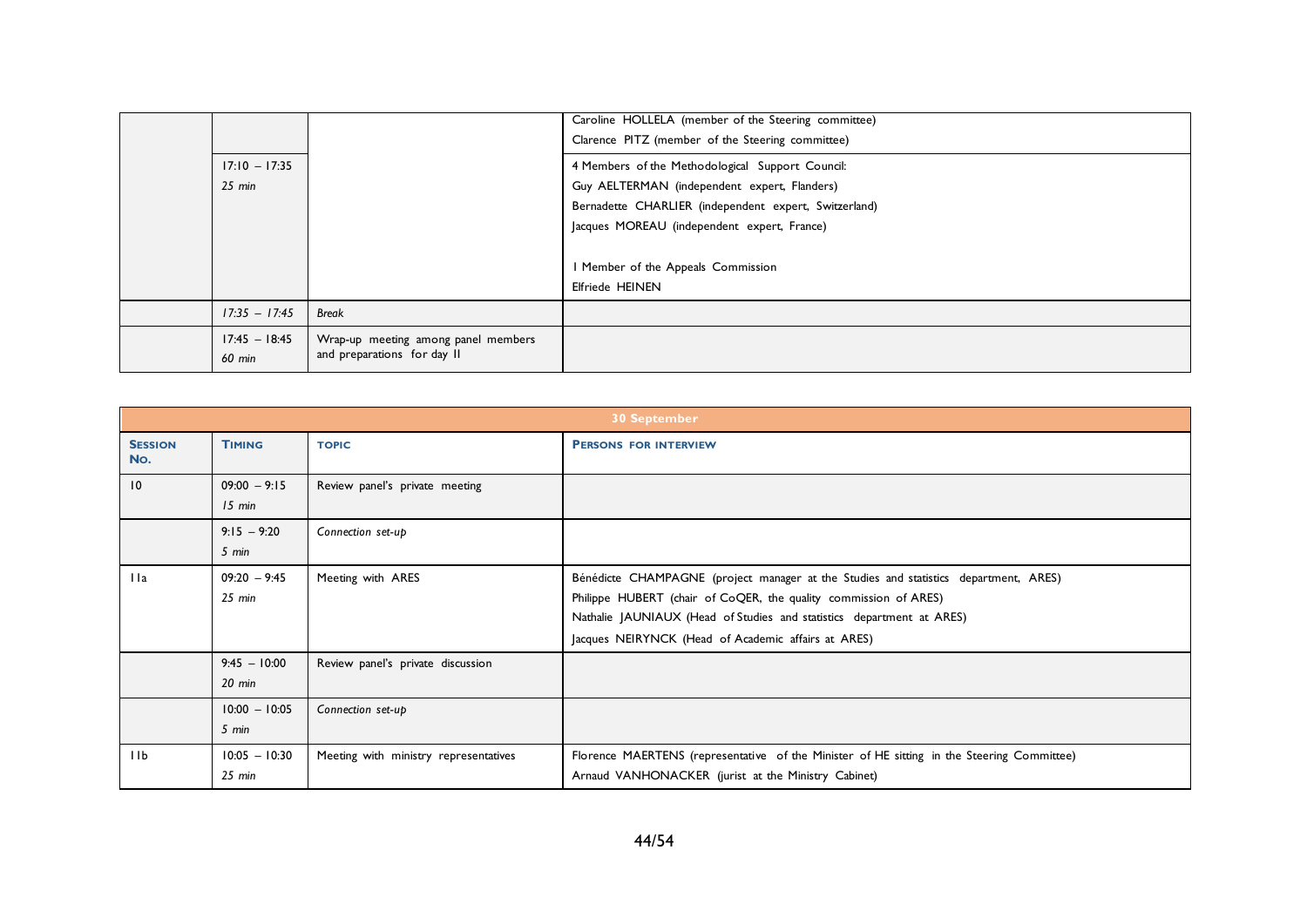|                 | $10:30 - 11:05$<br>35 minutes | Review panel's private discussion                               |                                                                                                                                                                                                                                                                                                                                                                                                                                                                                                                                                                                                            |
|-----------------|-------------------------------|-----------------------------------------------------------------|------------------------------------------------------------------------------------------------------------------------------------------------------------------------------------------------------------------------------------------------------------------------------------------------------------------------------------------------------------------------------------------------------------------------------------------------------------------------------------------------------------------------------------------------------------------------------------------------------------|
|                 | $11:05 - 11:10$<br>5 min      | Connection set-up                                               |                                                                                                                                                                                                                                                                                                                                                                                                                                                                                                                                                                                                            |
| 12              | $11:10 - 11:55$<br>$45$ min   | Meeting with heads of some reviewed<br>HEIs/HEI representatives | Different types of institutions: universities, colleges, colleges of art, adult education institutions<br>In italics: HEIs participating in the pilot phase<br>Annick CASTIAUX (Rector of University of Namur)<br>Carine DECHAMPS (Director of the École supérieure des Affaires - adult higher education college, Namur)<br>Laurence DENIS (Director-President of Robert Schuman University College)<br>Pascale HOGNE (Director of Peruwelz adult higher education college)<br>Marc STREKER (Director ESA St. Luc)                                                                                        |
|                 | $11:55 - 12:10$<br>$15$ min   | Review panel's private discussion                               |                                                                                                                                                                                                                                                                                                                                                                                                                                                                                                                                                                                                            |
|                 | $12:10 - 12:15$<br>$5$ min    | Connection set-up                                               |                                                                                                                                                                                                                                                                                                                                                                                                                                                                                                                                                                                                            |
| $\overline{13}$ | $12:15 - 13:00$<br>45 min     | Meeting with quality assurance officers of<br><b>HEIs</b>       | In italics: HEIs participating in the pilot phase<br>Loredana ASTORINO (quality officer, Morlanwelz adult higher education college)<br>Bertrand BIELANDE (quality officer, Haute Ecole Libre en Hainaut HELHa - university college)<br>Florence KHONEN (quality officer at Royal Conservatoire Brussels)<br>Isabelle LECROART (quality officer, UCLouvain)<br>Catherine MEYFROID (quality officer Haute Ecole Lucia de Brouckère - university college)<br>Nathalie VANASSCHE (quality officer, IFOSUP Wavre, adult higher education college)<br>Catherine VANDELEENE (quality officer at Liege University) |
|                 | $13:00 - 14:00$<br>60 min     | Lunch break                                                     |                                                                                                                                                                                                                                                                                                                                                                                                                                                                                                                                                                                                            |
|                 | $14:00 - 15:00$<br>60 min     | Review panel's private discussion                               |                                                                                                                                                                                                                                                                                                                                                                                                                                                                                                                                                                                                            |
|                 | $15:00 - 15:05$<br>$5$ min    | Connection set-up                                               |                                                                                                                                                                                                                                                                                                                                                                                                                                                                                                                                                                                                            |
| 4               | $15:05 - 15:50$<br>45 min     | Meeting with representatives from the<br>reviewers' pool        | In italics: experts participating in the pilot phase<br>Dylan COUCK, student expert                                                                                                                                                                                                                                                                                                                                                                                                                                                                                                                        |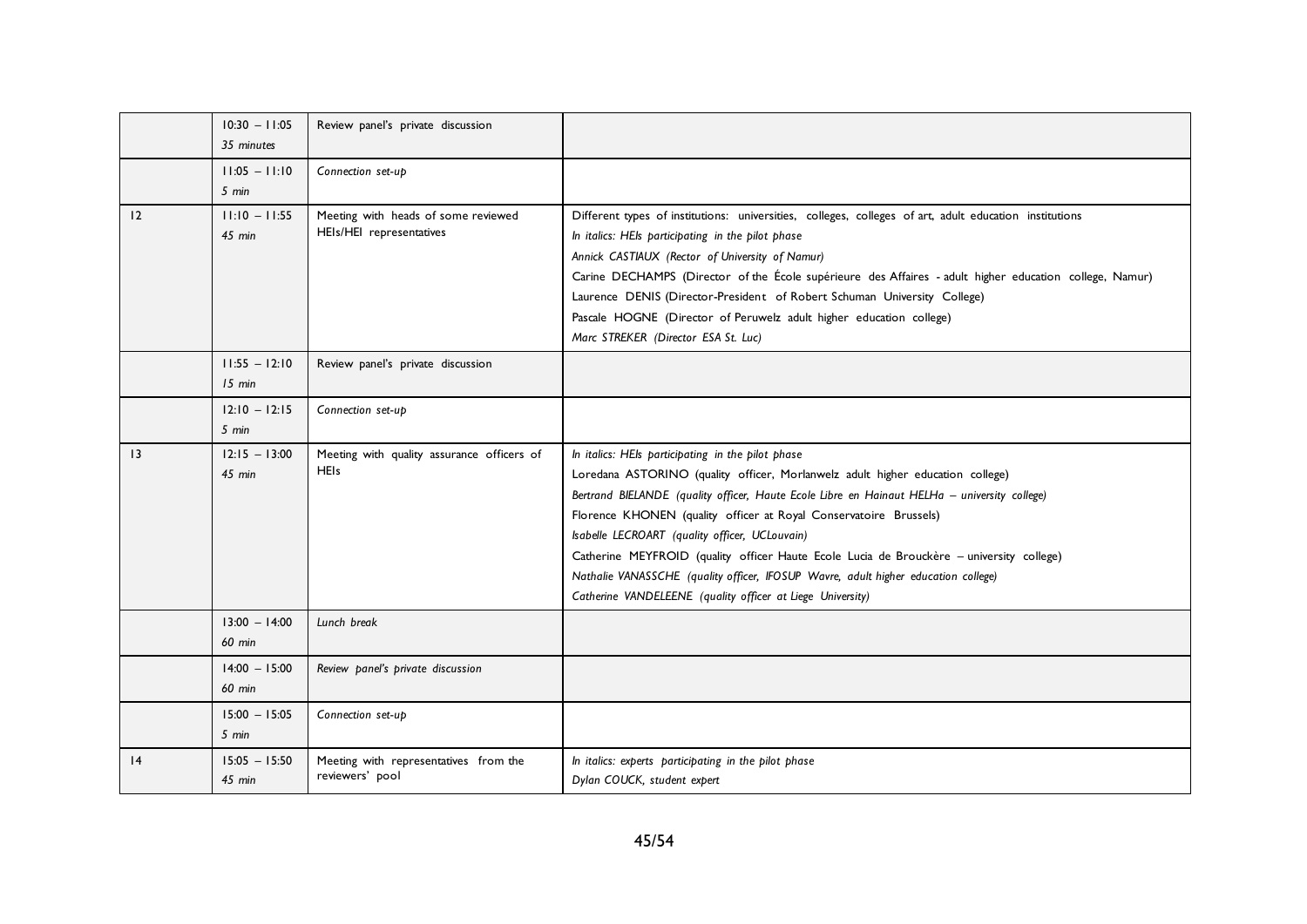|    |                           |                                      | Antoine GEKIERE, student expert                                                                 |
|----|---------------------------|--------------------------------------|-------------------------------------------------------------------------------------------------|
|    |                           |                                      | Sophie GRÜNFLEDER, profession, education and QA expert                                          |
|    |                           |                                      | Jacques LANARES, education and QA expert, chair of panel                                        |
|    |                           |                                      | Claude MAILHOT, peer and QA expert                                                              |
|    |                           |                                      | Laurent MAVEYRAUD, peer expert and chair of panel                                               |
|    |                           |                                      | Charlotte POURCELOT, education expert                                                           |
|    | $15:50 - 16:05$<br>15 min | Review panel's private discussion    |                                                                                                 |
|    | $16:05 - 16:10$           | Connection set-up                    |                                                                                                 |
|    | $5$ min                   |                                      |                                                                                                 |
| 15 | $16:10 - 16:55$           | Meeting with stakeholders, such as   | In italics: studying at a HEI participating in the pilot phase                                  |
|    | $45$ min                  | employers, students, local community | Laura DEFÈCHE (student at Liège University)                                                     |
|    |                           |                                      | Eléni DIAMANTIS (student at IPFC Nivelles adult higher education college)                       |
|    |                           |                                      | Loïc FERNEZ (student at HELHa university college)                                               |
|    |                           |                                      | Asmaa IDGUAGUA (student at HEPN - university college)                                           |
|    |                           |                                      | Steeven JACQUEMIN (member of the Steering Committee, representative of the students' union FEF) |
|    |                           |                                      | Lauriane KAHN (student at HE Léonard de Vinci - university college)                             |
|    |                           |                                      | Hugo LACROIX (student at HE EPHEC - university college)                                         |
|    |                           |                                      | Hélène MORCIAUX (student at UCLouvain)                                                          |
|    | $16:55 - 17:10$           | Review panel's private discussion    |                                                                                                 |
|    | $15$ min                  |                                      |                                                                                                 |
|    | $17:10 - 17:15$           | Connection set-up                    |                                                                                                 |
|    | 5 min                     |                                      |                                                                                                 |
| 16 | $17:15 - 18:00$           | Meeting with stakeholders, such as   | DACY Bruno (Account manager Giacomini)                                                          |
|    | $45$ min                  | employers, students, local community | DEFRAIGNE Philippe (Director Cullen International)                                              |
|    |                           |                                      | DI BARTOLOMEO Jean-Pierre (President directory board Sowalfin)                                  |
|    |                           |                                      | GAUTHIER Daniel (Private investor)                                                              |
|    |                           |                                      | PIROTTE Béatrice (Director, public financial service)                                           |
|    |                           |                                      | VEITHEN Alex (Project leader Chemcom)                                                           |
|    | $18:00 - 18:10$           | <b>Break</b>                         |                                                                                                 |
|    |                           |                                      |                                                                                                 |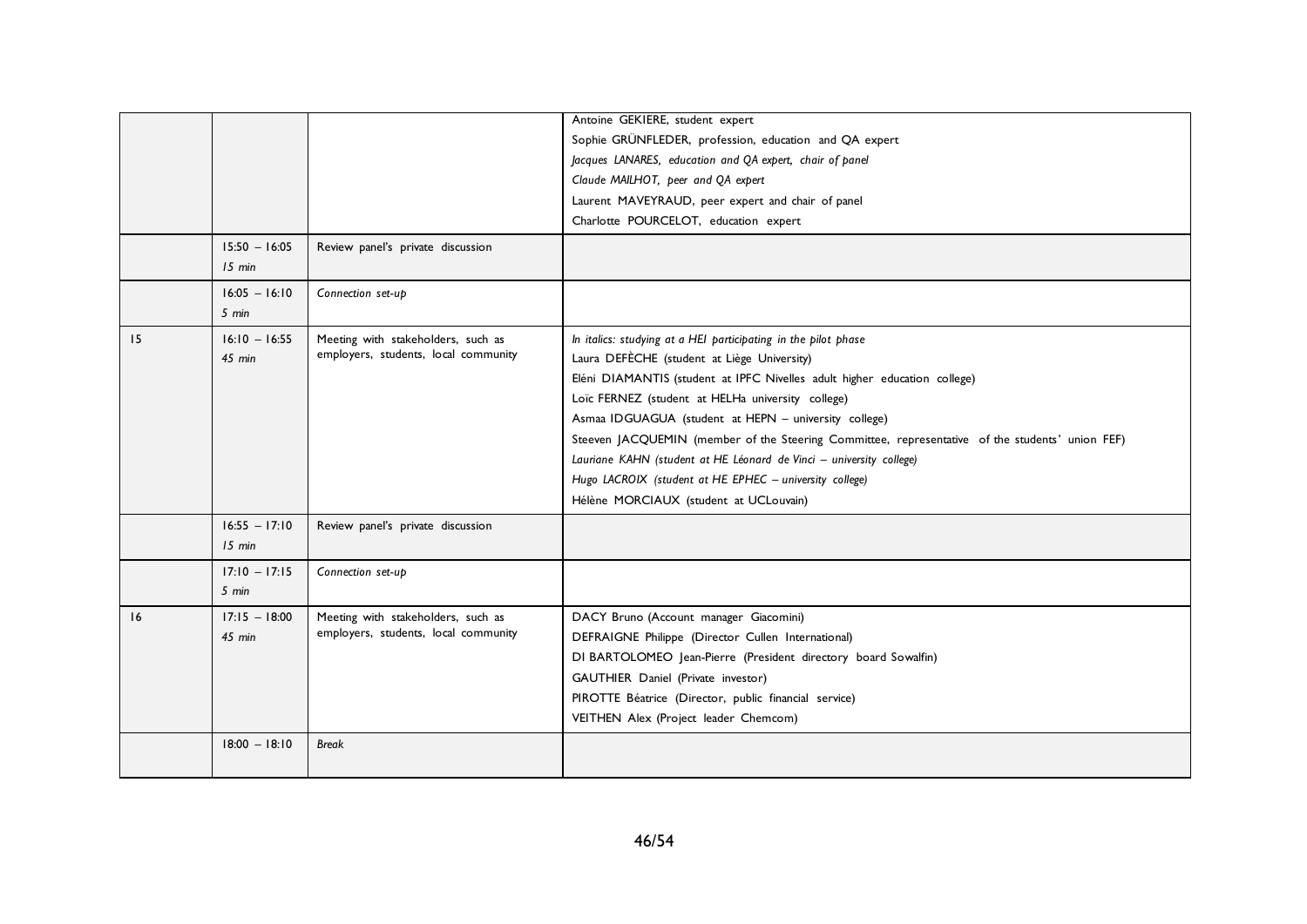| 17                    | $18:10 - 19:10$<br>60 min.       | Wrap-up meeting among panel members:<br>preparation for day III and provisional<br>conclusions                          |                                                                                                                                                                                                                                                                                                        |  |  |  |
|-----------------------|----------------------------------|-------------------------------------------------------------------------------------------------------------------------|--------------------------------------------------------------------------------------------------------------------------------------------------------------------------------------------------------------------------------------------------------------------------------------------------------|--|--|--|
|                       | <b>I</b> October                 |                                                                                                                         |                                                                                                                                                                                                                                                                                                        |  |  |  |
| <b>SESSION</b><br>No. | <b>TIMING</b>                    | <b>TOPIC</b>                                                                                                            | <b>PERSONS FOR INTERVIEW</b>                                                                                                                                                                                                                                                                           |  |  |  |
| 8                     | $09:00 - 10:00$<br><b>60 min</b> | Meeting among panel members to agree on<br>final issues to clarify                                                      |                                                                                                                                                                                                                                                                                                        |  |  |  |
|                       | $10:00 - 10:05$<br>$5$ min       | Connection set-up                                                                                                       |                                                                                                                                                                                                                                                                                                        |  |  |  |
| 9                     | $10:05 - 11:05$<br>60 min        | Meeting with CEO to clarify any pending<br>issues                                                                       | Members of AEQES Board:<br>The Chairman of the Steering Committee<br>Anne-Joëlle PHILIPPART<br>The Vice-chair of the Steering Committee<br>Karin VAN LOON<br>The Director of Higher education, LLL and scientific research<br>Etienne GILLIARD<br>The Director of the Executive Unit<br>Caty DUYKAERTS |  |  |  |
| 20                    | $11:05 - 12:35$<br><b>90 min</b> | Private meeting among panel members to<br>agree on the main findings                                                    |                                                                                                                                                                                                                                                                                                        |  |  |  |
|                       | $12:35 - 13:35$<br><b>60 min</b> | Lunch break                                                                                                             |                                                                                                                                                                                                                                                                                                        |  |  |  |
|                       | $13:35 - 13:40$<br>5 minutes     | Connection set-up                                                                                                       |                                                                                                                                                                                                                                                                                                        |  |  |  |
| 21                    | $13:40 - 14:10$<br>$30$ min      | Final de-briefing meeting with staff and<br>Council/Board members of the Agency to<br>inform about preliminary findings | Members of the Board and the Steering Committee + Agency's staff                                                                                                                                                                                                                                       |  |  |  |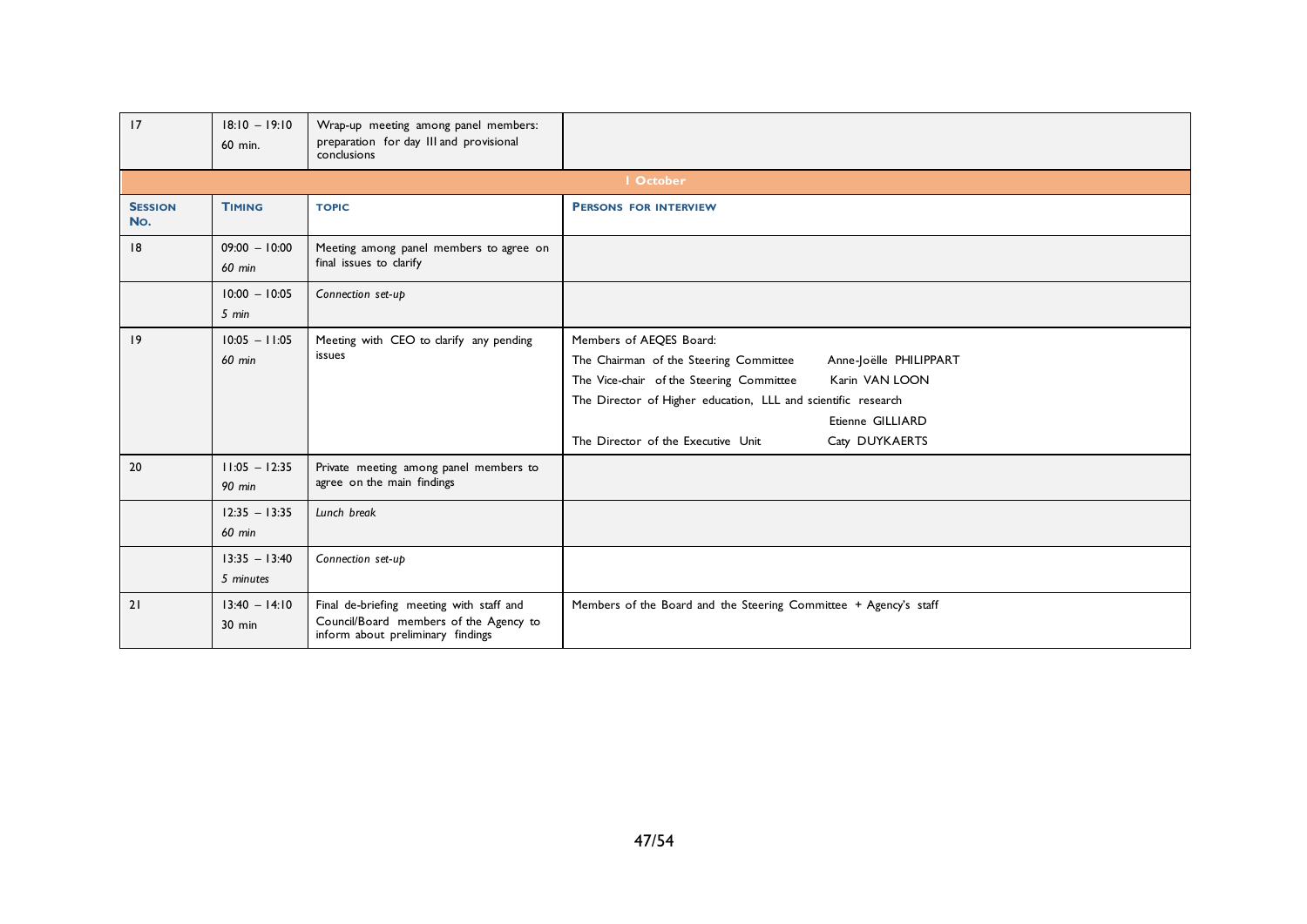# <span id="page-48-0"></span>**ANNEX 2: TERMS OF REFERENCE OF THE REVIEW**

### **1. Background and context**

AEQES is an independent public sector Agency, practising formative/enhancement-led evaluation in French-speaking Belgium. Fully embedded in the European context, the Agency is responsible for assessing the quality of higher education and working for its continuous improvement.

The Agency autonomously develops its procedures used for assessing the quality of the associate degrees (120 ECTS), bachelor and masters programmes provided by the HEIs of Wallonia-Brussels Federation. The Agency selects its experts, trains them for their mission and ensures that they can carry out their work in complete independence.

The Agency provides information on the quality of higher education by publishing on its website review reports, system-wide analyses or other studies, and highlighting best practice. It provides the reviewed HEIs and the Government with proposals on ways of enhancing quality.

By basing all its working procedures on the European Standards and Guidelines (ESG), by working together with other agencies or bodies in other countries, and by disseminating information on European developments in higher education, the Agency can be seen as being a part of an overall European process.

Two formats of cyclical programmatic evaluation procedures are in place, and more recently a pilot phase of institutional reviews was launched. This pilot phase was extended to 2023 because of the Covid crisis that impacted the usual implementation of EQA procedures.

AEQES has been a member of ENQA since 2011 and is applying for renewal of ENQA membership.

AEQES has been registered on the European Quality Assurance Register for Higher Education (EQAR) since 2012 and is applying for renewal of EQAR registration.

#### **2. Purpose and scope of the evaluation**

This review will evaluate the extent to which AEQES fulfils the requirements of Parts 2 and 3 of *the Standards and Guidelines for Quality Assurance in the European Higher Education Area (ESG)*. Consequently, the review will provide information to the ENQA Board to aid its consideration of whether membership of AEQES should be reconfirmed and to EQAR to support AEQES application to the register.

# **2.1 Activities of AEQES within the scope of the ESG**

In order for AEQES to apply for ENQA membership and for registration in EQAR, this review will analyse all activities of AEQES that are within the scope of the ESG, i.e. reviews, audits, evaluations or accreditation of higher education institutions or programmes that relate to teaching and learning (and their relevant links to research and innovation). This is independent of whether the activities are carried out within or outside the EHEA and whether they are obligatory or voluntary in nature.

The following activities of AEQES have to be addressed in the external review:

Programmatic evaluation procedures with two formats implemented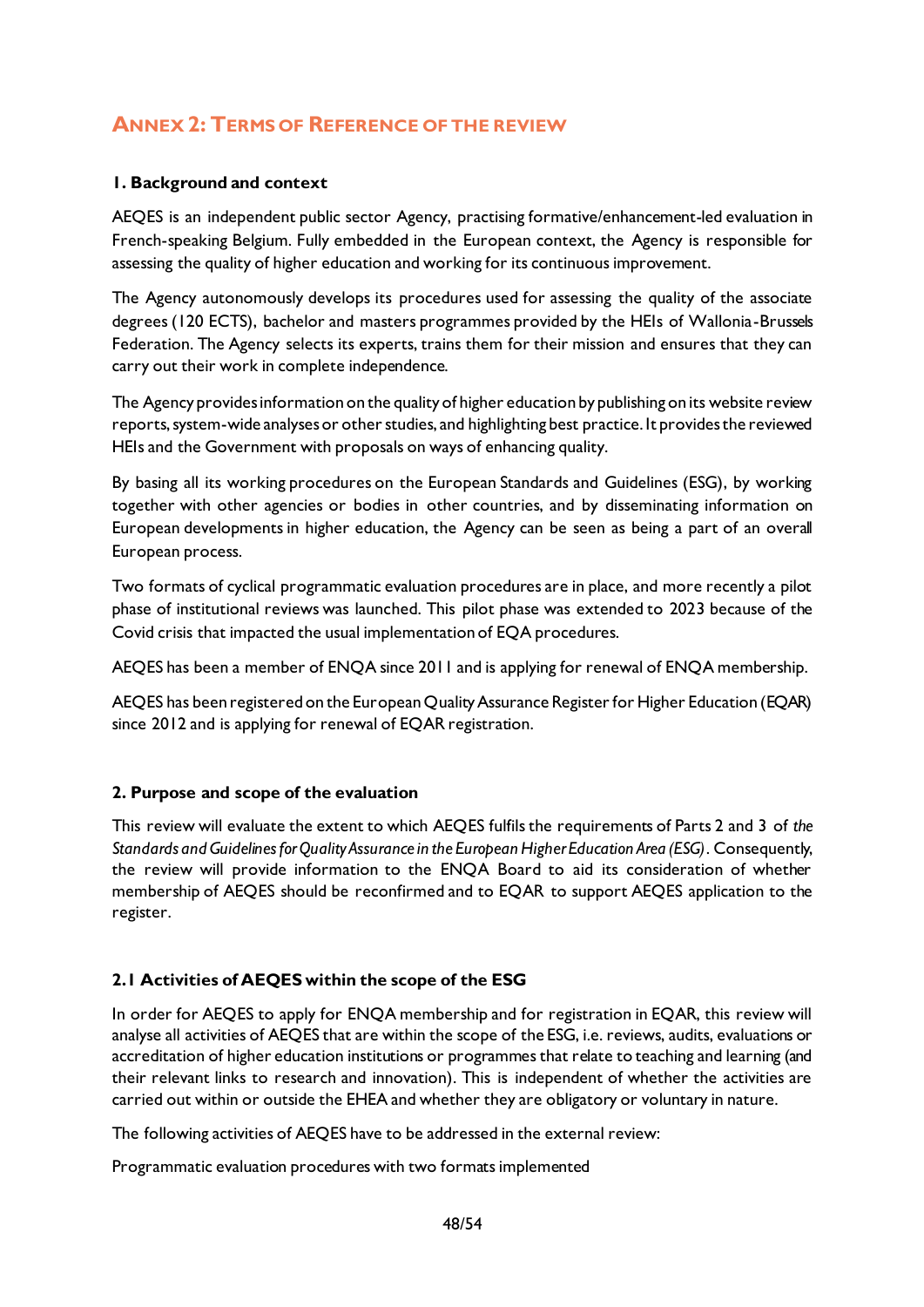- the so-called 'initial evaluation procedure' when a study programme is assessed for the first time
- the so-called 'continuous evaluation procedure' when the study programme has already been assessed

Each format has its own set of standards and protocol.

Note: the pilot phase of institutional reviews in presently in progress (only half of the 17 pilot HEIs have had their visits and no reports have been published yet). Therefore, this new procedure will be addressed against the ESG based on the pilots and to the extent possible at the time of the review.

Considering the renewal of AEQES' application to EQAR, the self-evaluation report and the external review report is expected to also cover issues where the Register Committee concluded in its last decision that the Agency complied only partially with the ESG, namely ESG 3.5. AEQES review should further address any substantive changes in the Agency's governance and/or activities carried out before the Agency's external review.

#### **3. The review process**

The review will be conducted following the methodology of ENQA Agency Reviews. The process is designed in line with *the Guidelines for ENQA Agency Reviews* and the requirements of *the EQAR Procedures for Applications*.

The evaluation procedure consists of the following steps:

- Formulation and agreement on the Terms of Reference for the review between AEQES, ENQA and EQAR;
- Nomination and appointment of the review panel by ENQA;
- Notification of EQAR about the appointed panel;
- Self-assessment by AEQES including the preparation and publication of a self-assessment report;
- A site visit by the review panel to AEQES;
- Preparation and completion of the final evaluation report by the review panel;
- Scrutiny of the final evaluation report by the ENQA Review Committee;
- Analysis of the scrutiny by the ENQA Board and their decision regarding ENQA membership;
- Decision making by the EQAR Register Committee on the Agency's registration on EQAR;
- Follow-up of the panel's and/or the ENQA Board's recommendations by the Agency, including a voluntary progress visit.

#### **3.1 Nomination and appointment of the review team members**

The review panel consists of four members: one or two quality assurance experts (at least one of which is currently employed by an ENQA member Agency), an academic employed by a higher education institution, a student member, and eventually a labour market representative (if requested). One of the members will serve as the chair of the review panel, and another member as a review secretary. For ENQA Agency Reviews at least one of the reviewers is an ENQA nominee (most often the QA professional[s]). At least one of the reviewers is appointed from the nominees of either the European University Association (EUA) or the European Association of Institutions in Higher Education (EURASHE), and the student member is always selected from among the ESU-nominated reviewers. If requested, the labour market representative may come from the Business Europe nominees or from ENQA. An additional panel member may be included in the panel at the request of the Agency under review. In this case, an additional fee to cover the reviewer's fee and travel expenses is applied.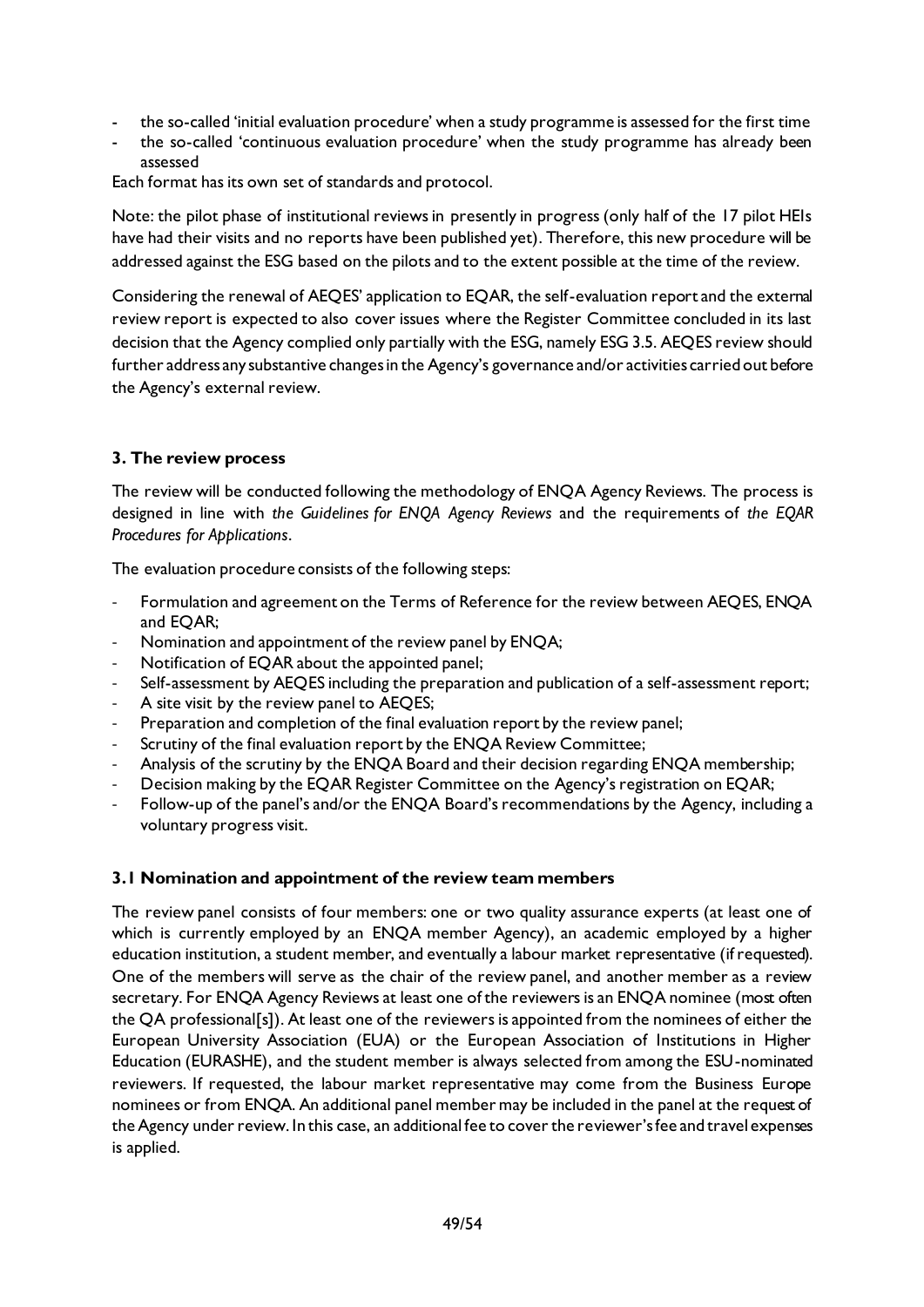The panel will be supported by the ENQA Review Coordinator who will monitor the integrity of the process and ensure that ENQA's requirements are met throughout the process. The ENQA staff member will not be the secretary of the review and will not participate in the discussions during the site visit interviews.

Current members of the ENQA Board are not eligible to serve as reviewers.

ENQA will provide AEQES with the list of suggested experts and their respective curricula vitarum to establish that there are no known conflicts of interest. The experts will have to sign a non-conflict of interest statement as regards the AEQES review.

# **3.2 Self-assessment by AEQES, including the preparation of a self-assessment report**

AEQES is responsible for the execution and organization of its own self-assessment process and shall take into account the following guidance:

- Self-assessment is organized as a project with a clearly defined schedule and includes all relevant internal and external stakeholders;
- The self-assessment report is broken down by the topics of the evaluation and is expected to contain, among others: a brief description of the national HE and QA system; background description of the current situation of the Agency; an analysis and appraisal of the current situation; proposals for improvement and measures already planned; a SWOT analysis; each criterion (ESG part 2 and 3) addressed individually, and considerations of how the Agency has addressed the recommendations as noted in the ENQA Board's membership decision letter and the instances of partial compliance noted in the previous EQAR Register Committee decision of inclusion/renewal. All Agency's QA activities (whether within their national jurisdiction or outside of it, and whether obligatory or voluntary) will be described and their compliance with the ESG analysed.
- The report is well-structured, concise and comprehensively prepared. It clearly demonstrates the extent to which AEQES fulfils its tasks of external quality assurance and meets the ESG.
- The self-assessment report is submitted to the ENQA Secretariat which has four weeks to prescrutinise it before forwarding the report to the panel of experts. The purpose of the pre-scrutiny is to ensure that the self-assessment report is satisfactory for the consideration of the panel. The Secretariat will not judge the content of information itself but whether the necessary information, as stated in the guidelines for ENQA Agency Reviews, is present. For the second and subsequent reviews, the Agency is expected to enlist the recommendations provided in the previous review and to outline actions taken to meet these recommendations. In case the self-assessment report does not contain the necessary information and fails to respect the requested form and content, the ENQA Secretariat reserves the right to reject the report and ask for a revised version within two weeks. In such cases, an additional fee of 1000 EUR will be charged to the Agency.
- The report is submitted to the review panel a minimum of six weeks prior to the site visit.

# **3.3 A site visit by the review panel**

The review panel will draft a proposal of the site visit schedule which shall be submitted to the Agency at least two months before the planned dates of the visit. The schedule is to include an indicative timetable of the meetings and other exercises to be undertaken by the review panel during the site visit, the duration of which is usually 2,5 days. The approved schedule shall be given to AEQES at least one month before the site visit, in order to properly organise the requested interviews.

The review panel will be assisted in a site visit by the ENQA Review Coordinator.

The site visit will close with a final de-briefing meeting outlining the panel's overall impressions but not its judgement on the ESG compliance of the Agency or the granting or reconfirmation of ENQA membership.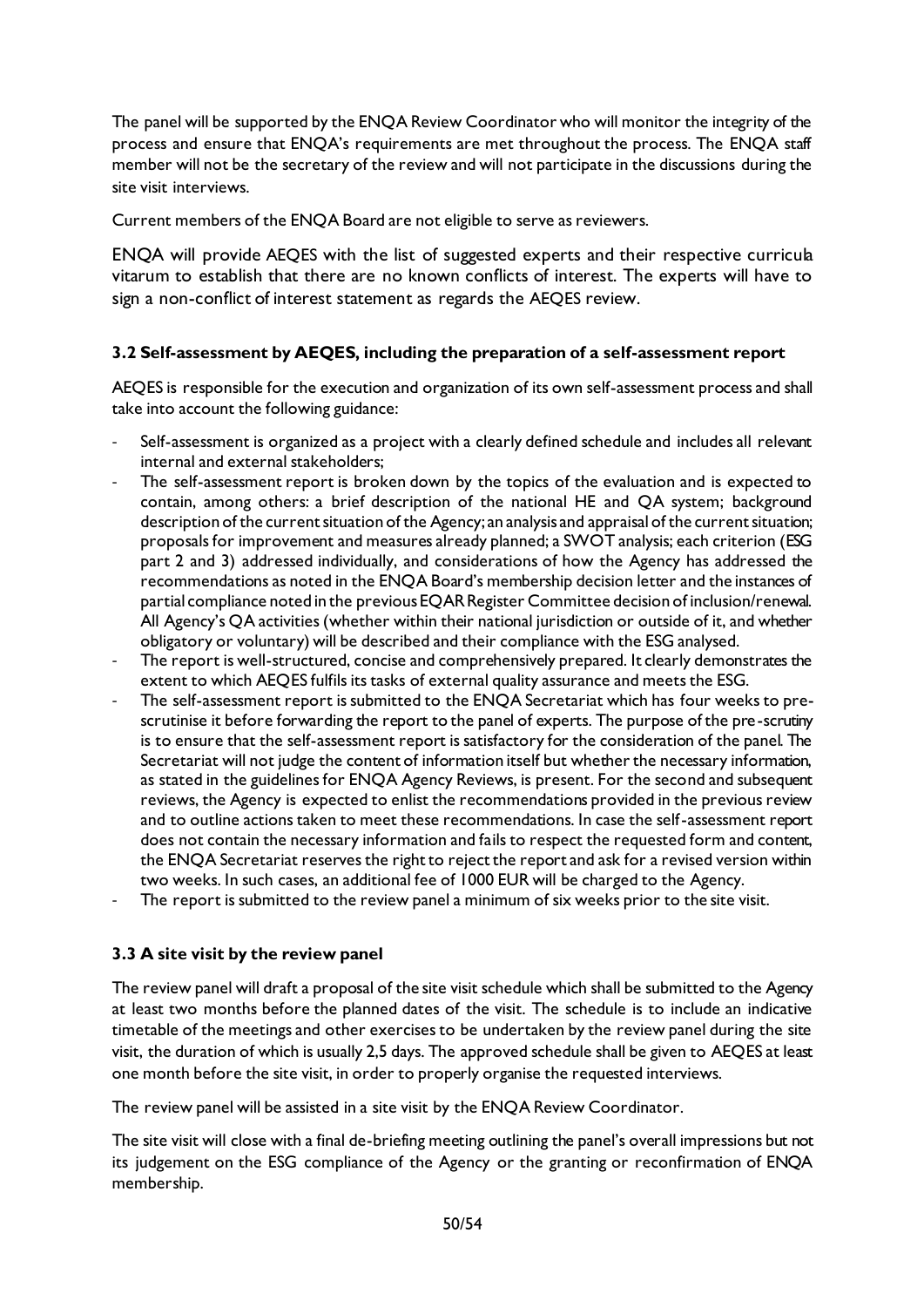# **3.4 Preparation and completion of the final evaluation report**

On the basis of the review panel's findings, the review secretary will draft the report in consultation with the review panel. The report will take into account the purpose and scope of the evaluation as defined under articles 2 and 2.1. It will also provide a clear rationale for its findings concerning each standard of part 2 and 3 of the ESG. A draft will be first submitted to the ENQA Review Coordinator who will check the report for consistency, clarity and language, and it will be then submitted to AEQES usually within 10 weeks of the site visit for comment on factual accuracy. If AEQES chooses to provide a position statement in reference to the draft report, it will be submitted to the chair of the review panel within two weeks after the receipt of the draft report. Thereafter, the review panel will take into account the statement by AEQES and finalise and submit the document to ENQA.

The report is to be finalised within three months of the site visit and will normally not exceed 40 pages in length.

When preparing the report, the review panel should also bear in mind the *EQAR Policy on the Use and Interpretation of the ESG* to ensure that the report will contain sufficient information for the consideration of the Register Committee of the Agency's application to EQAR9.

For the purpose of applying for ENQA membership, AEQES is also requested to provide a letter addressed to the ENQA Board outlining its motivation for applying for membership and the ways in which AEQES expects to contribute to the work and objectives of ENQA during its membership. This letter will be taken into consideration by the Board together with the final evaluation report when deciding on the Agency's membership.

# **4. Follow-up process and publication of the report**

AEQES will receive the expert panel's report and publish it on its website once the ENQA Board has approved the report. The report will also be published on the ENQA website, regardless of the review outcome and decision by the ENQA Board. As part of ENQA Agency Review follow-up activities, AEQES commits to react on the review recommendations and submit a follow-up report to the ENQA Board within the timeframe indicated in the Board's decision on membership. The follow-up report will be published on the ENQA website, in addition to the full review report and the Board's decision.

The follow-up report could be complemented by a small-scale progress visit to the Agency performed by two members of the original panel (whenever possible). This visit will be used to discuss issues, based on the ESG, considered to be of particular importance or a challenge to AEQES. Its purpose is entirely developmental and has no impact on the judgement of membership and/or judgment of compliance of the Agency with the ESG. Should the Agency not wish to take advantage of this opportunity, it may opt out by informing the ENQA Review Coordinator about this.

# **5. Use of the report**

ENQA shall retain ownership of the report. The intellectual property of all works created by the expert panel in connection with the review contract, including specifically any written reports, shall be vested in ENQA.

<sup>9</sup> See here[: https://www.eqar.eu/kb/official-documents/#use-and-interpretation-of-the-esg](https://www.eqar.eu/kb/official-documents/#use-and-interpretation-of-the-esg)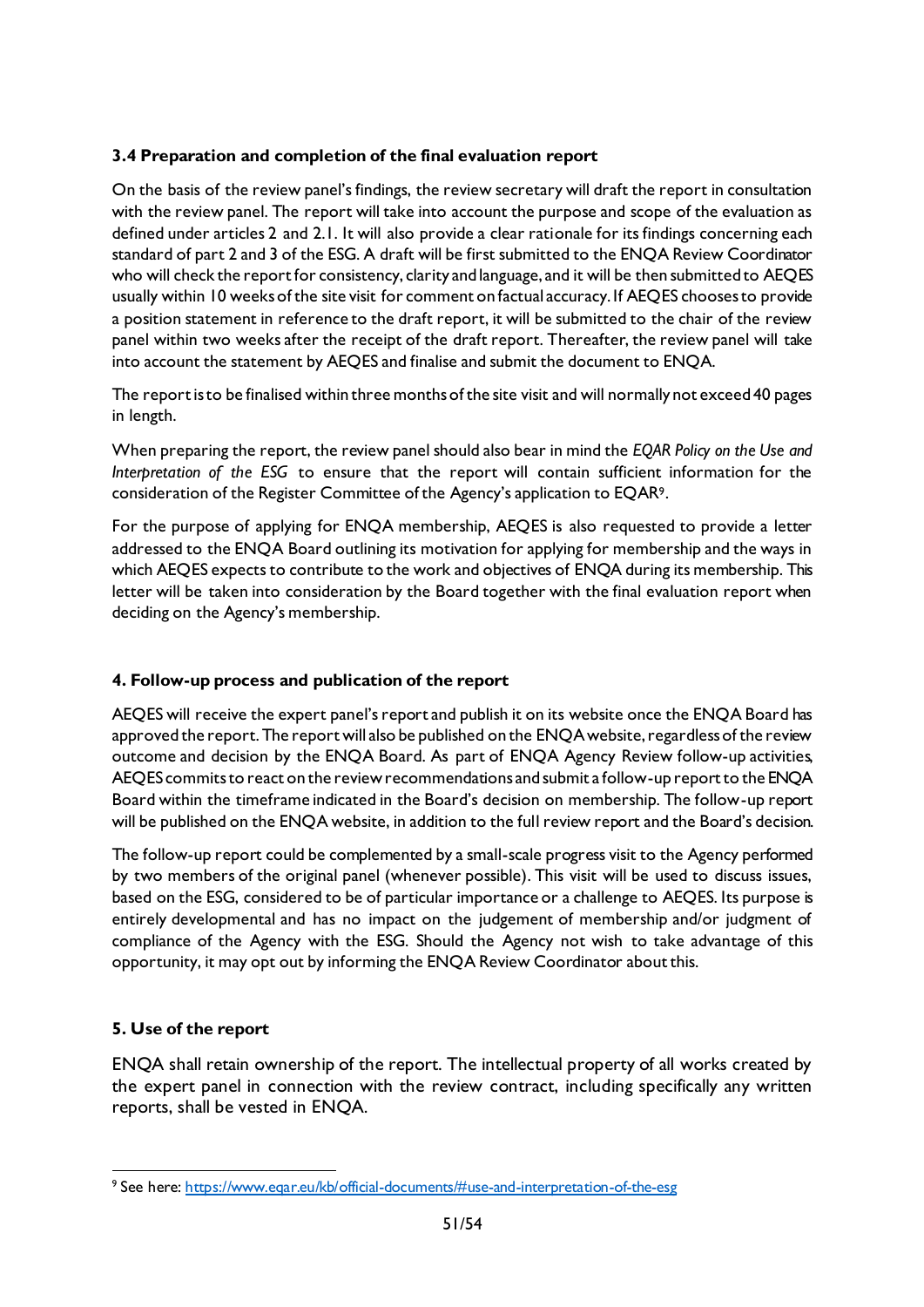The review report is used by the ENQA Board for the purpose of reaching a conclusion on whether AEQES can be admitted/reconfirmed as a member of ENQA. The report is also used as a basis for the Register Committee's decision on the Agency's registration on EQAR. The review process is thus designed to serve these two purposes. However, the review report is to be considered final only after being approved by ENQA. Once submitted to ENQA and until it is approved by its Board, the report may not be used or relied upon by AEQES, the panel, or any third party and may not be disclosed without the prior written consent of ENQA. The approval of the report is independent of the decision of the ENQA Board on membership.

For the purposes of EQAR registration, the Agency will submit the review report (once approved by the ENQA Board) via email to EQAR before expiry of the Agency's registration on EQAR. The Agency should also include its self-assessment report (in a PDF format), a Declaration of Honour, full curriculum vitae (CVs) of all review panel members and any other relevant documents to the application (i.e. annexes, statement to the review report, updates). EQAR is expected to consider the review report and the Agency's application at its Register Committee meeting in May/June 2022.

| Agreement on Terms of Reference                                                              | September 2020                         |
|----------------------------------------------------------------------------------------------|----------------------------------------|
| Appointment of review panel members                                                          | March 2021                             |
| Self-assessment completed                                                                    | 31 May 2021                            |
| Pre-screening of SAR by ENQA Review Coordinator                                              | June 2021                              |
| Preparation of site visit schedule and indicative timetable                                  | <b>July 2021</b>                       |
| Briefing of review panel members                                                             | September 2021                         |
| Review panel site visit                                                                      | Late September / Early<br>October 2021 |
| Draft of evaluation report and submitting it to ENQA Review<br>Coordinator for pre-screening | Mid-November 2021                      |
| Draft of evaluation report to AEQES                                                          | Early December 2021                    |
| Statement of AEQES to review panel if necessary                                              | December 2021                          |
| Submission of final report to ENQA                                                           | January 2022                           |
| Consideration of the report by ENQA Board                                                    | February 2022                          |
| Publication of report                                                                        | February/March 2022                    |
| <b>EQAR Register Committee meeting</b>                                                       | May/June 2022                          |

#### **6. Indicative schedule of the review**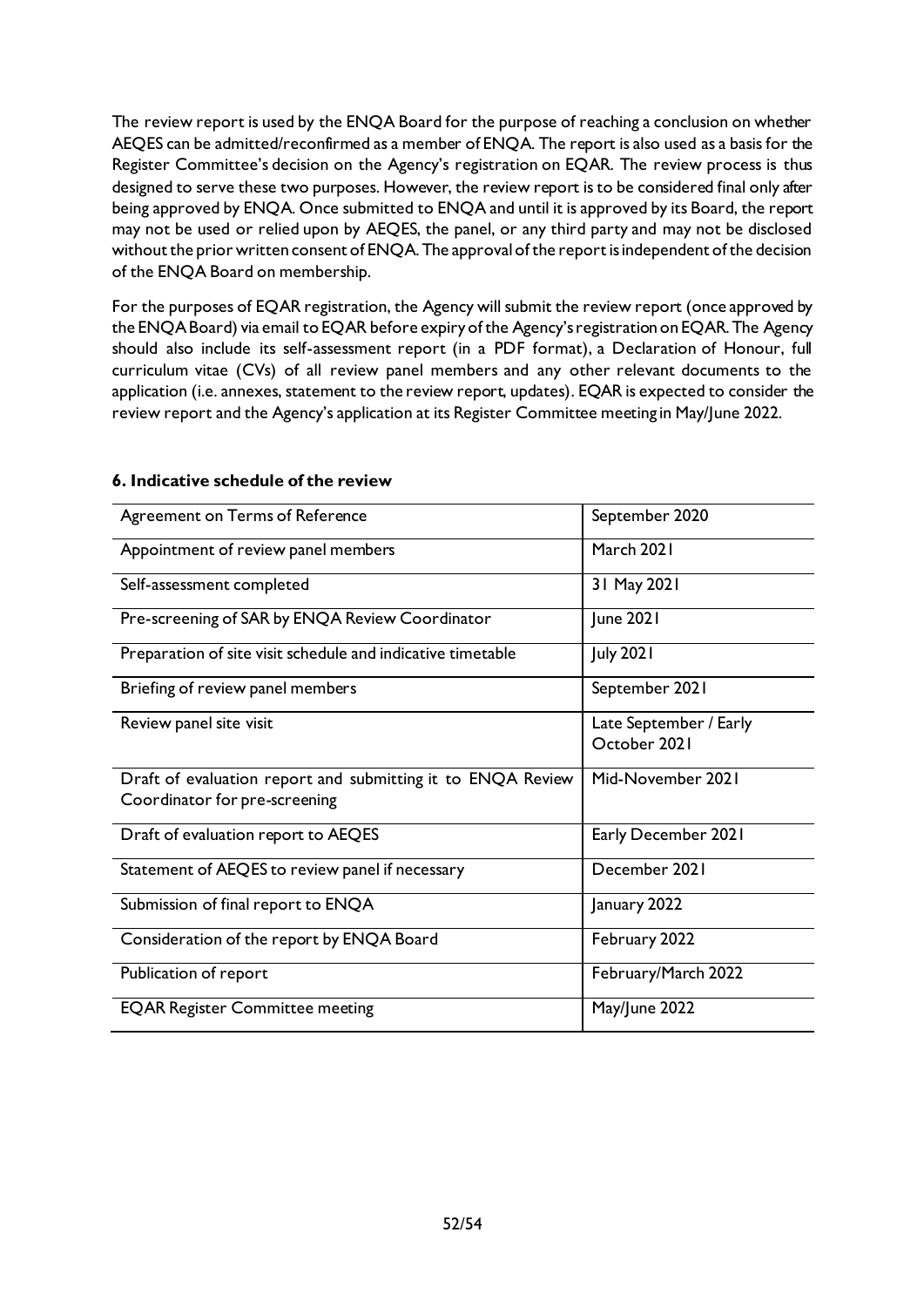# <span id="page-53-0"></span>**ANNEX 3: GLOSSARY**

| <b>AEQES</b> | Agence pour l'évaluation de la qualité de l'enseignement supérieur [Agency for Quality<br>Assurance in Higher Education]                    |
|--------------|---------------------------------------------------------------------------------------------------------------------------------------------|
| <b>ARES</b>  | Académie de recherche et d'enseignement supérieur [Academy for Research and<br>Higher Education]                                            |
| CoPIL        | Comité de pilotage de la phase pilote [Steering Committee for the Pilot Phase] AEQES<br>body set-up for the pilot phase                     |
| CoQER        | Commission pour la qualité de l'enseignement et de la recherche (ARES) [Commission<br>for Quality in Education and Research]                |
| <b>CTI</b>   | Commission des titres d'ingénieur (France) [Engineering Degree Commission]                                                                  |
| <b>DEQAR</b> | Database of External Quality Assurance Results (managed by EQAR)                                                                            |
| <b>ECTS</b>  | European Credits Transfer and Accumulation System                                                                                           |
| <b>ENQA</b>  | European Association for Quality Assurance in Higher Education                                                                              |
| <b>EQAR</b>  | European Quality Assurance Register for Higher Education                                                                                    |
| <b>ESG</b>   | Standards and Guidelines for Quality Assurance in the European Higher Education Area, 2015                                                  |
| FrAQ-<br>Sup | Réseau francophone des agences qualité pour l'enseignement supérieur [French-<br>speaking Network of Quality Agencies for Higher Education] |
| <b>FWB</b>   | Fédération Wallonie-Bruxelles [Wallonia-Brussels Federation]                                                                                |
| <b>HE</b>    | <b>Higher Education</b>                                                                                                                     |
| HEI          | <b>Higher Education Institution</b>                                                                                                         |
| QA           | <b>Quality Assurance</b>                                                                                                                    |
| <b>SAR</b>   | Self-assessment Report                                                                                                                      |
| <b>WG</b>    | <b>Working Group</b>                                                                                                                        |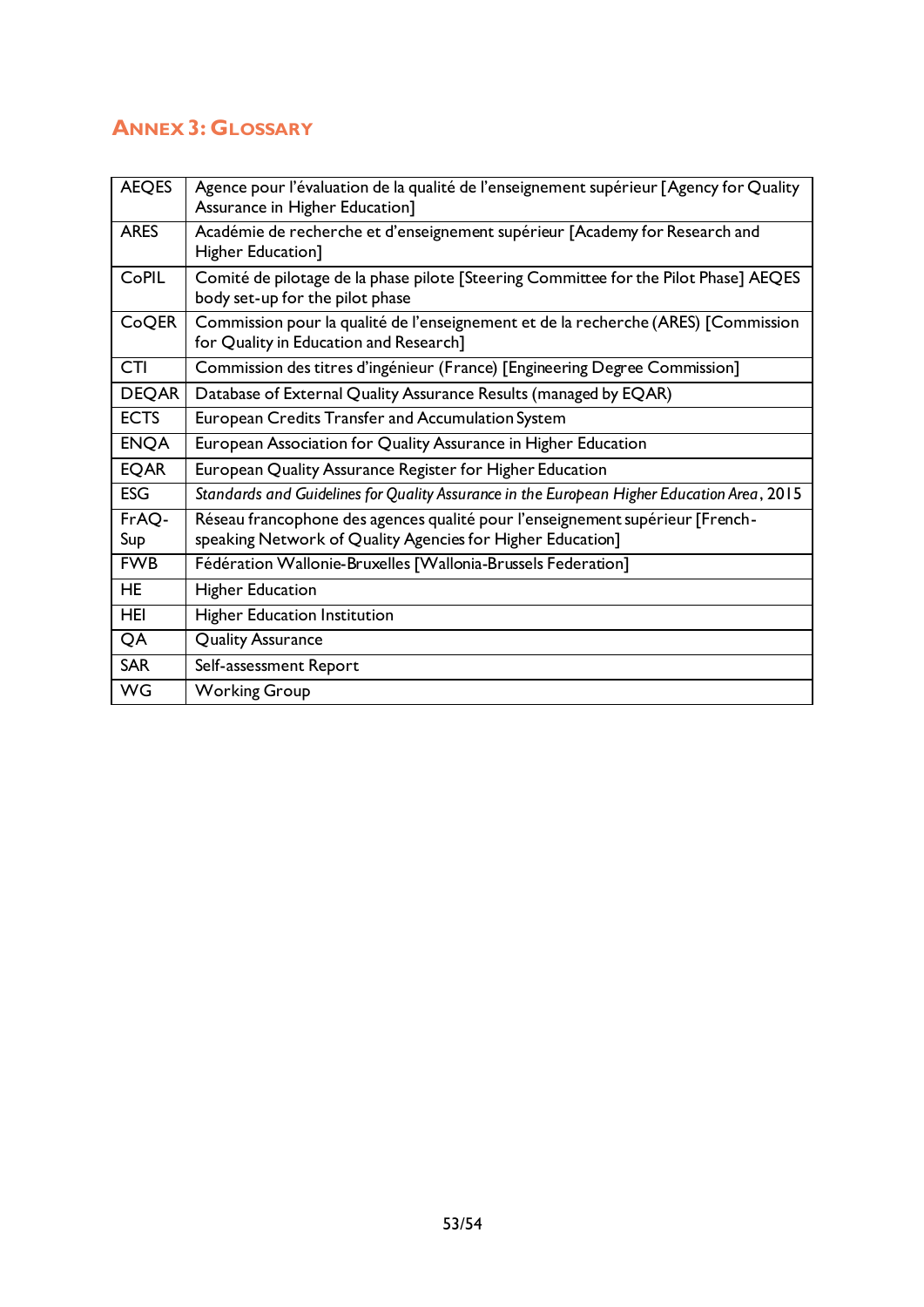# <span id="page-54-0"></span>**ANNEX 4. DOCUMENTS TO SUPPORT THE REVIEW**

# <span id="page-54-1"></span>DOCUMENTS PROVIDED BY AEQES

AEQES's Self-Assessment Report and its annexes, including:

- Recommendations and main findings from the 2016 ENQA review and AEQES' resulting follow-up;
- 2021-2025 AEQES Strategic Plan;
- AEQES Action Plan 2021;
- Joint note ARES-AEQES: roles, missions and actions;
- AEQES 2008 Decree some articles;
- Roadmap of the pilot phase;
- Composition of various working groups and bodies set up for the pilot phase;
- AEQES Reference frameworks for programmatic evaluations;
- Professional training of the Executive Unit
- Links to main documents cited in the report

#### Additional documents:

- Handling conflicts of interest
- Online activities (including impact and feedback)
- Budget structure
- PDCA enacted
- ARES-AEQES
- Organizational chart explained
- Updated info on the pilot phase Appeals Commission

#### <span id="page-54-2"></span>OTHER SOURCES USED BY THE REVIEW PANEL:

- AEQES website:<http://www.aeqes.be/>
- ARES website:<https://www.ares-ac.be/fr/>